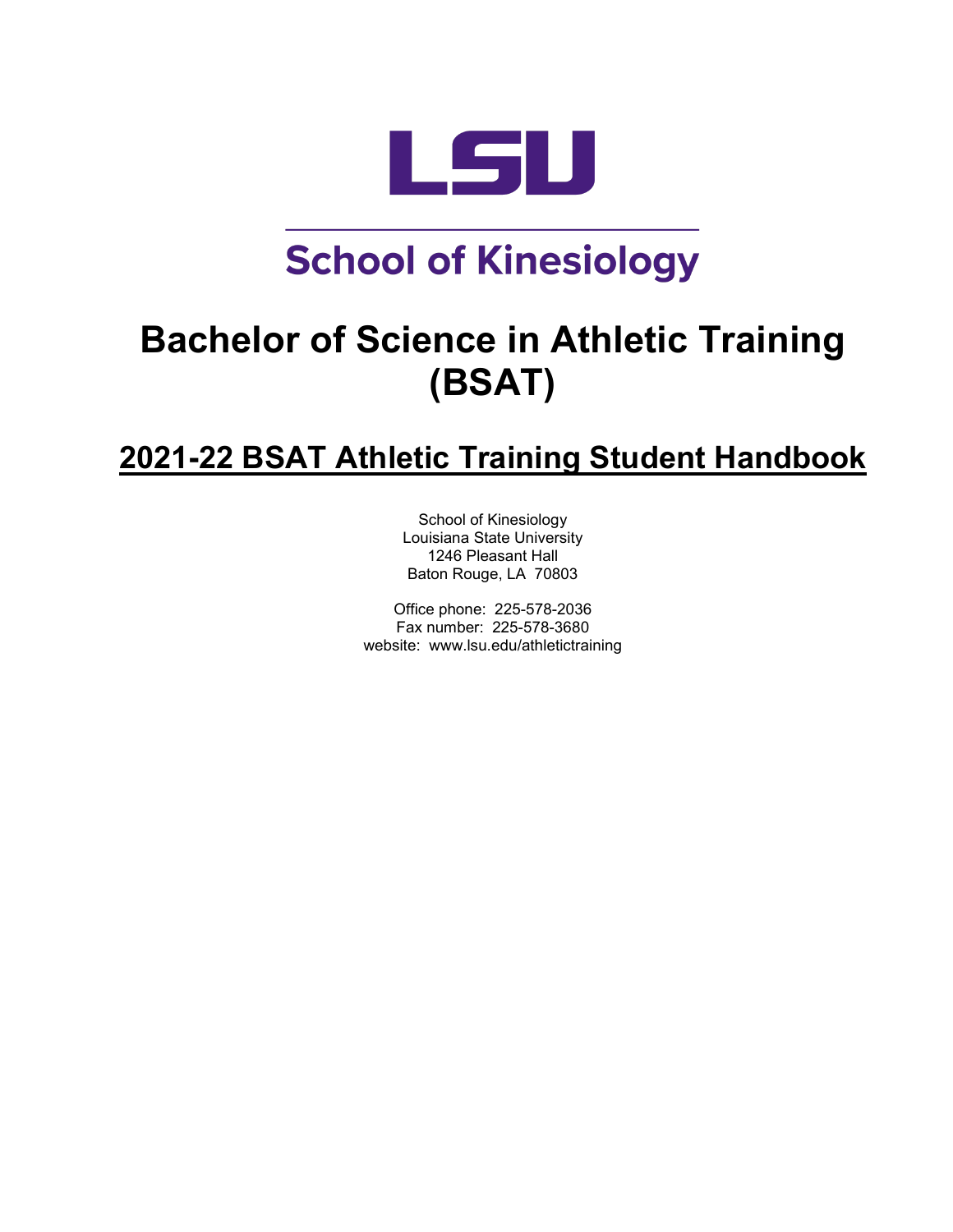| SECTION 4: |  |
|------------|--|
|            |  |
|            |  |
|            |  |
|            |  |
|            |  |

**Table of Contents**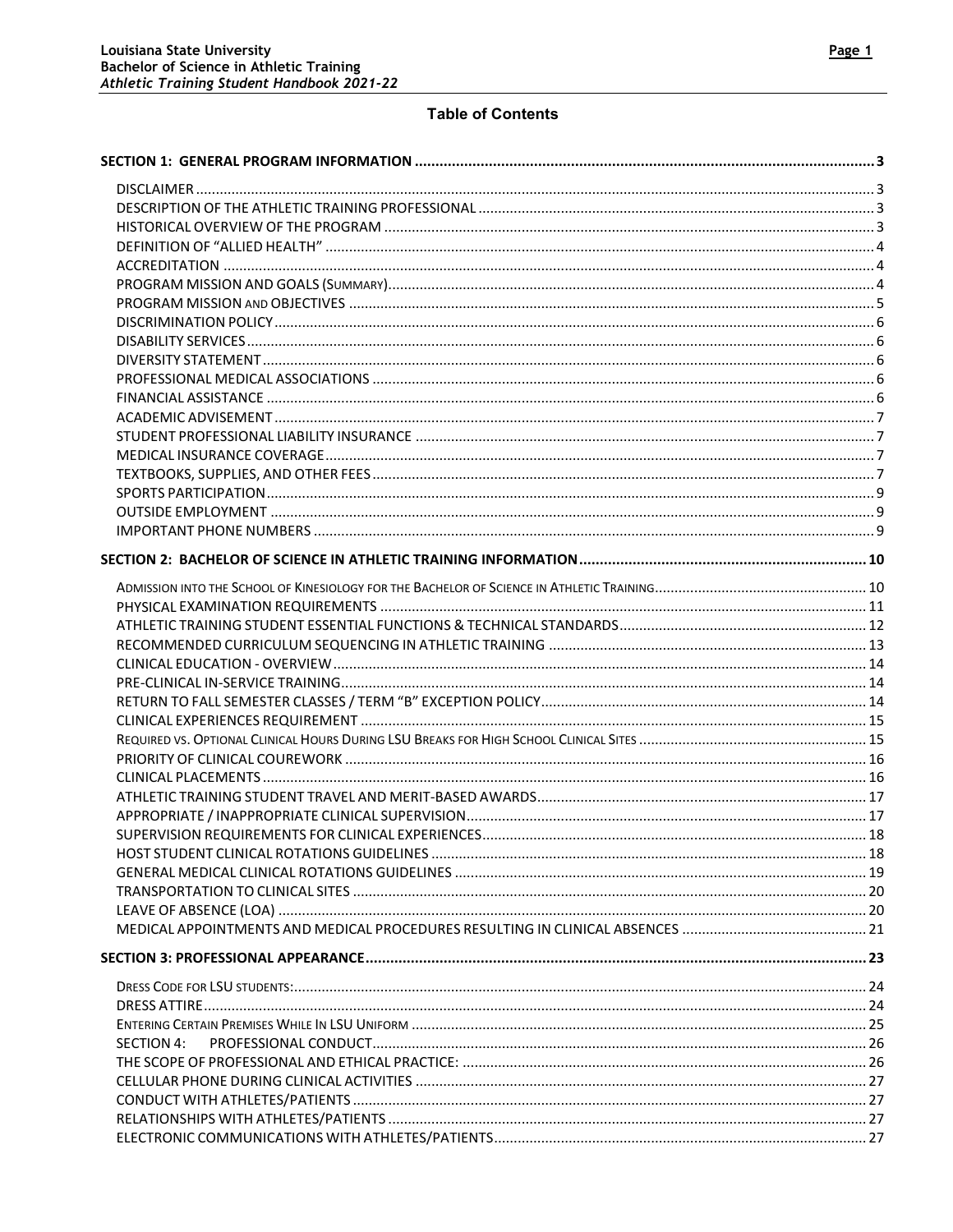| GUIDELINES FOR APPROPRIATE USE OF THE INTERNET, ELECTRONIC NETWORKING, AND OTHER MEDIA28                     |  |
|--------------------------------------------------------------------------------------------------------------|--|
|                                                                                                              |  |
|                                                                                                              |  |
| POSTING INFORMATION ABOUT COLLEAGUES (FELLOW STUDENTS, PRECEPTORS, FACULTY, INTERPROFESSIONAL PROVIDERS)  31 |  |
|                                                                                                              |  |
|                                                                                                              |  |
|                                                                                                              |  |
|                                                                                                              |  |
|                                                                                                              |  |
|                                                                                                              |  |
|                                                                                                              |  |
|                                                                                                              |  |
|                                                                                                              |  |
|                                                                                                              |  |
|                                                                                                              |  |
|                                                                                                              |  |
|                                                                                                              |  |
|                                                                                                              |  |
|                                                                                                              |  |
|                                                                                                              |  |
|                                                                                                              |  |
|                                                                                                              |  |
|                                                                                                              |  |
|                                                                                                              |  |
|                                                                                                              |  |
|                                                                                                              |  |
|                                                                                                              |  |
|                                                                                                              |  |
|                                                                                                              |  |
|                                                                                                              |  |
|                                                                                                              |  |
| MINIMUM/MAXIMUM CONTACT HOURS FOR CLINICAL/PRACTICUM COURSES AND DOCUMENTATION/VERIFICATION  44              |  |
|                                                                                                              |  |
|                                                                                                              |  |
|                                                                                                              |  |
|                                                                                                              |  |
| LOUISIANA STATE UNIVERSITY - BLOODBORNE PATHOGEN EXPOSURE CONTROL PLAN (REVIEWED AND APPROVED APRIL 2018 BY  |  |
|                                                                                                              |  |
|                                                                                                              |  |
|                                                                                                              |  |
|                                                                                                              |  |
|                                                                                                              |  |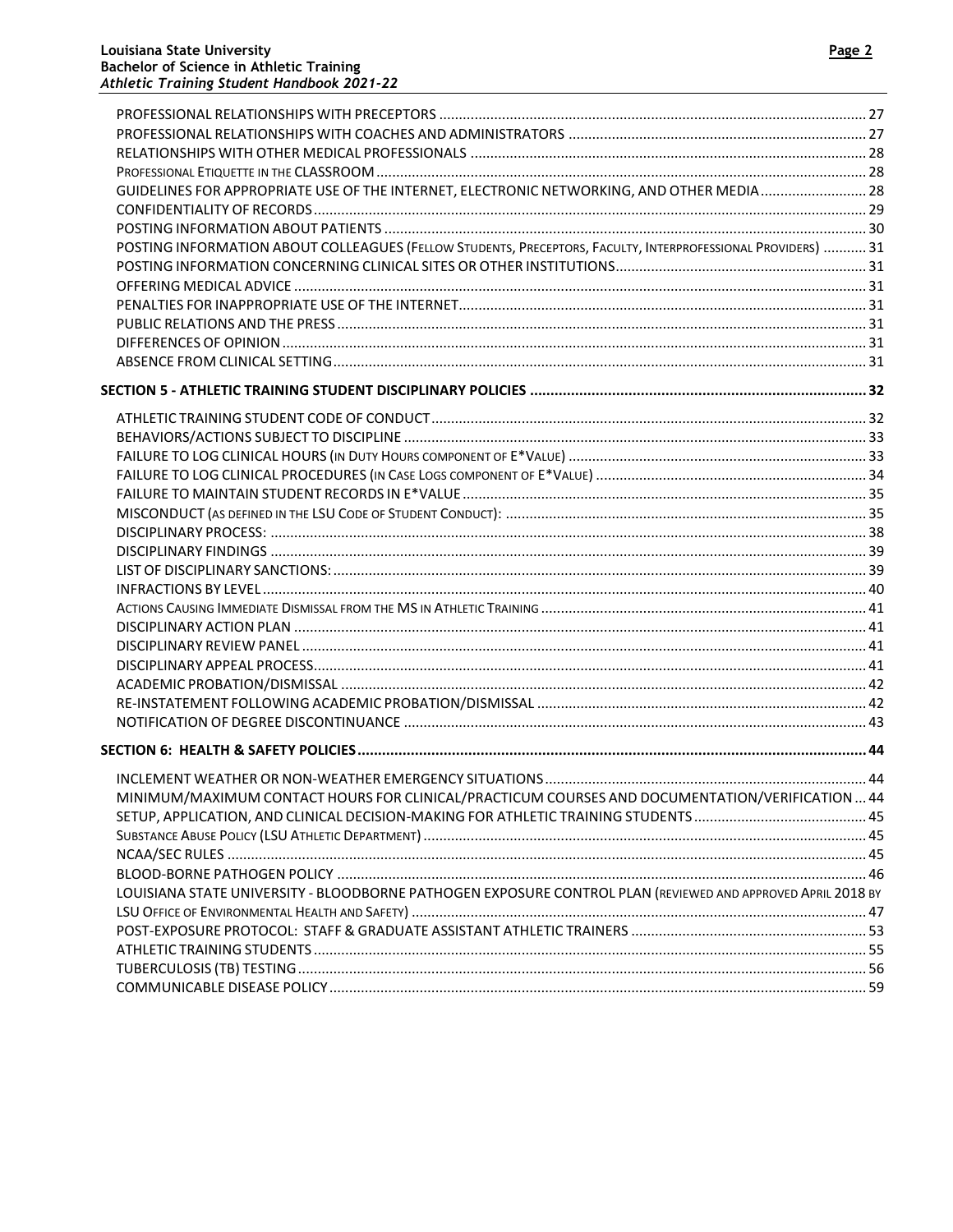# <span id="page-3-0"></span>**SECTION 1: General Program Information**

## <span id="page-3-1"></span>*DISCLAIMER*

This is the official student handbook for the Bachelor of Science in Athletic Training (MSAT) in the School of Kinesiology. It is located on the BSAT website: <http://www.lsu.edu/athletictraining>

This information is not intended to substitute or replace the official documents (catalog, LSU Code of Student Conduct, etc.) of the university or the LSU System.

This handbook was created to inform the athletic training student (ATS) of policies and procedures of the Bachelor of Science in Athletic Training (BSAT) at Louisiana State University. The overall intent of this handbook is to ensure a quality educational experience for each student, and to ensure safe and efficient operation of all athletic training facilities. To achieve the goals of the educational program, each student must be thoroughly familiar with the policies and procedures listed herein. If you feel that a particular policy needs to be reviewed you should bring it to the attention of the Program Director of the Bachelor of Science in Athletic Training. Policies and procedures can be changed but not ignored.

The information in this handbook is not all-inclusive. This handbook should be used as a guide throughout your progression in the Bachelor of Science in Athletic Training. As needed, the handbook will change as policies and procedures are modified, added, or deleted. Any alterations to the handbook will be made available to all students and staff.

## <span id="page-3-2"></span>*DESCRIPTION OF THE ATHLETIC TRAINING PROFESSIONAL*

Athletic Trainers (AT) are healthcare professionals who collaborate with physicians to optimize activity and participation of patients and clients. Athletic training encompasses the prevention, diagnosis and intervention of emergency, acute and chronic medical conditions involving impairment, functional limitations and disabilities. Athletic Training is recognized by the American Medical Association (AMA) as a healthcare profession. ATs work under the direction of physicians, as prescribed by state licensure statutes.

The athletic trainer's professional preparation is based on the development of the current knowledge, skills, and abilities (currently the 5th Edition of the NATA Athletic Training Education Competencies), as determined by the Commission on Accreditation of Athletic Training Education (CAATE). The knowledge and skills identified in the Competencies consist of 8 Content Areas:

- Evidence-Based Practice
- Prevention and Health Promotion
- Clinical Examination and Diagnosis
- Acute Care of Injury and Illness
- Therapeutic Interventions
- Psychosocial Strategies and Referral
- Healthcare Administration
- Professional Development and Responsibility

The athletic training educational competencies are also aligned to prepare students to successfully sit for the NATA Board of Certification (BOC) Certification Examination and practice in accordance with BOC Practice Analysis, 7<sup>th</sup> edition.

The athletic trainer functions in cooperation with medical personnel, athletic administrators, coaches, and parents in the development and coordination of efficient and responsive athletic health care delivery systems. Louisiana State University provides the students with knowledge and skills necessary to sit for the Board of Certification (BOC) examination.

## <span id="page-3-3"></span>*HISTORICAL OVERVIEW OF THE PROGRAM*

Housed in the School of Kinesiology, the Bachelor of Science in Athletic Training (BSAT) originally began in 1999 as a Concentration in Athletic Training of the Bachelor of Science in Kinesiology. In 2012, the concentration was officially eliminated and approved an enhanced Bachelor of Science in Athletic Training by the Louisiana Board of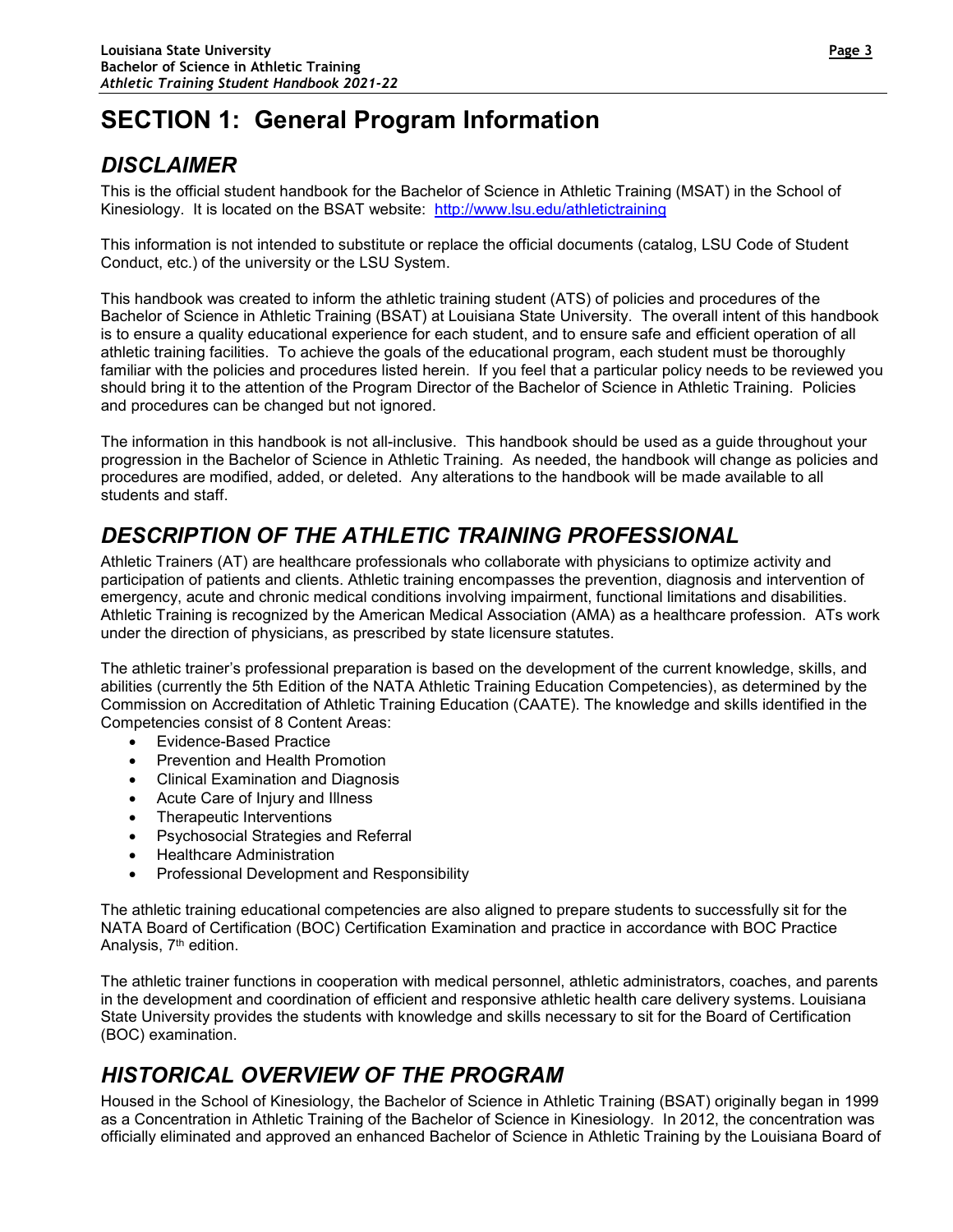Regents. The Master of Science in Athletic Training received its re-accreditation by the CAATE in Spring 2019, being granted a 10-year accreditation status through 2029. In Fall 2019, the program received its CAATE Substantive Change in Degree Level to the Master of Science in Athletic Training per accreditation requirements. In transition to the Master of Science in Athletic Training, LSU began a voluntary elimination of the Bachelor of Science in Athletic Training that began in August 2019. The last BSAT cohort will graduate in May 2022, while the first MSAT cohort began in May of 2021.

## <span id="page-4-0"></span>*DEFINITION OF "ALLIED HEALTH"*

The term "Allied Health" has been used for over 35 years to identify a cluster of health professions and educational programs that are administratively aligned as an academic unit of a school, college or university. The health professions represented in each cluster vary across colleges, universities, and governmental agencies. Within the LSU Athletic Training Program, students receive extensive interprofessional interaction with wide variety of healthcare professionals: Athletic Trainers, Chiropractors, Dentists, Registered Dieticians, Emergency Medical Technicians, Nurse Practitioners, Nutritionists, Occupational Therapists, Optometrists, Orthotists, Paramedics, Pharmacists, Physical Therapists, Physician Assistants, Physicians (MD/DO), Podiatrists, Prosthetists, Psychologists, Registered Nurses, or Social Workers.

These individuals must hold a current credential to practice the discipline in the state and whose discipline provides direct patient care in a field that has direct relevancy to the practice and discipline of Athletic Training. These individuals may or may not hold formal appointments to the instructional faculty at LSU.

## <span id="page-4-1"></span>*ACCREDITATION*

The Commission on Accreditation of Athletic Training Education (CAATE) is the recognized accrediting agency that protects the interests of the public and Athletic Training (AT) profession by defining the standards for Athletic Training education and evaluating AT education programs within the territorial United States to ensure their compliance with those standards. The CAATE encourages excellence in AT education through its accreditation process, by establishing and maintaining minimum standards of quality for educational programs. It awards accreditation to programs through a peer review process that includes documentation and periodic site visit evaluation to substantiate compliance with the Accreditation Standards for Athletic Training Education. The program was received in continuing accdreditation in the Spring 2019 with an award of ten years. The next site visit is scheduled for 2028-29.

LSU's Bachelor of Science in Athletic Training (BSAT) degree program transitioned to a new Master of Science in Athletic Training (MSAT) degree program in accordance with changing accreditation requirements.

LSU is no longer accepting applications for the BSAT program. Students who have already been accepted into the BSAT program will complete their studies in May 2022. Students who are interested in attending LSU and becoming athletic trainers will be encouraged enter the pre-athletic training concentration within the BS in Kinesiology.

LSU is accepting applications for the MSAT cohorts.

The CAATE [\(www.caate.net\)](http://www.caate.net/) is recognized as an accrediting agency by the Council on Higher Education (CHEA). More information about CHEA can be found at [http://caate.net/chea-recognition/.](http://caate.net/chea-recognition/)

## <span id="page-4-2"></span>*PROGRAM MISSION AND GOALS (Summary)*

The Bachelor of Science in Athletic Training utilizes various measures to assess overall programmatic effectiveness, as well as foundations for improvement. The specific goals/objectives of the Bachelor of Science in Athletic Training address the global outcomes areas for the School of Kinesiology. Data is collected throughout the year and summarized collectively at the end of the Spring semester.

Below are program objectives and measures identified to assess programmatic and student progress. The measures identified are evaluated on an annual basis to identify and evaluate overall programmatic effectiveness. The outcomes and related measures are not inclusive; rather the program has identified these area as a basis for evaluating the program along with other information collected to determine areas of improvement.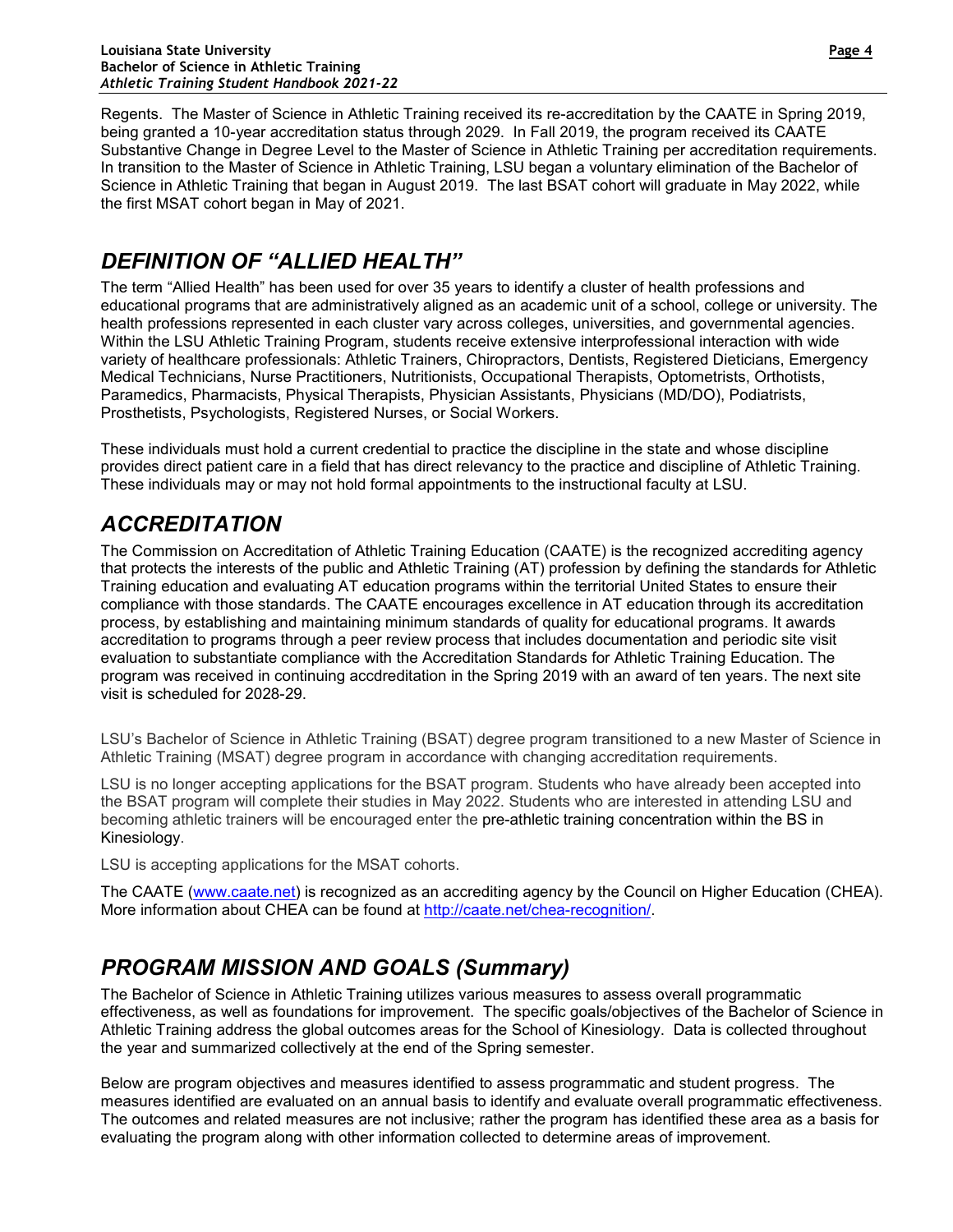## <span id="page-5-0"></span>*PROGRAM MISSION and OBJECTIVES*

#### **Bachelor of Science in Athletic Training**

**MISSION** -- *The mission of the Athletic Training program at Louisiana State University is to provide quality didactic and clinical experiences to athletic training students through interactive instructional methods and exposure to a variety clinical education settings and patient populations.*

### **PROGRAM OBJECTIVES**

**OUTCOME 1: Injury and Illness Prevention and Wellness Promotion**

- *Demonstrate a sound knowledge of mechanisms to promote healthy lifestyle behaviors to enhance wellness and minimize the risk of injury and illness.*
	- a. Measures
		- i. Taping/Bracing and Equipment Selection/Fitting Clinical Integrated Proficiency (CIP) Simulations
		- ii. Environmental Conditions Clinical Integrated Proficiency (CIP) Simulations

#### **OUTCOME 2: Examination, Assessment, and Diagnosis**

- *Demonstrate comprehensive knowledge and skills to formulate valid clinical diagnoses and determine appropriate medical treatment and referral.*
	- a. Measures
		- i. Live Patient Evaluations

### **OUTCOME 3: Immediate and Emergency Care**

- *Demonstrate comprehensive knowledge and skills in immediate and emergency care for optimal patient outcomes.*
	- a. Measures
		- i. Preceptor Evaluation of Student Immediate and Emergency Care

### **OUTCOME 4: Therapeutic Interventions**

- *Demonstrate comprehensive knowledge and skills in utilizing appropriate therapeutic interventions for injuries, illnesses and general medical conditions with the goal of achieving optimal physical activity.*
	- a. Measures
		- i. Injury Rehabilitation Scenario
		- ii. Therapeutic Modalities Simulation

#### **OUTCOME 5: Healthcare Administration and Professional Responsibility**

- *Demonstrate the ability to implement best practices in healthcare policy, documentation and professional development to promote optimal patient care.*
	- a. Measures
		- i. Preceptor Evaluation of Student Professional & Ethical Patient Care

#### **OUTCOME 6: Healthcare Workforce Preparation**

- *Students are prepared to practice as a competent healthcare provider as set forth by the BOC and CAATE.*
	- a. Measures
		- i. Graduating Student Exit Survey Data (Perceived Level of Preparation within the 5 Domains of Practice)
		- ii. BOC Certification Examination yearly results
		- iii. Post-Graduation Job Placement Data

### **OUTCOME 7: Athletic Training Clinical Experiences**

- *Athletic training students will effectively apply acquired knowledge, skills, and abilities in a variety of patient care settings and populations.*
	- a. Measures
		- i. Preceptor Evaluations of Students (Cumulative Reports)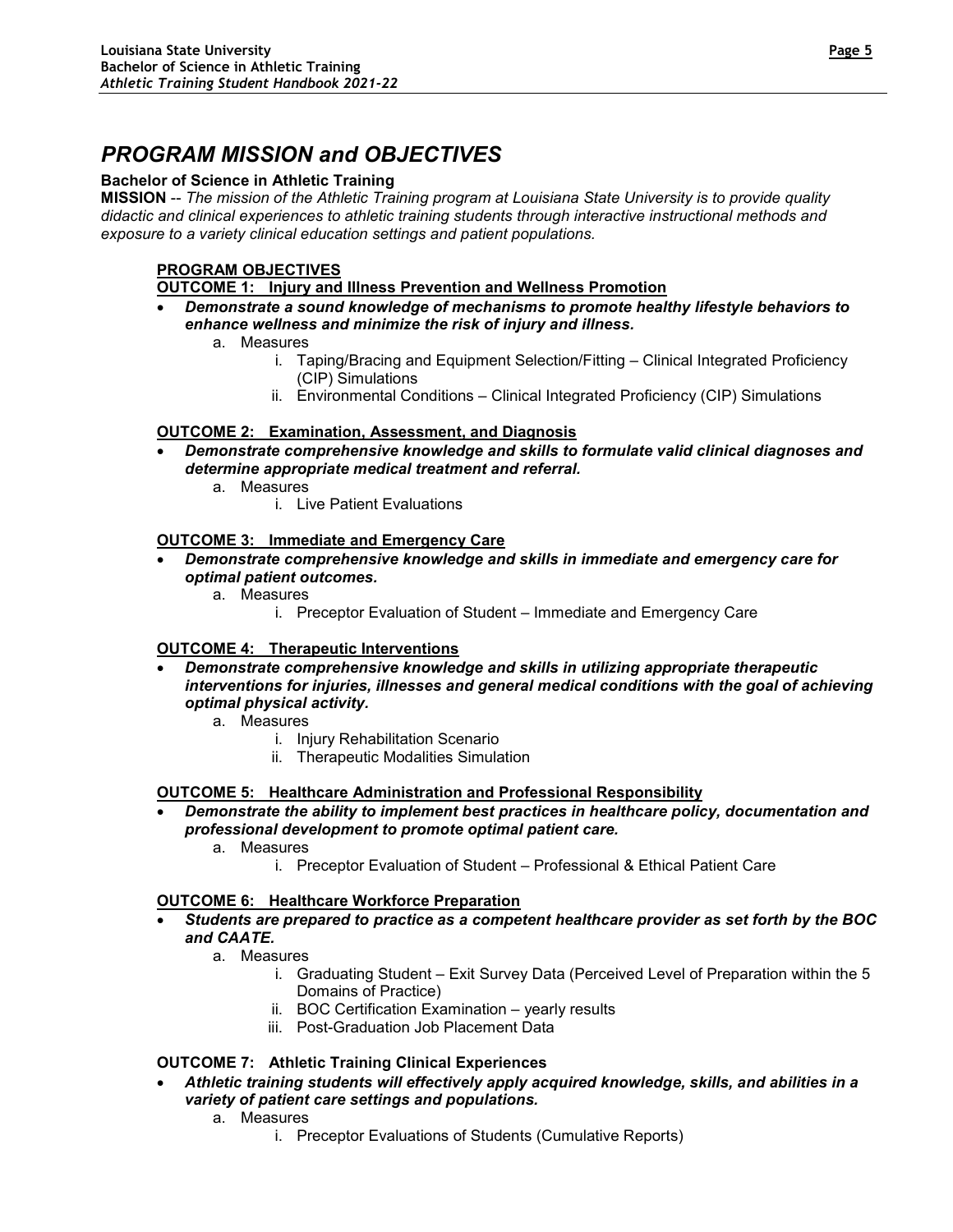## <span id="page-6-0"></span>*DISCRIMINATION POLICY*

The Bachelor of Science in Athletic Training in the School of Kinesiology at Louisiana State University does not discriminate on the basis of race, color, national origin, religion, gender, age, veteran status, political affiliation, sexual orientation or disability (in compliance with the Americans with Disabilities Act) with respect to employment or admissions or in connection with its programs or activities. Inquiries or requests for reasonable accommodation may be directed to the activity coordinator, the appropriate university office, or the Office of Affirmative Action.

## <span id="page-6-1"></span>*DISABILITY SERVICES*

The Bachelor of Science in Athletic Training works collaboratively with LSU Disability Services (112 Johnston Hall) to make accommodations for students with disabilities. It is the student's responsibility to inform faculty about disabilities and needs for accommodation at the earliest opportunity and no later than the end of the first week of the semester. Students who develop disabilities requiring accommodation after the first week of the semester must inform the faculty within one week of learning of the disability.

There are some programmatic requirements, which students with certain disabilities may not be able to complete. Students with disabilities who are considering entering the Bachelor of Science in Athletic Training should meet with the Program Director of the Bachelor of Science in Athletic Training to determine if reasonable accommodation can be made in such instances or if the student should seek a different program of study.

## <span id="page-6-2"></span>*DIVERSITY STATEMENT*

Diversity is fundamental to LSU's mission and the University is committed to creating and maintaining a living and learning environment that embraces individual difference. Cultural inclusion is of highest priority. LSU recognizes that achieving national prominence depends on the human spirit, participation, and dedicated work of the entire university community. Through its Commitment to Community, LSU strives to create an inclusive, respectful, intellectually challenging climate that embraces individual difference in race, ethnicity, national origin, gender, sexual orientation, gender identity/expression, age, spirituality, socioeconomic status, disability, family status, experiences, opinions, and ideas. LSU proactively cultivates and sustains a campus environment that values open dialogue, cooperation, shared responsibility, mutual respect, and cultural competence—the driving forces that enrich and enhance cutting-edge research, first-rate teaching, and engaging community outreach activities.

## <span id="page-6-3"></span>*PROFESSIONAL MEDICAL ASSOCIATIONS*

Students are **strongly advised** to join appropriate professional associations. The most appropriate association is the National Athletic Trainers' Association. Membership is twofold: national membership and district membership (Southeastern Athletic Trainers' Association. – NATA District 9). Both parts are included in the NATA membership dues. Membership in the NATA provides numerous benefits including an on-line subscription to the *Journal of Athletic Training* as well as discounts on conference registration and the national certification exam. Most district and national scholarships require membership for eligibility. *Students are also encouraged to join the Louisiana Athletic Trainers' Association (www.latainc.org). See one of the athletic training faculty or staff regarding any questions you may have regarding membership in these professional organizations.*

## <span id="page-6-4"></span>*FINANCIAL ASSISTANCE*

Procedures for applying for financial aid are available from the Office of Student Aid & Scholarships. Federal Scholarship guidelines include standards of maximum allowable award limits. If any portion of your athletics aid would cause you to exceed federal limitations, your athletics aid could be reduced or cancelled as appropriate. Also, there are several competitive scholarships available through various professional organizations (which generally require membership). Students applying for or awarded a merit-based scholarship available from the LSU Athletic Department and athletic training professional organizations (e.g., LATA; NATA and/or its districts) must be a "student member in good standing" with the National Athletic Trainers' Association (www.NATA.org) at the time of application of the scholarship(s) and throughout the duration of the scholarship. These scholarships require letters of recommendation from your Athletic Training faculty/staff person(s). Obtaining a student membership with the NATA also includes membership in the Southeast Athletic Trainers' Association [\(www.SEATA.org\)](http://www.seata.org/) and the Louisiana Athletic Trainers' Association [\(www.LATAINC.org\)](http://www.latainc.org/). Consult with the program faculty & staff regarding potential scholarship opportunities.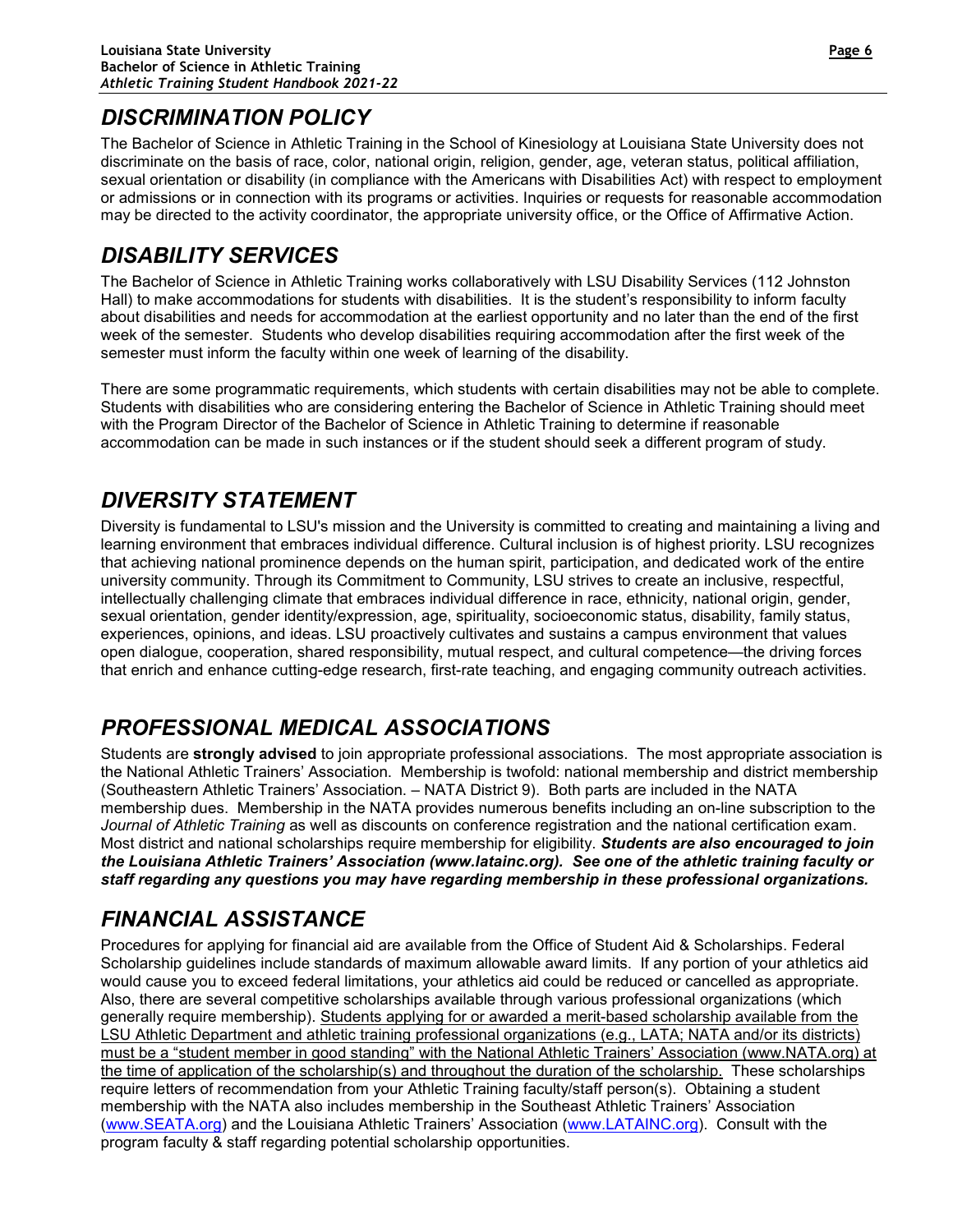## <span id="page-7-0"></span>*ACADEMIC ADVISEMENT*

Academic advisement is available throughout the academic year by athletic training program faculty in the School of Kinesiology and through the CHSE Office of Student Services for students who have been officially accepted to the Bachelor of Science in Athletic Training.

Students must meet on a semester basis with their designated Athletic Training program faculty member after formal acceptance into the Bachelor of Science in Athletic Training to ensure proper progression towards meeting all degree requirements.

## <span id="page-7-1"></span>*STUDENT PROFESSIONAL LIABILITY INSURANCE*

All students at LSU are covered through a university-wide student liability insurance policy (minimum \$1,000,000/ \$3,000,000 coverage). This policy only covers students during LSU activities only.

Each student also has the option to purchase additional professional liability insurance from a company of their choosing and costs approximately \$30.00 per year.

## <span id="page-7-2"></span>*MEDICAL INSURANCE COVERAGE*

All students are highly encouraged to obtain and maintain medical insurance coverage prior to performing any clinical experiences related to the Bachelor of Science in Athletic Training (e.g., observational experiences; clinicals associated with athletic training coursework; etc.). Any student who does not have health insurance is encouraged to purchase the LSU Sponsored Student Accident and Sickness Insurance Plan, commonly known as Student Insurance. This is low cost health insurance designed for students and their dependents. For more information on the Student Insurance plan, please contact the LSU Student Health Center at #225/578-6271, or visit the Student Health Center website located in the LSU website [\(http://www.lsu.edu\)](http://www.lsu.edu/).

## <span id="page-7-3"></span>*TEXTBOOKS, SUPPLIES, AND OTHER FEES*

Below is a summary of costs that the student can expect to spend during an academic associated with the program (this list is not inclusive):

| <b>Item</b>                                             | <b>Approximate Expenses</b>                                                                                                                                                                                                                                                                                                                                                                                                          |
|---------------------------------------------------------|--------------------------------------------------------------------------------------------------------------------------------------------------------------------------------------------------------------------------------------------------------------------------------------------------------------------------------------------------------------------------------------------------------------------------------------|
| <b>Textbooks and Course</b>                             | Approximately \$250-350 per semester during each semester of Year 1<br>$\bullet$                                                                                                                                                                                                                                                                                                                                                     |
| <b>Materials/Fees</b>                                   | Approximately \$125-250 per semester during each semester of Year 2<br>$\bullet$                                                                                                                                                                                                                                                                                                                                                     |
|                                                         | Students are responsible for associated laboratory/course fees, as well as required<br>$\bullet$                                                                                                                                                                                                                                                                                                                                     |
|                                                         | equipment/clothing that is required to participate in the program.                                                                                                                                                                                                                                                                                                                                                                   |
| Professional                                            | Provided by LSU; only covers the student during designated academic and clinical activities.                                                                                                                                                                                                                                                                                                                                         |
| <b>Malpractice Insurance</b>                            | No purchase required, however OPTIONAL ADDITIONAL insurance is recommended<br>$\bullet$                                                                                                                                                                                                                                                                                                                                              |
|                                                         | If the student elects to purchase optional professional liability insurance:<br>$\bullet$                                                                                                                                                                                                                                                                                                                                            |
|                                                         | Approximately \$25-\$30 per year<br>$\circ$                                                                                                                                                                                                                                                                                                                                                                                          |
|                                                         | Student responsibility<br>$\Omega$                                                                                                                                                                                                                                                                                                                                                                                                   |
| <b>Uniforms/Clothing</b>                                | Students are provided uniforms at no charge through the LSU Athletic Department and<br>$\bullet$                                                                                                                                                                                                                                                                                                                                     |
|                                                         | various clinical sites.                                                                                                                                                                                                                                                                                                                                                                                                              |
|                                                         | Additional attire (e.g., dress slacks, dress jacket, etc.) will vary according to the clinical<br>$\bullet$<br>assignment and will be the responsibility of the student to purchase (if needed).                                                                                                                                                                                                                                     |
|                                                         | Minimal required clothing will be provided by the primary clinical site the athletic training<br>$\bullet$<br>student is assigned; however, the student may be responsible for purchasing additional<br>clothing as required for other sites in completion of his/her educational requirements of<br>the Bachelor of Science in Athletic Training.                                                                                   |
|                                                         | Unless provided by a clinical site, the student is responsible for purchasing required<br>$\bullet$<br>Personal Protective Equipment (PPE) as required by the clinical site and/or<br>classroom/laboratory which the student is participating and/or as mandated by the<br>Bachelor of Science in Athletic Training. The student will be required to adhere to specific<br>PPE as instructed. Minimal PPE may vary by clinical site. |
| <b>Health/Dental</b>                                    | Varies per student; Student responsibility<br>$\bullet$                                                                                                                                                                                                                                                                                                                                                                              |
| <b>Insurance and General</b><br><b>Medical Services</b> | Student health insurance can also obtained through LSU Student Health Center<br>$\bullet$                                                                                                                                                                                                                                                                                                                                            |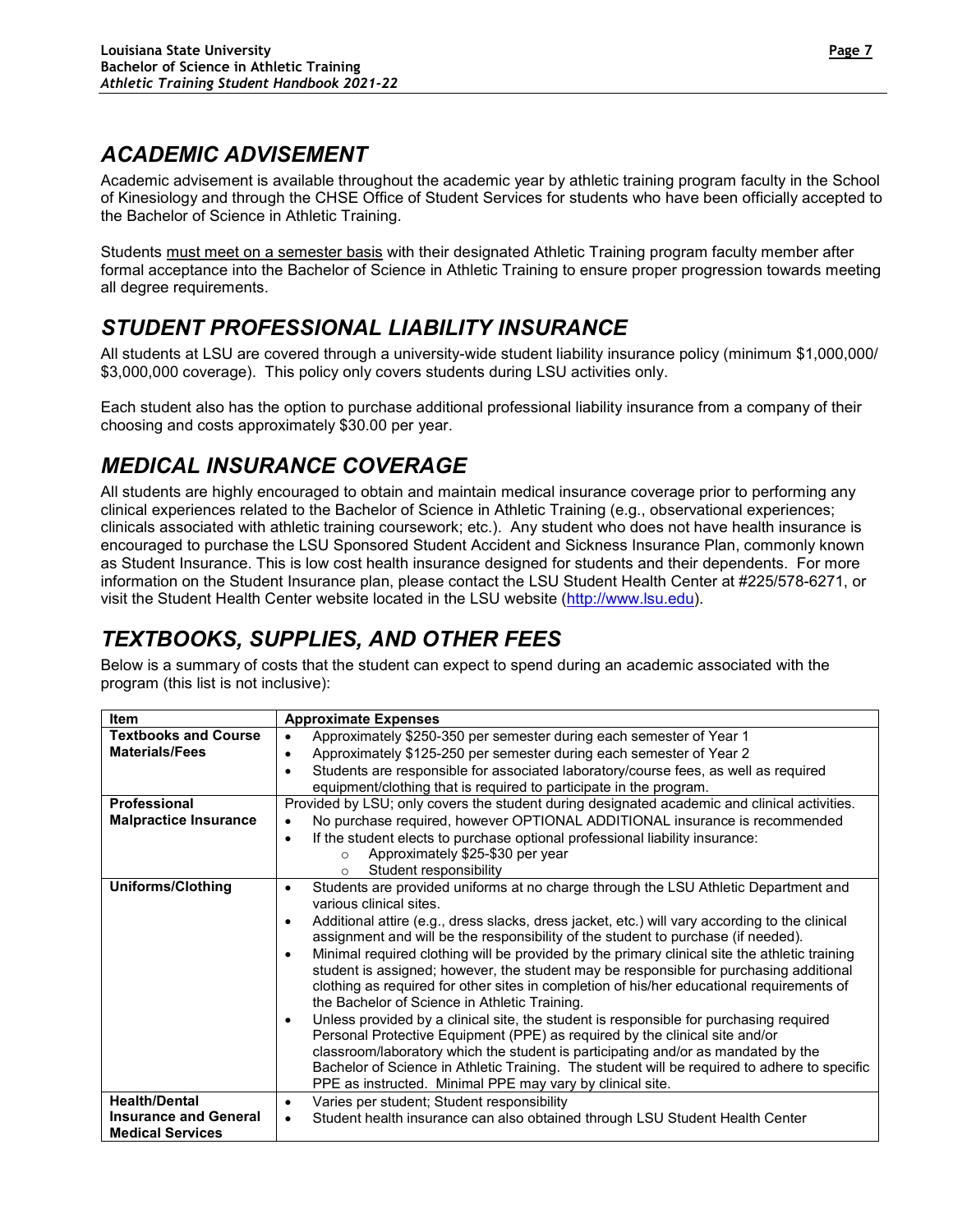| <b>Physical Examination</b>                                                           | Initial examination must be obtained prior to the first day of scheduled classes (Summer)<br>$\bullet$<br>for the Bachelor of Science in Athletic Training.<br>Student is responsibible for fees associated with physical examination.<br>$\bullet$<br>The student is provided two options for completing the physical examination: through<br>$\bullet$<br>LSU Student Health Center, or with his/her provider (MD, DO, or APRN) of choice.<br>If using a provider of choice (outside of the LSU Student Health Center) then the<br>$\circ$<br>student must obtain the physical examination packet/form utilized by the<br>Bachelor of Science in Athletic Training; no other forms will be accepted.<br>Student must have provider send completed physical examination<br>packet directly to the LSU Student Health Center - Medical Records<br>Student must then meet with LSU Student Health Center Medical Staff<br>to complete the Health Records Authorization Form that will be<br>forwarded to the Bachelor of Science in Athletic Training to verify that<br>the physical examination was completed and that the student meets the<br>program's Technical Standards.                                                                                                                  |
|---------------------------------------------------------------------------------------|-------------------------------------------------------------------------------------------------------------------------------------------------------------------------------------------------------------------------------------------------------------------------------------------------------------------------------------------------------------------------------------------------------------------------------------------------------------------------------------------------------------------------------------------------------------------------------------------------------------------------------------------------------------------------------------------------------------------------------------------------------------------------------------------------------------------------------------------------------------------------------------------------------------------------------------------------------------------------------------------------------------------------------------------------------------------------------------------------------------------------------------------------------------------------------------------------------------------------------------------------------------------------------------------------|
| Immunization<br><b>Completion and/or</b><br><b>Waivers</b>                            | Student must obtain and provide proof of completion of all required LSU Immunizations<br>$\bullet$<br>prior to enrolling in LSU courses.<br>Additional immunizations (or waivers) that must be on file include: Hepatitis; Varicella<br>$\bullet$<br>vaccine; Tetanus vaccine; Influenze vaccine.<br>Any student desiring to complete one of more of the vaccinations by contacting at the<br>$\bullet$<br>LSU Student Health Center, local Public Health Center, or provider of choice<br>Tuberculosis (TB) Skin Test is required upon initially entering the program.<br>$\bullet$<br>Student responsibility for fees<br>$\bullet$                                                                                                                                                                                                                                                                                                                                                                                                                                                                                                                                                                                                                                                            |
| <b>Travel To Off-Campus</b><br><b>Clinical Affiliated</b><br><b>Sites/Assignments</b> | Students are responsible for obtaining transportation to/from a designated off-campus<br>$\bullet$<br>clinical affiliated site. The student is encouraged to car-pool with fellow students (when<br>available).<br>Students are typically required to travel to off-campus clinical sites 3-5 days per week<br>$\bullet$<br>when assigned to those venues; occasional travel during weekends.                                                                                                                                                                                                                                                                                                                                                                                                                                                                                                                                                                                                                                                                                                                                                                                                                                                                                                   |
| <b>Basic Life Support</b><br>(BLS) and First Aid<br><b>Certifications</b>             | All newly admitted students are required to show proof of current certification of Basic Life<br>$\bullet$<br>Support (BLS) prior to the first day of classes for Summer courses.<br>If the student does not possess BLS certification then the student will be required<br>$\circ$<br>to complete the BLS training offered by the Bachelor of Science in Athletic<br>Training during the first week of Summer courses.<br>All newly admitted students are required to maintain BLS certification status prior to<br>$\bullet$<br>certification deadlines either through BLS course offerings by the Bachelor of Science in<br>Athletic Training or through other courses.<br>Students are responsible for all fees required to obtain and maintain BLS certification.<br>$\bullet$<br>The cost for MSAT offered trainings are approximately \$30; the certification is valid for<br>two (2) years from the date of certification.<br>First Aid and wound care skills will be taught within the curriculum for the purposes of<br>$\bullet$<br>performing these skills during structured clinical experiences associated with the LSU<br>Athletic Training Program; ANY OPTIONAL experiences the student performs (e.g.<br>volunteer at races; etc.) IS NOT COVERED BY YOUR EDUCATION/TRAINING! |
| <b>Criminal Background</b><br><b>Checks</b>                                           | All students who have a clinical assignment to a high school or other clinical affiliation site<br>$\bullet$<br>may be required to have a personal criminal background check conducted. This<br>background check will provide a comprehensive review of any criminal background<br>history as students will be directly involved the healthcare of minors or may be required as<br>a standard operating procedure for all personnel participating in the facility activities on a<br>consistent basis. Each student will be responsible for fees (approximately \$50)<br>associated with background checks should it be a requirement to participate in the<br>affiliated clinical site.                                                                                                                                                                                                                                                                                                                                                                                                                                                                                                                                                                                                        |

## *COMPUTER-BASED TESTING (Absence from Clinical Setting)*

Students will not be automatically excused from clinical rotations in order to take an exam in the LSU Computer Based Testing (CBT Center and/or LSU Disability Services). The CBT testing policy is listed below and there are multiple options for you in regards to CBT times. You should schedule your exam far in advance so that you can take your exam during the normal class time OR during a time prior to the assigned start of clinicals. If you are unable to do so, you should contact your instructor and try to receive a time that will not conflict with your clinical.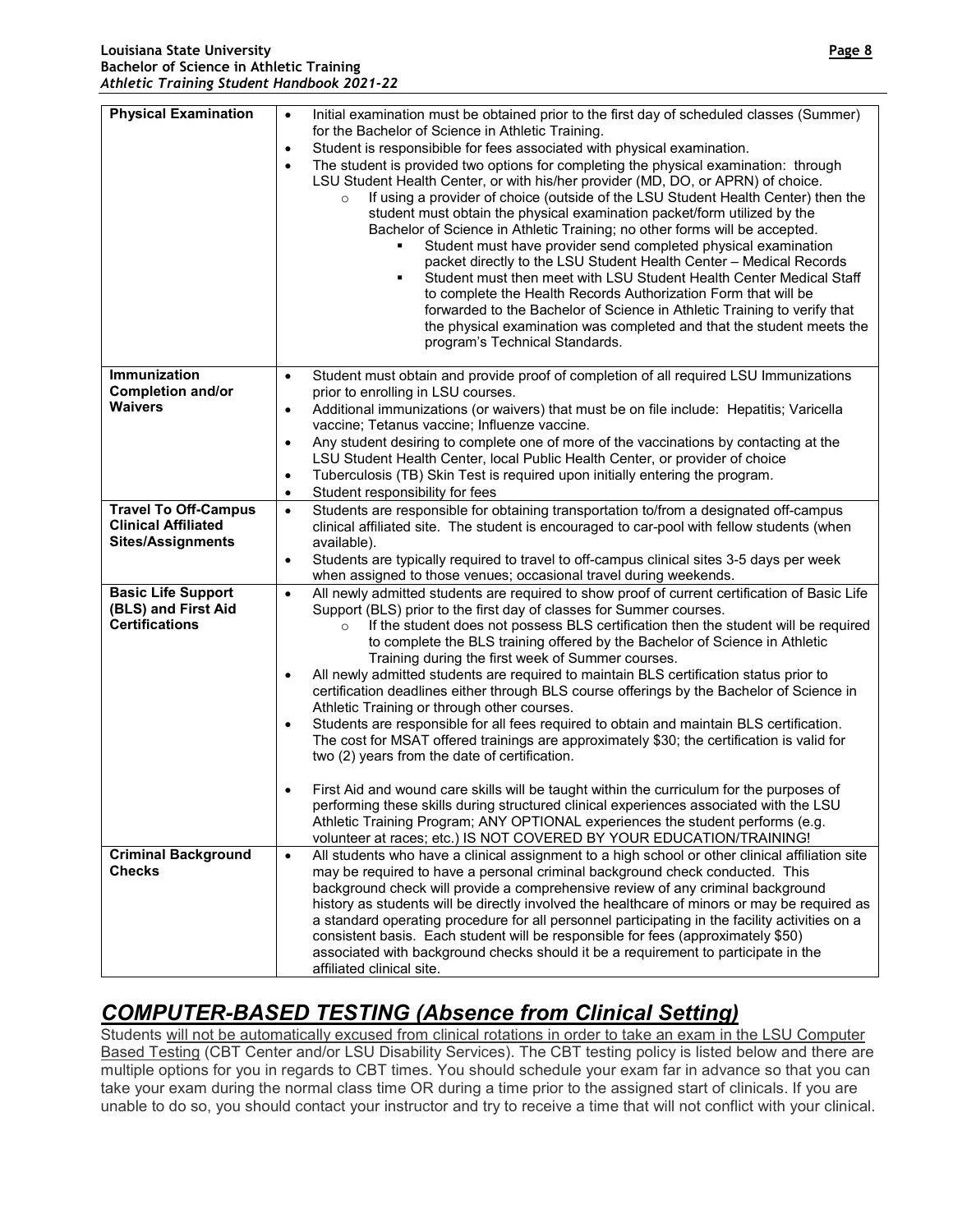If you have exhausted all options and the only available time to take your exam is during a clinical you must do the following:

- Screen shot the only available times
- Provide a copy of the email transaction with you and your professor showing that you tried to get scheduled during normal class time
- Provide proof of the date that you originally registered for your exam
- Get final approval from the Clinical Education Coordinator (CEC) or Program Director (PD)

If approval has not been granted by the CEC or PD it will be counted as an unexcused absence from your clinical rotation and you will be written up.

## <span id="page-9-0"></span>*SPORTS PARTICIPATION*

Due to the time commitment required for athletic training, it would be very difficult to participate in an intercollegiate sport while completing the educational requirements of the Bachelor of Science in Athletic Training. To be able to perform to the best of one's ability, sports participation is strongly discouraged.

## <span id="page-9-1"></span>*OUTSIDE EMPLOYMENT*

The following applies to students contemplating employment or holding jobs will in the Bachelor of Science in Athletic Training.

The Athletic Training (AT) program is a very intense curriculum that demands a great deal of time. It is important that students strive to maintain good life-balance between social activities, recreation, rest, along with the classroom and clinical requirements of the AT program. Athletic training students are advised to forego employment concurrently during clinical coursework requirements. Students should consider and take advantage of various financial aid and scholarship opportunities offered internal and external to LSU.

#### **It is not permissible for students to be paid by their preceptor for clinical tasks during clinical rotations**.

Students may receive an educational training stipend, or other training grant funds available at the discretion of the program.

### <span id="page-9-2"></span>*IMPORTANT PHONE NUMBERS*

| <b>NAME</b>                                                                                                   | <b>PHONE</b>  |
|---------------------------------------------------------------------------------------------------------------|---------------|
|                                                                                                               | <b>NUMBER</b> |
| <b>School of Kinesiology - Main Office</b>                                                                    | 225/578-2036  |
| Ray Castle, PhD, LAT, ATC, NREMT - Program Director - Athletic Training                                       | 225/578-7175  |
| Amanda Benson, PhD, LAT, ATC - Assistant Program Director, Clinical Education Coordinator - Athletic Training | 225/578-3549  |
| <b>Broussard Center for Athletic Training (Main Phone)</b>                                                    | 225/578-2050  |
| <b>Football Operations Athletic Training Room (Main Phone)</b>                                                | 225/578-9244  |
| Jack Marucci, MS, LAT, ATC - Director of Athletic Training Services                                           | 225/578-2451  |
| <b>Shelly Mullenix, MS, LAT, ATC - Senior Associate Athletic Director of Health and Wellness</b>              | 225/578-6785  |
| <b>Shawn Eddy, MS, LAT, ATC - Senior Associate Athletic Trainer</b>                                           | 225/578-4151  |
| <b>Micki Collins, MS, LAT, ATC – Director of Athletic Training and Administration</b>                         | 225/578-2496  |
| Derek Calvert, MS, LAT, ATC - Associate Athletic Trainer                                                      | 225/578-9244  |
| Cory Couture, MS, LAT, ATC - Senior Associate Athletic Trainer                                                | 225/578-1284  |
| Pamela Atkinson, MS, LAT, ATC - Associate Athletic Trainer                                                    | 225/578-2050  |
| Amanda Barbee, MS. LAT. ATC - Associate Athletic Trainer                                                      | 225/578-2496  |
| Maria Berthaumaine, MS, LAT, ATC - Assistant Athletic Trainer                                                 | 225/578-2050  |
| Hannah Faldetta, MS, LAT, ATC - Assistant Athletic Trainer                                                    | 225/578-2050  |
| Madison Amaya, MS, LAT, ATC - Assistant Athletic Trainer                                                      | 225/578-2050  |
| Mallory Mickus, MS, LAT, ATC - Assistant Athletic Trainer                                                     | 225/578-2050  |
| Daniel Cadavid, MS, LAT, ATC - Assistant Athletic Trainer                                                     | 225/578-5674  |
| Jenny Cihonski, MS, LAT, ATC - Assistant Athletic Trainer                                                     | 225/578-2050  |
| Vanessa Romulus MS, LAT, ATC - Assistant Athletic Trainer                                                     | 225/578-2050  |
| Andy Barker, MS, LAT, ATC - Athletic Insurance/Administrative Manager                                         | 225/578-8315  |
| Ken Faldetta, MS, LAT, ATC - Assistant Athletic Trainer and Drug Testing Coordinator                          | 225/578-2050  |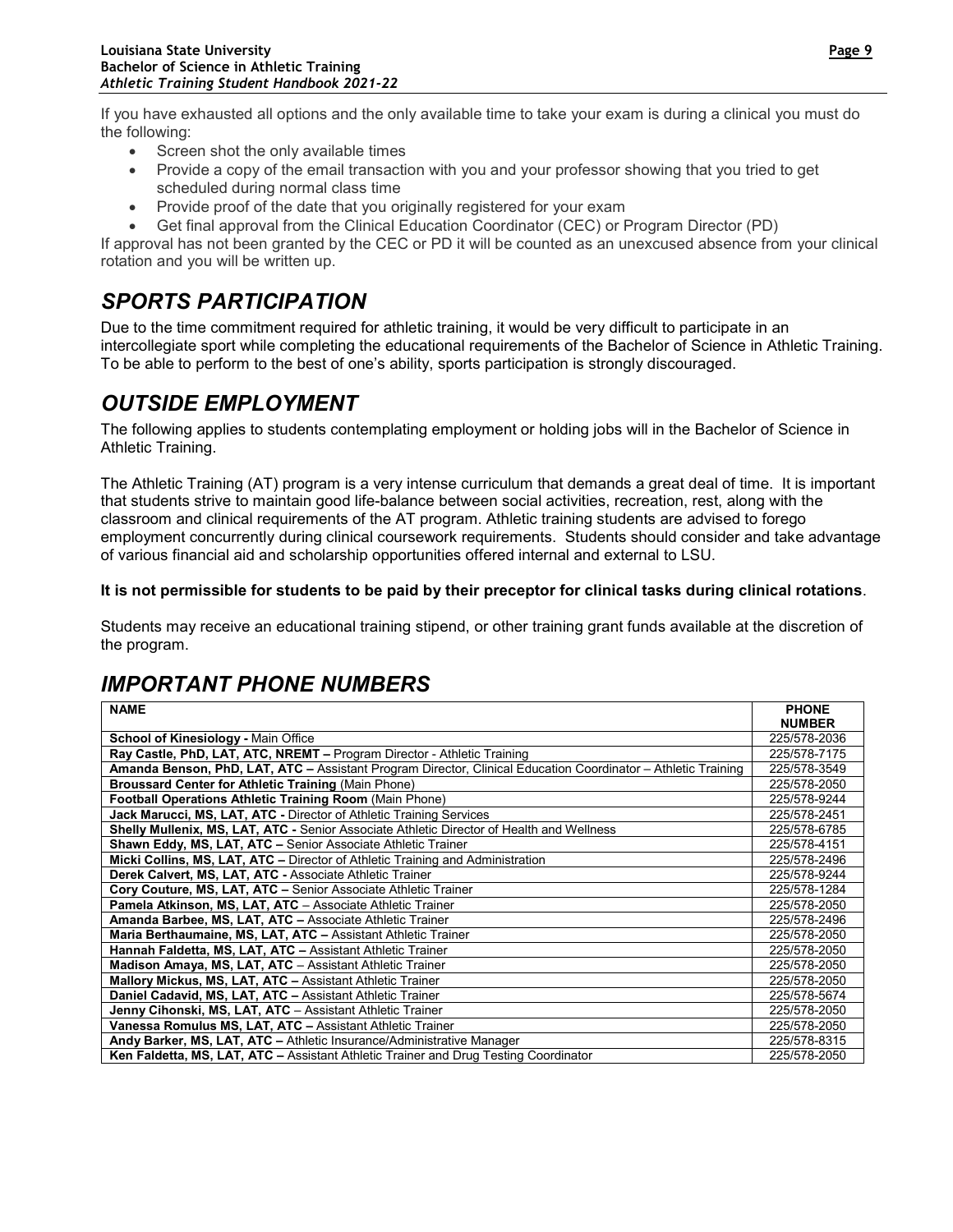# <span id="page-10-0"></span>**SECTION 2: Bachelor of Science in Athletic Training Information**

## <span id="page-10-1"></span>*Admission into the School of Kinesiology for the Bachelor of Science in Athletic Training*

Students wishing to enter the School of Kinesiology Bachelor of Science degree program in Athletic Training must satisfy the following minimum requirements:

- 24 earned semester hours with a 2.75 cumulative and LSU GPA;
- General Education English proficiency–advanced placement in, credit for, or a grade of "C" or better in [ENGL](http://catalog.lsu.edu/preview_entity.php?catoid=12&ent_oid=2745#tt505) 1001 [\(ENGL](http://catalog.lsu.edu/preview_entity.php?catoid=12&ent_oid=2745#tt1251) 1004);
- General Education Math proficiency–advanced placement in, credit for, or a grade of "C" or better in [MATH](http://catalog.lsu.edu/preview_entity.php?catoid=12&ent_oid=2745#tt1187) 1021 and [MATH](http://catalog.lsu.edu/preview_entity.php?catoid=12&ent_oid=2745#tt8036) 1022; and
- General Education Natural Sciences proficiency–advanced placement in, credit for, or a grade of "C" or better in [BIOL](http://catalog.lsu.edu/preview_entity.php?catoid=12&ent_oid=2745#tt1272) 1201 and BIOL [1202.](http://catalog.lsu.edu/preview_entity.php?catoid=12&ent_oid=2745#tt4260)

Students intending to obtain a Bachelor of Science in Athletic Training must be selected for admission after meeting the minimum departmental and degree criteria. Because of a limited number of clinical education sites, meeting all criteria for admission does not guarantee acceptance into the professional (clinical) phase of the degree program.

#### Admission Requirements in Athletic Training include the following:

Prospective students must attend a Pre-Professional Orientation Meeting to initiate the application process to the professional (clinical) phase and initiate the process for completing the 100 hours of observational experiences under preceptors designated by the Athletic Training Program Director. Dates and times for each meeting are available on the School of Kinesiology website;

- Evaluation of performance during observational experience;
- Grade of "B-" or better in [ATRN](http://catalog.lsu.edu/preview_entity.php?catoid=12&ent_oid=2745#tt2201) 2000;
- Interview with program faculty and preceptors;
- Ability to comply with the Bachelor of Science in Athletic Training's technical standards, with or without accommodation, which establishes the essential qualities considered necessary to achieve the knowledge, skills, and competencies of an entry-level athletic trainer. A copy of the technical standards can be found on the School of Kinesiology website;
- Completion of a physical examination through the LSU Student Health Center (forms obtained in the Pre-Professional Orientation Meeting);
- Completion of pre-observation meeting(s) that address clinical policies and procedures;
- Favorable completion of an application packet and processes provided at the Pre-Professional Orientation Meeting. The deadline to submit the application packet is 12:00 pm on the second Thursday in April. The application materials must be submitted to the designated Athletic Training representative provided on application materials or announced on the School of Kinesiology website.

#### Completion of Degree

A degree in Athletic Training is conferred when the following conditions have been met:

- Completion of 120 hours with cumulative and LSU averages of 2.75 on all work taken, with no grade less than "B-" in specialized academic courses;
- Successfully demonstrated competence/mastery of knowledge/skills/abilities as mandated by the Commission on Accreditation of Athletic Training Education (CAATE);
- Successfully meet all academic and clinical requirements set forth by the program in Athletic Training;
- Completion of the final 25 percent of the program in residence in the College of Human Sciences and Education on the LSU campus;
- Completion of the appropriate approved curriculum;
- Proficiency in written and verbal expression.

#### Special Program Requirements and Academic Probation/Dismissal

All students admitted to the Professional Phase of the Bachelor of Science in Athletic Training program must adhere to the program retention policies as stated in the Athletic Training Student Handbook. The following policies apply to all students admitted to the Professional Phase: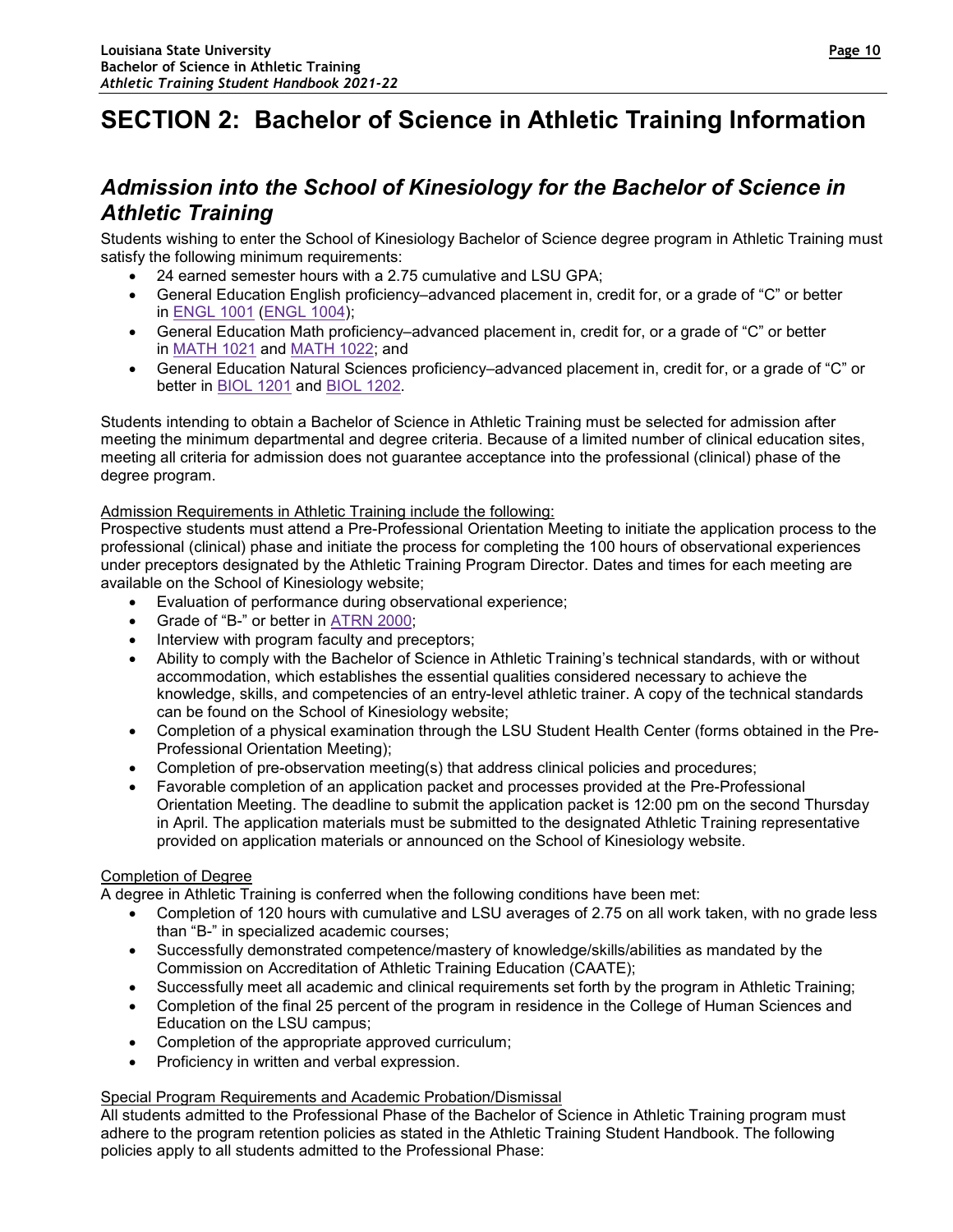The athletic training student will be retained in the Bachelor of Science in Athletic Training provided acceptable academic achievement and clinical progress is made in completing competencies and proficiencies, and professional conduct is maintained. The student may be dismissed from the professional phase of the Bachelor of Science in Athletic Training for any of the following reasons:

- 1. Semester grade point average below 2.75 for two consecutive semesters.
- 2. Inability to attain a minimum grade of "B-" in any designated athletic training course.
	- a. Failure to achieve these minimum grades will necessitate retaking the course and may preclude you from registering for courses requiring the deficient course as a prerequisite.
	- b. Because clinical courses are sequential and assume mastery of previous didactic coursework, failure to complete coursework precludes the student from enrolling in future clinical courses.
- 3. Unsatisfactory evaluations from the athletic training student's preceptor.
- 4. Unsatisfactory progress in mastering clinical proficiencies required of athletic trainers
	- a. Because clinical courses are sequential and assume mastery of previous knowledge/skills/abilities, failure to complete these proficiencies precludes the student from enrolling in future clinical courses.
- 5. Inability to perform assigned clinical responsibilities.
- 6. Inability to complete appropriate coursework or clinical proficiencies.
- 7. Unprofessional behavior while representing the university, the Bachelor of Science in Athletic Training, or his/her assigned clinical site.
- 8. Breach of Duty including but not limited to unexcused clinical absences and/or chronic tardiness.
- 9. Failure to adhere to policies and procedures outlined in the Athletic Training Student Handbook, regulations set forth for athletic trainers by the Louisiana State Board of Medical Examiners, or BOC Standards of Professional Practice for Athletic Trainers.
- 10. Academic and/or non-academic misconduct as defined in the LSU Code of Student Conduct.

Any student requesting readmission to the Professional Phase must follow the appeal process as outlined in the current Athletic Training Student Handbook. Approval for re-entry is not guaranteed.

The Bachelor of Science in Athletic Training is an accredited professional degree program through the Commission on Accreditation of Athletic Training Education (CAATE). Students graduating with the Bachelor of Science in Athletic Training are eligible to sit for the Board of Certification (BOC) athletic training certification examination in order to become a Certified Athletic Trainer (ATC) and licensure in Louisiana through the Louisiana State Board of Medical Examiners (LSBME). Students should visit the Board of Certification website for a list of minimum credentialing requirements of athletic trainers in other states.

## <span id="page-11-0"></span>*PHYSICAL EXAMINATION REQUIREMENTS*

### **Athletic Training Students (Returning)**

Students returning (for the next academic year of the program) are not required to complete an annual health history and re-examination, however students must report if there are any medical/health conditions or injuries that may impact his/her ability to fully meet the Athletic Training Student Essential Functions and Technical Standards (Refer to next section). Students are provided the opportunity to declare any illnesses/injuries that have occurred since their previous health history and medical examination completed at the LSU Student Health Center or the previous year's annual health history and re-examination, and to be evaluated by the medical staff. However, any medical bills associated with follow-up medical evaluations, diagnostic testing, etc., associated with the re-examination are the responsibility of the student.

Students may be required to meet additional requirements of their assigned clinical site which may not be specifically outlined in the Athletic Training Student Handbook.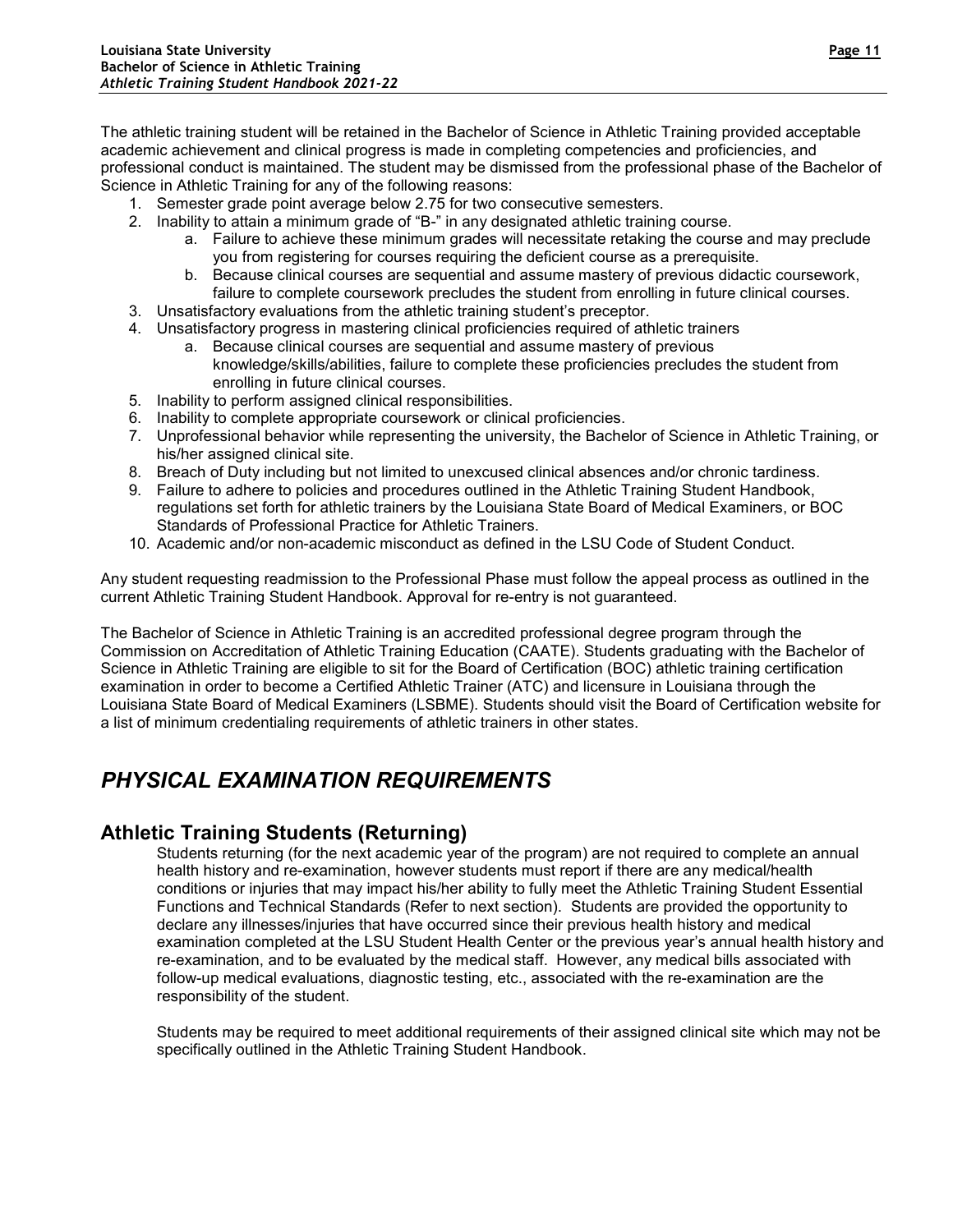## <span id="page-12-0"></span>*ATHLETIC TRAINING STUDENT ESSENTIAL FUNCTIONS & TECHNICAL STANDARDS*

The Bachelor of Science in Athletic Training in the School of Kinesiology at Louisiana State University is a rigorous and intense program that places specific requirements and demands on the students enrolled in the program. An objective of this program is to prepare graduates to enter a variety of employment settings and to render care to a wide spectrum of individuals engaged in physical activity. The technical standards set forth by the Bachelor of Science in Athletic Training establish the essential qualities considered necessary for students admitted to and enrolled in the program to achieve the knowledge, skills, and competencies of an entry-level athletic trainer, as well as meet the expectations of the program's accrediting agency (Commission on Accreditation of Athletic Training Education [CAATE]). The following abilities and expectations must be met by all students admitted to and enrolled in Bachelor of Science in Athletic Training. In the event a student is unable to fulfill these technical standards, with or without reasonable accommodation, the student will not be admitted into the program, nor retained in the program. Compliance with the program's technical standards does not guarantee a student program admission nor eligibility for the BOC certification examination.

#### **Candidates for selection to, and students currently enrolled in the Bachelor of Science in Athletic Training must demonstrate:**

- 1. The mental capacity to assimilate, analyze, synthesize, integrate concepts and problem solve to formulate assessment and therapeutic judgments and to be able to distinguish deviations from the norm.
- 2. Sufficient postural and neuromuscular control, sensory function, and coordination to perform appropriate physical examinations using accepted techniques; and accurately, safely and efficiently use equipment and materials during the assessment and treatment of patients.
- 3. The ability to communicate effectively and sensitively with patients and colleagues, including individuals from different cultural and social backgrounds; this includes, but is not limited to, the ability to establish rapport with patients and communicate judgments and treatment information effectively. Students must be able to understand and speak the English language at a level consistent with competent professional practice.
- 4. The ability to record the physical examination results and a treatment plan clearly and accurately.
- 5. The capacity to maintain composure and continue to function well during periods of high stress.
- 6. The perseverance, diligence and commitment to complete the athletic training education program as outlined and sequenced.
- 7. Flexibility and the ability to adjust to changing situations and uncertainty in clinical situations.
- 8. Affective skills and appropriate demeanor and rapport that relate to professional education and quality patient care.

While the list above provides specific areas, the following list is not inclusive but merely provides examples of various technical standards components:

| <b>SPECIFIC COMPONENTS</b><br>(with sample representative areas)                                                                                                             | <b>EXAMPLES</b>                                                                                                                                                                                                                                                                                                                                                               |
|------------------------------------------------------------------------------------------------------------------------------------------------------------------------------|-------------------------------------------------------------------------------------------------------------------------------------------------------------------------------------------------------------------------------------------------------------------------------------------------------------------------------------------------------------------------------|
| <b>OBSERVATION:</b>                                                                                                                                                          |                                                                                                                                                                                                                                                                                                                                                                               |
| Ability to observe a patient accurately                                                                                                                                      | Evaluation/assessment of a patient's gait or posture at least 10 feet away<br>Observe patient's response and physical signs<br>Read diagnostic instruments such as thermometer, goniometer, settings on a<br>therapeutic modality device                                                                                                                                      |
| <b>COMMUNICATION:</b>                                                                                                                                                        |                                                                                                                                                                                                                                                                                                                                                                               |
| Utilization of verbal and non-verbal<br>communication techniques with<br>patients, peer healthcare providers,<br>family members of patients, etc.                            | Obtain information from patients and caregivers to develop a written history<br>Explain evaluation and treatment procedures<br>Explain and demonstrate therapeutic exercise programs<br>Written communication of patient or client's responses in a written medical<br>record<br>Present healthcare topics to general public                                                  |
| <b>SENSORIMOTOR:</b>                                                                                                                                                         |                                                                                                                                                                                                                                                                                                                                                                               |
| Perform athletic training skills in a<br>safe, reliable, and efficient manner<br>Practice within the ethical and legal<br>parameters as defined by state and<br>federal laws | Follow policies and procedures outlined in the emergency action plans (EAP)<br>Perform chest and abdominal auscultations<br>Assess and interpret findings of vital signs, special clinical tests, balance and<br>proprioception, neurological function, tissue integrity<br>Measure and appropriate fit assistive ambulatory devices and devices<br>Apply therapeutic devices |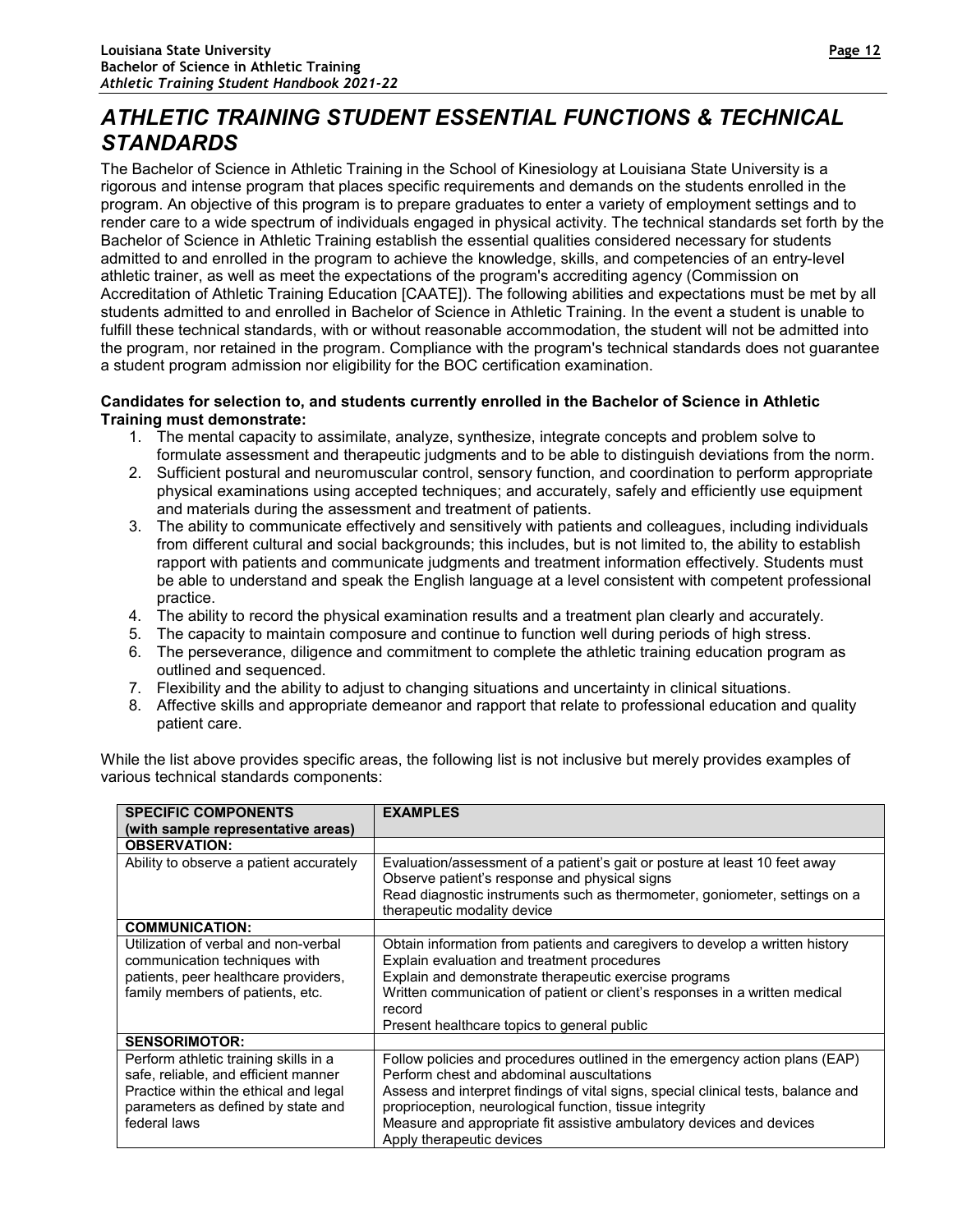| procedures safe and effectively with                                    | Apply bracing, taping, splinting, or casting materials appropriate for its intended                    |
|-------------------------------------------------------------------------|--------------------------------------------------------------------------------------------------------|
|                                                                         | use/function                                                                                           |
| appropriate tempo, strength, power,                                     | Administer balance training, cardiovascular function tests, cardiopulmonary                            |
| endurance for the individual (class                                     | resuscitation including adjunct airway devices, therapeutic modalities, soft                           |
| partners, self, patients, clients)                                      | tissue mobilization techniques, patient transfers                                                      |
| INTELLECTUAL/CONCEPTUAL:                                                |                                                                                                        |
| Ability to problem solve rapidly and the                                | Adapt available resources to appropriately provide treatment to wounds and                             |
| ability to learn and reason                                             | other injuries using universal precautions                                                             |
| Ability to integrate, analyze, and                                      | Ability to determine an accurate clinical diagnosis and develop a treatment plan                       |
| synthesize information in a multitask                                   | Ability to re-evaluate a patient and apply modifications to existing treatment                         |
| setting                                                                 | plans                                                                                                  |
| Ability to understand spatial                                           | Perform various types of research                                                                      |
| relationship of anatomical structures                                   | Interpret patient/client responses and address needs/concerns as part of the                           |
| Understand the scientific process and                                   | evaluation process                                                                                     |
| the ability to apply evidence-based                                     |                                                                                                        |
| medicine into clinical practice                                         |                                                                                                        |
| <b>JUDGEMENT:</b>                                                       |                                                                                                        |
| Practice athletic training in an ethical,                               | Abides by the LSU Code of Student Conduct                                                              |
| legal, and safe manner                                                  | Complies with policies and procedures within the LSU Athletic Training Student                         |
| Ability to respond to medical                                           | Handbook                                                                                               |
|                                                                         |                                                                                                        |
|                                                                         |                                                                                                        |
| emergencies                                                             | Adheres to specific policies outlined by clinical sites                                                |
| Ability to demonstrate effective                                        | Complies with the Board of Certification's Standards of Professional Practice<br>for Athletic Trainers |
| management skills in medical and                                        |                                                                                                        |
| non-medical emergency situations<br><b>BEHAVIORAL:</b>                  |                                                                                                        |
|                                                                         |                                                                                                        |
| Students must possess the emotional                                     | Implement effective techniques to establish rapport with patients, clients,                            |
| health to exercise good/sound                                           | coaches, peers, family members, etc.                                                                   |
| judgment and perform duties to their<br>completion                      | Ability to learn new skills and tasks to improve as a professional, as well as                         |
|                                                                         | ability to accept feedback/critique                                                                    |
| Ability to adapt to changing situations                                 | Ability to demonstrate lifelong personal and professional growth                                       |
| and display flexibility without                                         | Ability to recognize the need for professional mental health assistance                                |
| compromising quality of care and<br>policies/procedures in the clinical |                                                                                                        |
|                                                                         |                                                                                                        |

Candidates for selection to the Bachelor of Science in Athletic Training will be required to verify (signed affidavit) they understand and meet these technical standards or that they believe that, with certain accommodations, they can meet the standards. Students currently participating in the Bachelor of Science in Athletic Training must be able to meet the technical standards, with or without accommodation, at all times. The LSU Disability Services, in coordination with the Program Director and Medical Director of the Bachelor of Science in Athletic Training, will evaluate a student who states he/she could meet the program's technical standards with accommodation and confirm that the stated condition qualifies as a disability under applicable laws. If a student states he/she can meet the technical standards with accommodation, then the University will determine whether it agrees that the student can meet the technical standards with reasonable accommodation; this includes a review of whether the accommodations requested are reasonable, taking into account whether accommodation would jeopardize clinician/patient safety, or the educational process of the student or the institution, including all coursework, clinical experiences and internships deemed essential to graduation. Failure of the student to follow a prescribed plan of accommodation or treatment plan that provides the student a reasonable opportunity to meet the technical standards may result in permanent dismissal from the Bachelor of Science in Athletic Training.

All students must read and sign the Technical Standards on an annual basis form prior to beginning any clinical experiences associated with the Bachelor of Science in Athletic Training.

## <span id="page-13-0"></span>*RECOMMENDED CURRICULUM SEQUENCING IN ATHLETIC TRAINING*

*NOTE: Refer to the LSU Catalog and the School of Kinesiology's webpage for a detailed 8-semester plan and its critical requirements.*

**Complete course descriptions may be found in the current LSU Catalog. Personal advising and course sequencing by the Athletic Training Faculty is available and required for each student prior to semester course registration.**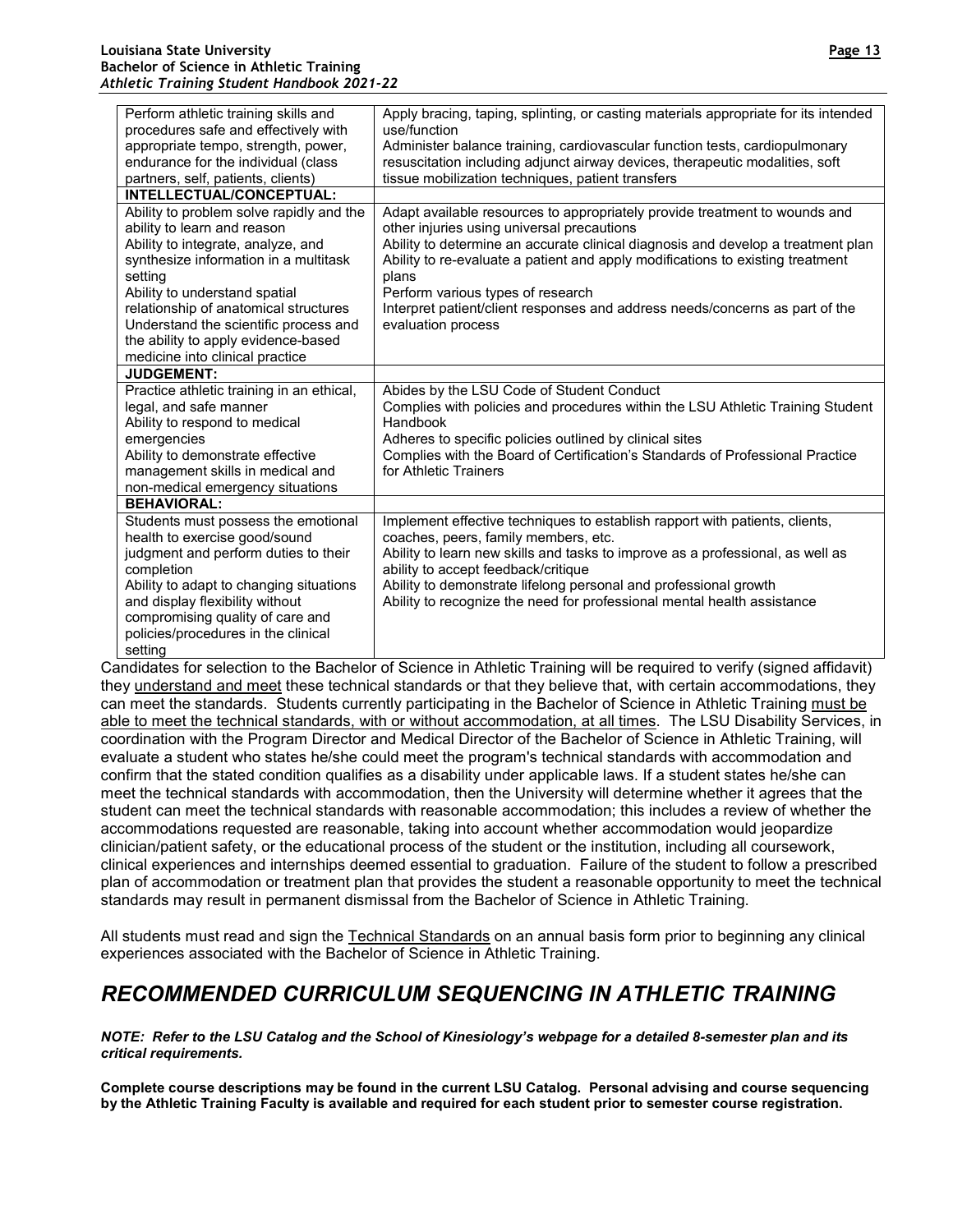## <span id="page-14-0"></span>*CLINICAL EDUCATION - OVERVIEW*

Athletic Trainers are healthcare professionals who collaborate with physicians to optimize the activity and participation of patients and clients. Athletic training students at LSU participate in six semesters of clinical education that prepare them in the prevention, diagnosis and intervention of emergency, acute and chronic medical conditions involving impairment, functional limitations and disabilities. Under the direction of Preceptors (approved by the Bachelor of Science in Athletic Training) the athletic training student acquires a minimum of 200 clinical hours per semester. Some clinical education experiences will require afternoon, evening, and weekend commitments. In addition, student may be asked to report for clinical education prior or following the academic calendar (i.e. preseason and post season). Students gain clinical education experiences that address the continuum of care that would prepare a student to function in a variety of settings with patients engaged in a range of activities. Examples of clinical experiences include: Team and individual sports at the high school and collegiate level; Sports requiring protective equipment; Sports with genders opposite the student; Non-sport patient populations at physician offices and clinics. Athletic training students gain valuable interpersonal skills while working closely with preceptors, patients and a wide variety of healthcare professionals during year-long clinical educational experiences. The knowledge and experience gained at LSU prepares students to successfully enter the profession of athletic training. In cases where the minimum requirement of 200 clinical hours is not obtained, *A GRADE OF "I" will be awarded until the minimum hour requirement is met*.

### **General Guidelines for Clinical Education**

- A. Students are referred to the Appearance & Behavior guidelines within this handbook.
- B. Students are expected to be punctual for all clinical education experiences. In the event that you will be late or cannot be present, you must notify your preceptor immediately. Interference with outside employment is not a valid reason for attendance problems. Problems with punctuality are grounds for dismissal
- C. Students must work to develop proficiency in their clinical skills. To this end, clinical proficiency will be regularly evaluated. Students will be provided with access to evaluations and will discuss these evaluations with their supervisors to clarify areas that need improvement. Likewise, students will evaluate their preceptors at regular intervals to provide feedback on their clinical education experience.

Specific guidelines for the completion of required clinical proficiencies will be distributed and discussed in all Athletic Training clinical courses (ATRN 2200/2201/3200/3201/4200/4201). Students must complete all required proficiencies to progress to the next sequence of clinical education.

## <span id="page-14-1"></span>*PRE-CLINICAL IN-SERVICE TRAINING*

All students are required to attend pre-clinical in-services prior to engaging in any clinical requirements set forth by the Bachelor of Science in Athletic Training. All students are required to complete annual in-service training that will be held in late July or early August at dates/times published.

Pre-Clinical In-Service Training/Orientation may vary among clinical sites; therefore a clinical site may require the student(s) to complete additional pre-clinical training.

## <span id="page-14-2"></span>*RETURN TO FALL SEMESTER CLASSES / TERM "B" EXCEPTION POLICY*

Students are required to return to school and clinical course activities as follows:

#### **Clinical Assignment to Preceptors located on the LSU Campus (LSU Football; LSU Soccer; LSU Volleyball) and High Schools:**

• Will be required to report in late July/early August for in-service training (specific date/times TBA).

### **Clinical Assignment to Preceptors located all other clinical sites:**

• Report date is 8:00am on the Friday prior to the first Fall semester class day.

### **TERM "B" EXCEPTION:**

• A student may request an exception extension (from the Program Director) to report to clinical activity after the start of the first day of Fall semester classes. This exception only applies to students who will not be enrolled in a Fall semester course Term "B" course (8-week course).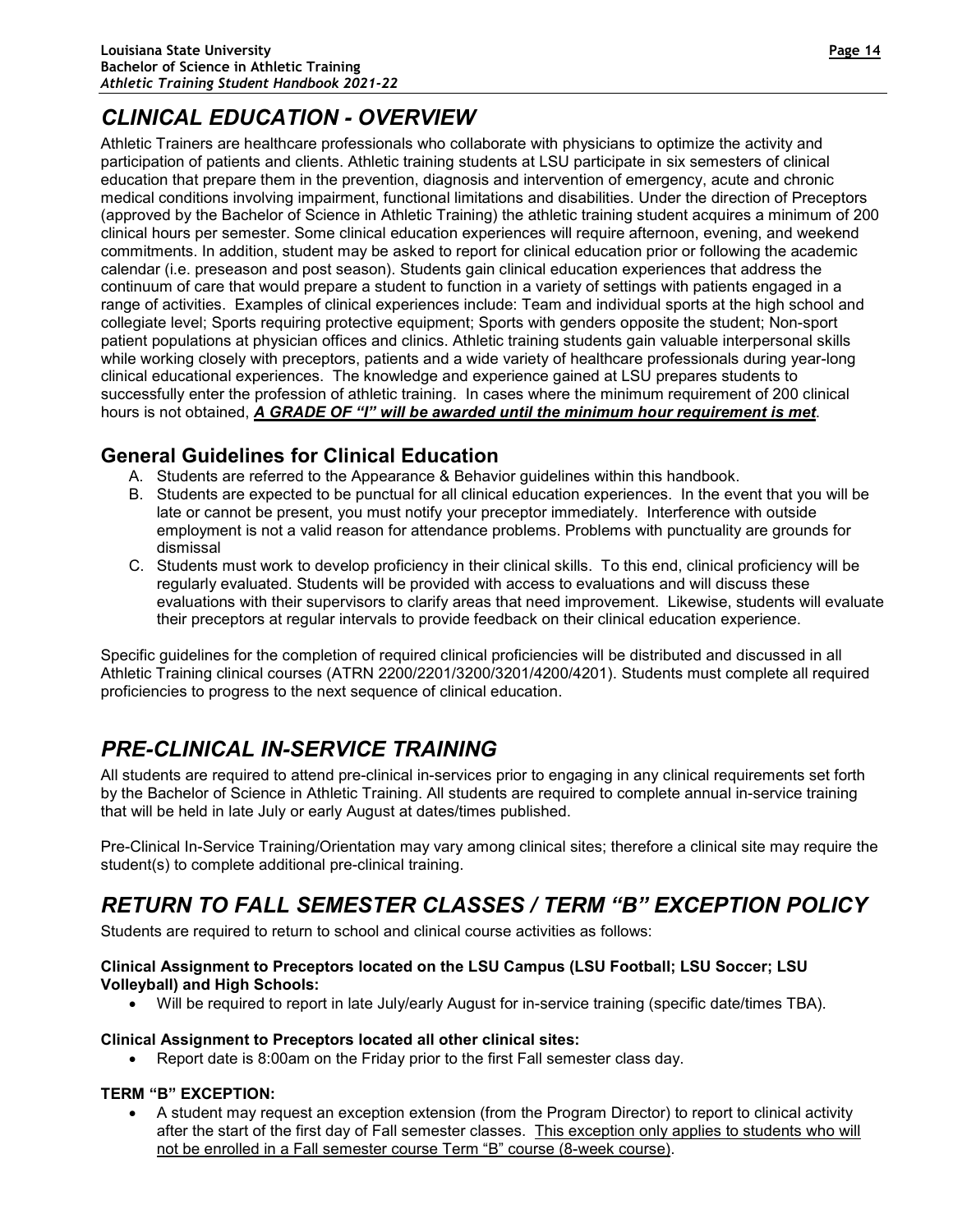- If a student IS NOT ENROLLED in a Term "B" course during the Fall semester, then he/she is permitted to report back to campus to begin attending classes on the Monday morning of the 2nd week of classes.
	- The orientation will occur on the 1<sup>st</sup> or  $2<sup>nd</sup>$  day of the  $2<sup>nd</sup>$  week of Fall classes in order to begin clinical activity.
	- The student must complete all required paperwork and a clinical orientation meeting prior to engaging in patient care/clinical activities.
- Any student enrolled in a Term "B" course for the Fall semester must report for clinical activity and courses for the 1st day of Fall semester classes. *It is critical to note that a student missing one (1) week of Term "B" courses (8-week course) can be equated to a missing two consecutive weeks in a semester.* 
	- $\circ$  The student will be excused from the required clinical orientation meetings that occur during early August or the Friday prior to the start of the Fall semester courses.
	- $\circ$  The orientation will occur on the 1<sup>st</sup> or 2<sup>nd</sup> day of Fall classes in order to begin clinical activity by no later than the 2nd day of classes.
	- $\circ$  The student must complete all required paperwork and a clinical orientation meeting prior to engaging in patient care/clinical activities.

## <span id="page-15-0"></span>*CLINICAL EXPERIENCES REQUIREMENT*

All athletic training students must participate in annual in-services (blood-borne pathogens training; CPR/First Aid; NCAA/SEC rules education; etc.,) prior to initiating any clinical education experience. In-services are a requirement for successful completion of all clinical courses each academic year.

All students participating in the required in-services will be provided with a per diem (meal money) for the inservices time period if the in-service is conducted in late July/early August.

Students who have a clinical assignment that begins in early August will be required to complete their clinical experience at the respective site after the conclusion of the in-services.

Students who participate in clinical assignments at LSU outside of regularly scheduled classes may be offered additional per diem money.

Students who are not assigned to a clinical that begins in early August will report at the beginning of the fall semester and must participate in in-service training at designated times prior to initiating clinical education experiences.

Students are assigned to specific preceptors throughout each semester of clinical experiences, and thus, are provided the unique opportunity to fully learn and appreciate the totality of the clinical assignment given to the student.

Students are expected to accurately and regularly log clinical (duty hours) hours and associated program data requirements related to their clinical experience in the online E\*Value system; failure to do so might result in programmatic and/or academic (clinical course grade) penalties.

As part of the programmatic outcome assessments and opportunity for reflective learning students will be asked to record the athletic training services they observe and perform during clinical experiences on the online E\*Value system.

Students are required to complete their assigned clinical experience from the initial first day of clinical activities through the last day of the activity. This may require the student to begin their clinical experience prior to the first day of classes (e.g., football; women's soccer; volleyball; etc.) and/or continue/complete the clinical assignment after the last day of classes for the semester (e.g., football post-season bowl appearance; men's basketball; women's basketball; baseball; softball; track; etc.).

This may include official school holiday sessions (e.g., Thanksgiving holiday; Christmas holiday; Mardi Gras; Spring Break; etc.,). The experiences gained during these out of semester time periods are directly associated with the clinical course the student is enrolled.

### <span id="page-15-1"></span>*Required vs. Optional Clinical Hours During LSU Breaks for High School Clinical Sites*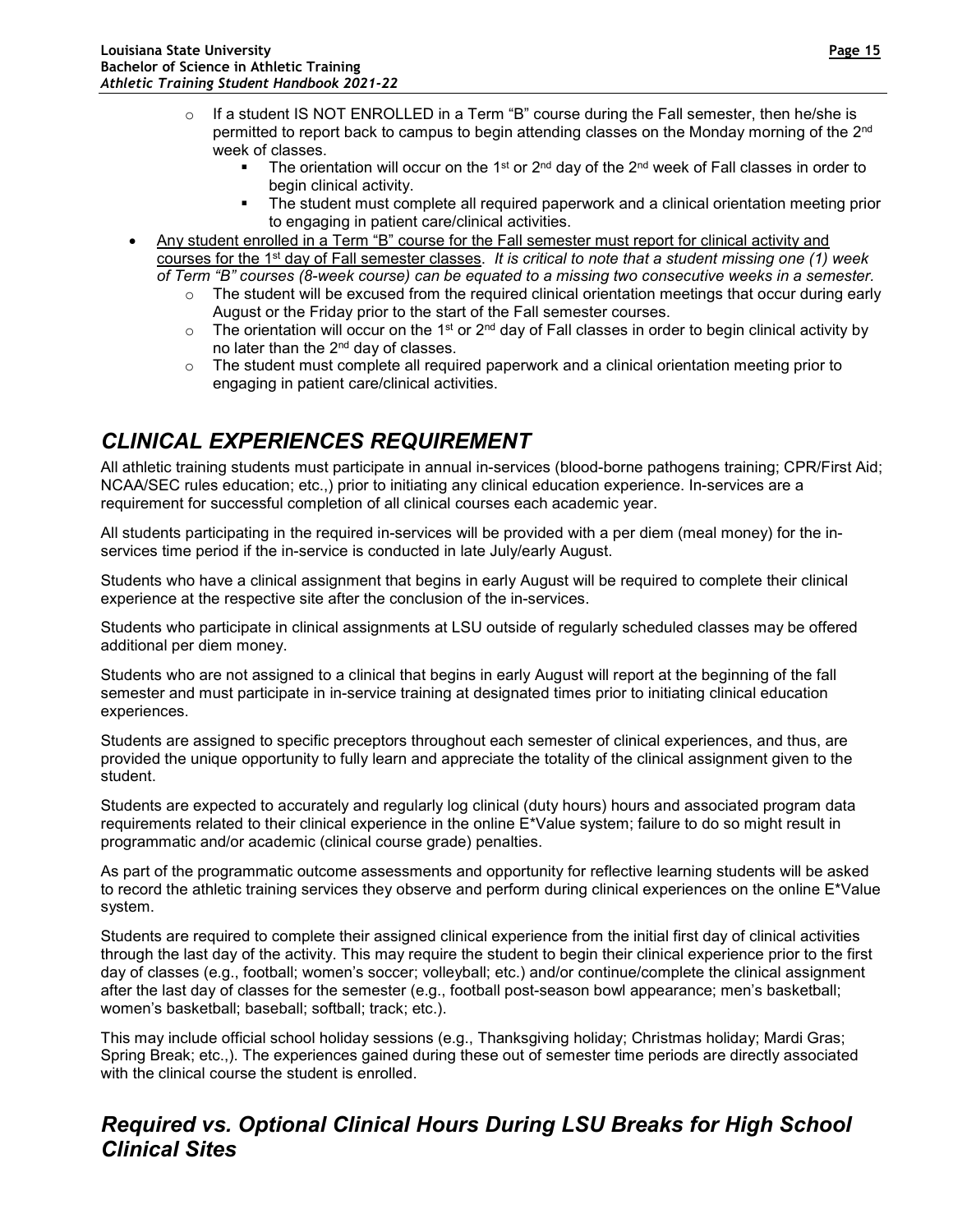In order to define when athletic training students should be attending their clinical rotation at a high school clinical site (including University Laboratory School), the following LSU recognized breaks will be optional for the student to attend:

- Thanksgiving Break (typically Wednesday-Sunday during Thanksgiving week). Exception would be if the school he/she is participating in has a football playoff contest then the expectation is that they are present for clinical during this period.
- Winter Break (last day of finals until the Monday prior to the first day of Spring classes).
- Mardi Gras Break (typically Saturday through Tuesday)
- LSU Spring Break (typically Saturday through following Sunday)

Students should be given relief (reduced clinical hours) during Final Examination week for the Fall semesters. For the Spring Semester final examinations, the last required clinical day for students is the Saturday prior to Final Examination week.

Students are required to begin their Fall clinical rotations when the clinical in-services are completed each August.

The LSU Athletic Department will provide per diem (or meals) and housing (optional) to athletic training students who have been given a clinical assignment that occurs prior to the start of the semester, during holiday breaks, and/or after the end of the last day of classes for the semester. The per diem and/or housing provided may vary according to the clinical assignment and the event schedule of the clinical assignment.

## <span id="page-16-0"></span>*PRIORITY OF CLINICAL COUREWORK*

The Bachelor of Science in Athletic Training places equal importance/emphasis on didactic (classroom) and clinical coursework. Clinical courses are ESSENTIAL AND CRITICAL to the EDUCATION of the athletic training student. Clinical coursework is not considered "work" nor is the activity voluntary; it is REQUIRED to complete all programmatic criteria to graduate with a degree in athletic training AND eligibility for state and national credentialing examinations.

The clinical coursework allows the athletic training student to put "knowledge into professional practice" to become a competent qualified AT. Clinical coursework is focused on transition to clinical practice to become a highly qualified practitioner upon graduation from LSU.

Clinical assignments and responsibilities take priority over all other elective activities, including but not limited to:

- Elective OR out-of-sequence courses (including study-abroad courses)
- **Employment**
- Social activities
- Participation in athletic events (triathlons; 5K's; etc)
- Student clubs or Greek organizations
- Professional or religious mission work
- Vacations

While clinical coursework is priority for the student's professional growth, we are very mindful and support each student in pursuing external activities to drive his/her "passions". The student should communicate with the program faculty and preceptors at the beginning of the rotation the extent that the elective activities may impact the athletic training student overall academic (didactic and clinical) requirements to promote effective lifebalancing.

## <span id="page-16-1"></span>*CLINICAL PLACEMENTS*

All clinical work is conducted at clinical sites approved by LSU and with preceptors who have completed the MSAT specified Preceptor Training prior to the student's placement.

The clinical placement process is complex and the focus is on placing each student in situation where the student will experience continual positive growth and maturity as a health care professional.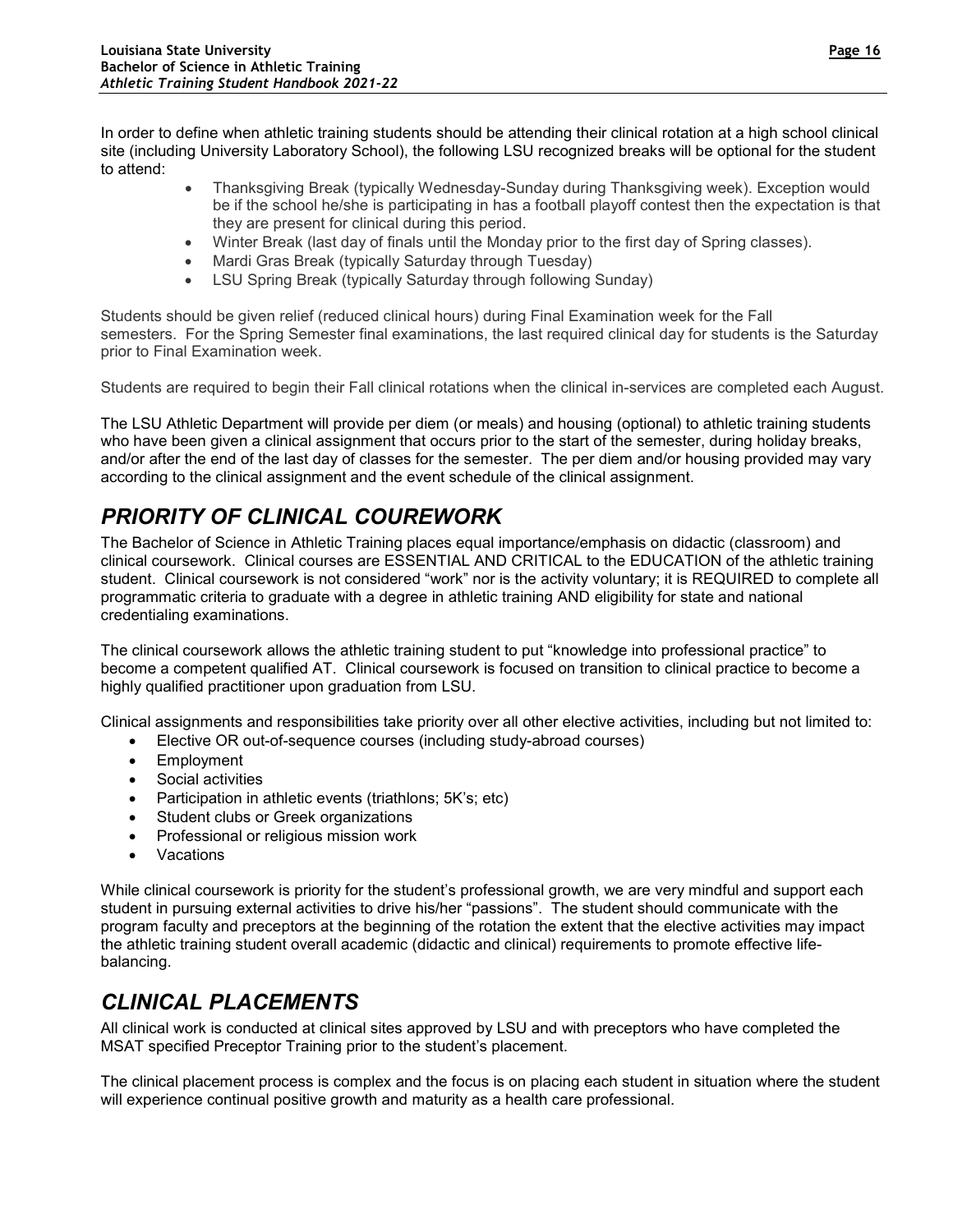The MSAT reserves the right to modify the student's clinical assignment at any time due to, but not limited to: negative student professional conduct; clinical incompetence; issues/concerns of the patient; failure to adhere to the clinical site policies/procedures; or health and safety concerns at the clinical site that pose a perceived or actual risk for the student.

Any student who is removed from a clinical assignment due to disciplinary actions will not be re-assigned to an alternative clinical site; the student should refer to the Disciplinary Policies for actionable items that may result in removal from a clinical site.

## <span id="page-17-0"></span>*ATHLETIC TRAINING STUDENT TRAVEL AND MERIT-BASED AWARDS*

- 1) The athletic training student must be enrolled and remain enrolled as a "Full-Time" undergraduate student at LSU each semester (fall; spring). Full-time status is considered 12 or more semester hours. When an athletic training student drops below Full-Time status during a semester term, that individual is not eligible to travel to competitions (practice and games) away from home (outside of a 25 miles from LSU campus) with their assigned clinical experience for the remainder of the academic semester.
	- a) Exception will be if the athletic training student is in his/her:
		- i) Final Academic Semester If an athletic training student is in his/her final semester (less than 12 semester credits to graduate) then he/she is eligible to travel. *The athletic training student's degree audit and schedule must be reviewed by the Director of the Bachelor of Science in Athletic Training and the review must be submitted to the LSU Athletic Department (for approval to travel with LSU Athletic teams) prior to the start of the semester term.*
		- *ii*) One Academic Semester from Graduation If an athletic training student is in his/her final academic year (1 semester from graduation) and only has required courses to complete for graduation or cannot take required course(s) due to course scheduling conflicts, the athletic training student may be granted permission to travel. *The athletic training student's degree audit and schedule must be reviewed by the Director of the Bachelor of Science in Athletic Training and the review must be submitted to the LSU Athletic Department (for approval to travel with LSU Athletic teams) prior to the start of the semester term.*
- 2) Grade Point Average Requirements:
	- a) Maintain adequate academic progress by earning a 2.75 or better cumulative GPA and 2.75 or better LSU grade point average. Both cumulative and LSU grade point averages are evaluated each semester. Failure to maintain the 2.75 GPA requirements will result in removal of any merit-based award in the following semester provided by the LSU Athletic Department. Failure to obtain the minimum 2.75 GPA in any given semester (fall; spring) will make the athletic training student ineligible for any merit-based award the upcoming semester.
- 3) Pass a minimum of 24 hours each academic year. The academic year includes the previous academic year (Fall, Spring, Intersession and Summer terms).

## <span id="page-17-1"></span>*APPROPRIATE / INAPPROPRIATE CLINICAL SUPERVISION*

Athletic training students cannot participate in the delivery of athletic training services without the physical presence and direction of a Preceptor. Only credentialed healthcare providers that have completed appropriate background verification, preceptor training, and designation by the Athletic Training Program Director and Clinical Coordinator are permitted to supervise LSU Athletic Training Students.

All athletic training students complete a formal educational session and signature verification that he/she has read and understands the policies and procedures in the LSU Athletic Training Student Handbook prior to initiating clinical experiences each academic year.

Additionally, athletic training students formally meet with his/her preceptor to review policies and procedures of the respective clinical site prior to initiating clinical experiences.

Athletic Training Students are not permitted to deliver athletic training services without the physical presence and direction of a preceptor designated by the Athletic Training Program director and clinical coordinator.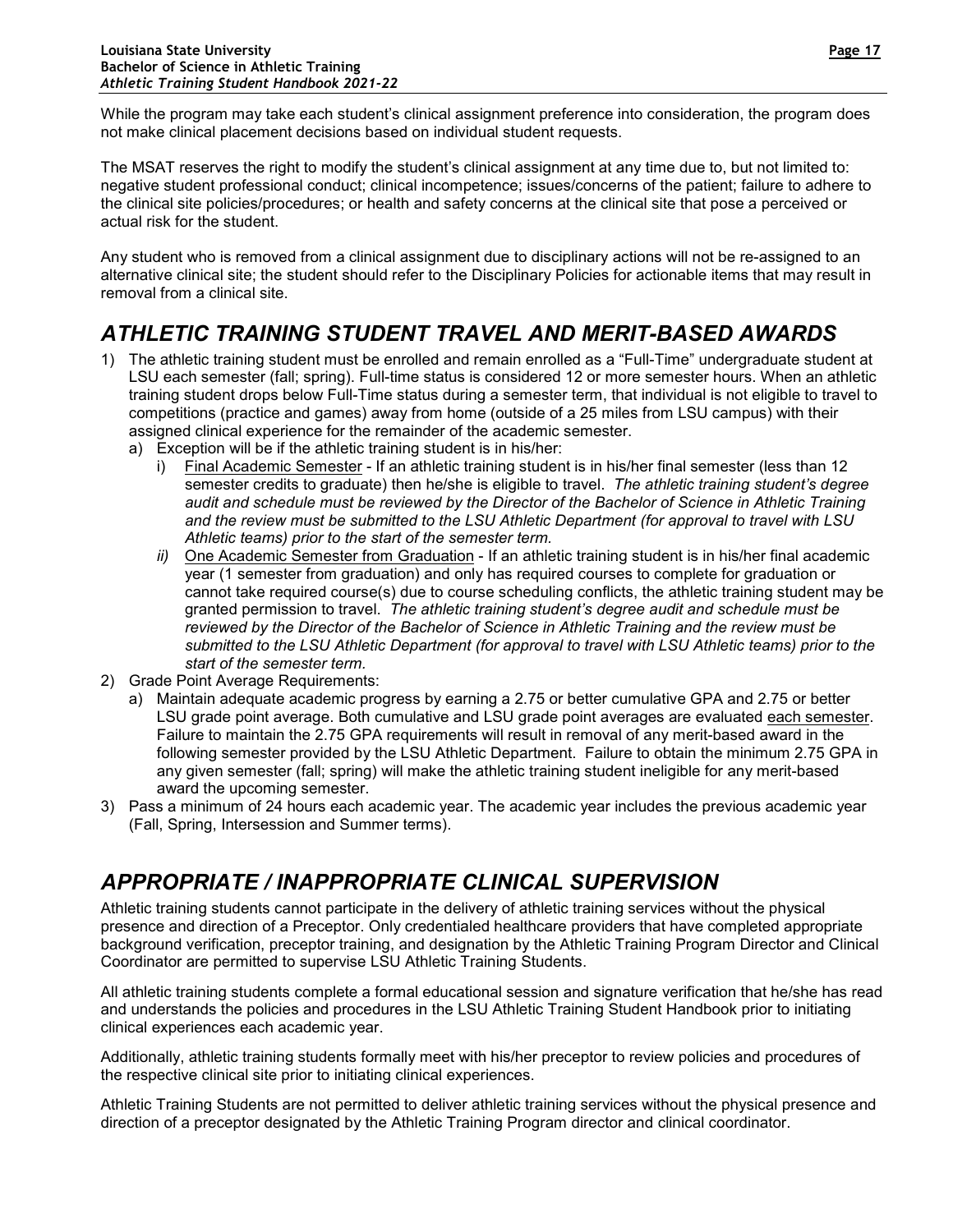Unsupervised activity is not permitted at any time during clinical education and is grounds for immediate disciplinary action, which may include permanent removal of the clinical site and/or dismissal of the athletic training student from the professional phase of the bachelor of science in Athletic Training.

During the athletic training student's progression, the program is required to provide a student with opportunities to support autonomous clinical decision making with minimal supervision. The student will be required to demonstrate clinical competence prior to being in a position to conduct patient care in minimally supervised situations.

## <span id="page-18-0"></span>*SUPERVISION REQUIREMENTS FOR CLINICAL EXPERIENCES*

During each clinical course the athletic training will be required to complete clinical experiences under the supervision of a preceptor who is an athletic trainer or physician.

The program will incorporate opportunities for students to obtain supplemental clinical experiences under other health care providers to support inter-professional growth and collaboration.

For any given clinical course, clinical experiences under an athletic trainer or physician must account for at least 80 percent of the total clinical hours, while no more than 20 percent of total clinical hours can be obtained under the supervision of other health care providers (who have also completed preceptor training).

For example: if a student completes 200 documented clinical hours during a semester, then no more than 40 hours (20 percent) can be documented under other healthcare providers.

Clinical hours will be documented in the E\*Value Clinical Tracking System as "Athletic Training Clinical Experiences" (under an AT or MD/DO only) or "Supplemental Clinical Experiences" (under other healthcare providers who are not an AT or MD/DO) to allow the program and student to clearly verify the type of provider the student is completing clinical hours.

"Supplemental Clinical Experience" opportunities involve other (non-AT; non-MD/DO) health care providers as preceptors, but these opportunities do not fulfill clinical experience requirements as defined by the 2020 CAATE Standards 56-94.

## <span id="page-18-1"></span>*HOST STUDENT CLINICAL ROTATIONS GUIDELINES*

### **Overview**

All athletic training students will serve as a "host athletic training student" during selected LSU Athletic Department (and current clinical sites) events. All students will serve in this capacity at a variety of sports outside of his/her assigned clinical sport rotation.

#### **Due to COVID-19 all assignments issued are subject to change; this may be impact the number of required rotations and/or location of the experiences.**

Below are guidelines that apply to these rotations:

### **Attendance at host rotations**

- o Due to COVID-19 restrictions host rotations will be limited during the 2021-2022 academic year
- All students will have a similar number of clinical rotations as a "host" during each academic year. The following rotation plan will exist for "in-season" and "off-season" assignments:
	- $\circ$  A student is "in-season" (i.e., football in the fall, etc.) then he/she will serve as a host student for one-two (1-2) athletic events (LSU Athletics or current approved clinical sites).
	- $\circ$  A student is "off-season" (i.e., volleyball in the spring, etc.) then he/she will serve as a host student for <u>one to three (1-3) athletic events (LSU Athletics or current approved clinical sites)</u>.
- Students must contact the staff/GA ATC assigned to the event for which you will be assigned as a host student several days in advance to determine the day, time, and location you should report.
	- o *Find out if an event pass is needed to gain access to the field/court and/or team areas.*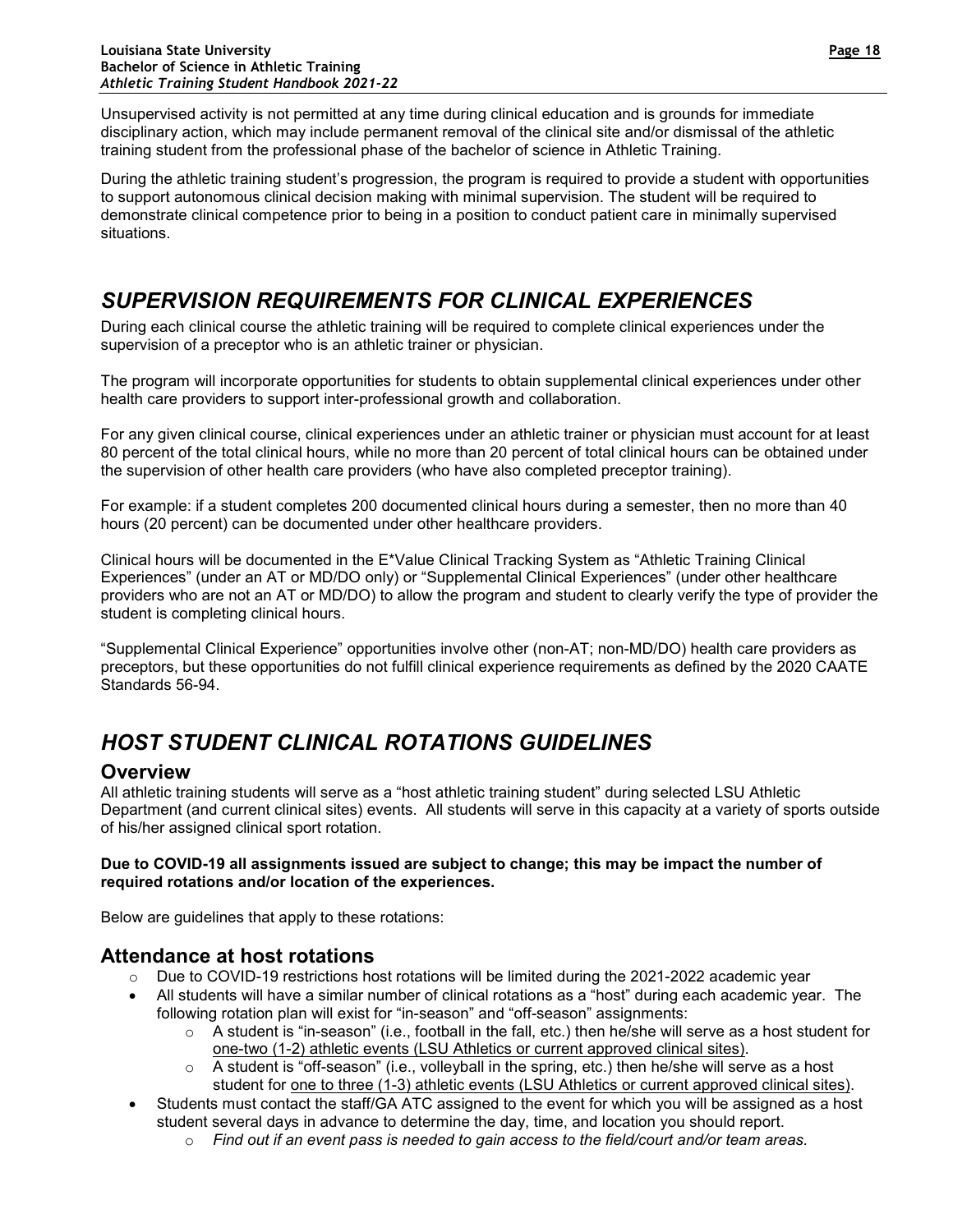- It is imperative that you notify your Preceptor that you will be working an event and that you will need to leave early from your assignment to be present as a host student.
	- $\circ$  Depending on the circumstances, you may be asked to arrive late at your host event to complete your regularly scheduled clinical assignment duties, in which case you will need to coordinate this with your Preceptor and the event's staff/GA ATC at least one day prior to the event.
- Students are required to accurately record the host rotation and supervision on the duty hours in E\*Value.
- You cannot "swap" events with other students unless there is an emergency and/or class conflict.
- You will not be required to "make-up" events if your assigned event has been cancelled.
	- $\circ$  You will be required to attend your assigned event if re-scheduled during the semester.

### **Duties as a "host student" for LSU Athletic Department (and current clinical sites) Events:**

- Assist the sport's staff and athletic training students in pre-game field/court set-up (water, equipment, etc.).
- Introduce yourself to the visiting team(s) athletic training staff (or student), and discuss the following:
	- $\circ$  Inform them that you will be their host student before, during, and after the event, and that you are present to assist them with any of their medical needs. This may include fluid replacement, additional ice bags during the game, etc.
	- $\circ$  Inform them of the medical equipment and services available to them during the event, and explain that if they need medical assistance (physician, x-rays, etc.) then they are to contact you.
	- $\circ$  Indicate where you will be seated/positioned DURING the event. As a host student you are to remain in the designated location assigned by the staff ATC for each sport.
- Know and be able to implement the Emergency Action Plan for the clinical site if needed. This will require you to study/review the procedures for that site.
- Stay at the event until the visiting team has left or if the supervising staff/GA ATC has informed you that you may be dismissed.
- Be appropriately dressed in event clothing.

## <span id="page-19-0"></span>*GENERAL MEDICAL CLINICAL ROTATIONS GUIDELINES*

### **Overview**

All athletic training students must participate in scheduled clinical interactions with various medical personnel during his/her tenure in the LSU Bachelor of Science in Athletic Training.

The primary goal of the general medical rotations is to provide each student with a unique opportunity to interact with various medical personnel (family practice physicians, orthopedic physicians, pharmacists, etc.) that he/she will work with after graduating from LSU.

#### **Due to COVID-19 all assignments issued are subject to change; this may be impact the number of required rotations and/or location of the experiences.**

### **General Guidelines**

- All students will have a similar number and exposure type of general medical clinical rotations during each academic year.
- Attendance is required at all scheduled clinical rotations.
- Students must accurately report the duty hours and supervision on E\*Value to verify his/her interaction with the assigned healthcare professional.
- Students must notify the Clinical Education Coordinator (or designated staff member) that he/she will not be able to attend if a conflict exists.
- You cannot "**swap"** general medical clinical rotations with other students unless there is an emergency and/or class conflict, and such "swap" has been approved by the Clinical Education Coordinator.
- Student must adhere to the dress code and professional codes of conduct established for the location of the general medical clinical rotation.
- Assignments will be made on a semester basis and coordinated through the Clinical Education Coordinator.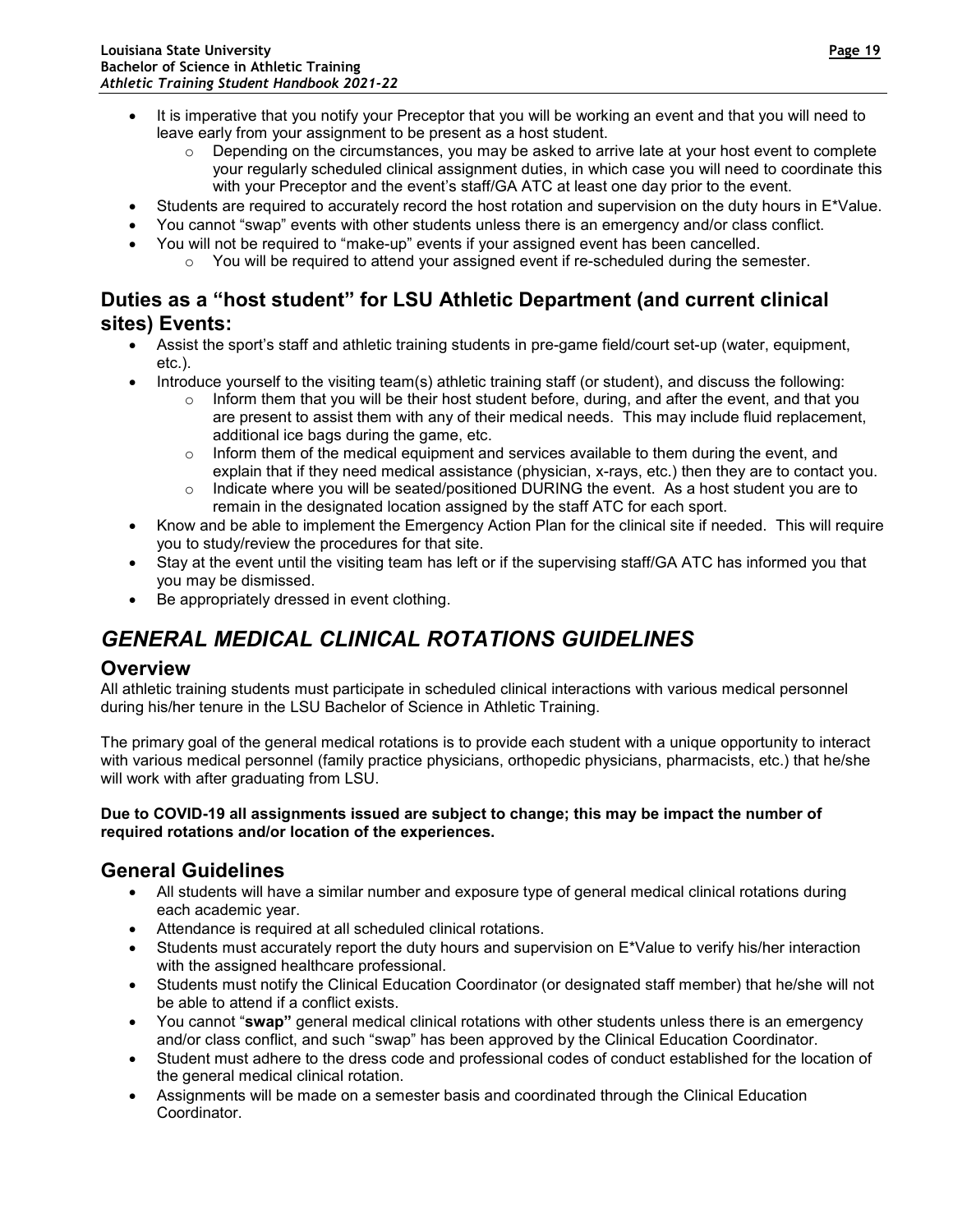### **Summary Of Doctor Night Rotations Per Cohort:**

### **3rd Year Students:**

- 1. *Family Practice Physician Rotations* (multiple rotations per semester) i. Required for ATRN 4200 (FALL) and/or ATRN 4201 (SPRING) semester
- 2. Physical Rehabilitation/Alternate Care Non-Athletic Patient Population Rotation (30 hours) i.Required for ATRN 4200 or ATRN 4201 in FALL or SPRING semester
	- ii.Performed at a designated clinical affiliated site. Student will be assigned for a designated period around their assigned primary clinical assignment during the academic year.
	- iii.Student will attend, participate, and be assigned to a specific facility for an estimated 10-20 hour period that will occur during the weekday (Monday-Friday) during the assignment period. The assignment period may cover a 3-4 week time-period.
	- iv.NOTE: This clinical rotation may be required to attend an in-service prior to the start of the clinical rotation. This in-service will not count towards the 30-hour clinical rotation period.
	- v.Student may be required to complete additional training or provide additional information based on the clinical site's health/safety/regulatory requirements.

Other general medical rotations (on-campus; off-campus) may be added during the academic year at the discretion of the Director of the Bachelor of Science in Athletic Training.

## <span id="page-20-0"></span>*TRANSPORTATION TO CLINICAL SITES*

Athletic training students are responsible for their own transportation to and from their clinical assignments. Oncampus assignments are typically located at (or very near) sites on the campus bus loop, but some on-campus and all off-campus sites may require you to arrange your own transportation.

## <span id="page-20-1"></span>*LEAVE OF ABSENCE (LOA)*

A leave of absence (LOA) is a request that can be made by an athletic training student for either a personal or medical reason in which the student is not able to reasonably complete a portion of the requirements of the program. Upon approval of the LOA, the student will withdraw from selected athletic training course(s).

Prior to submitting a LOA, the student must:

• Meet with the Program Director and Clinical Education Coordinator (the meeting with these persons can be done individually or group meeting) to discuss LOA requirements, potential implications of the LOA, and alternate degree plan options (where applicable).

Personal leave is defined as a leave for a personal nature, such as death in the family, severe illness of a family member, or other extenuating circumstances.

Medical leave is defined as a leave due to an illness or injury as documented by a medical provider (only MD/DO).

"Significant Absence" constitutes either: A) continuous period of absence; or B) multiple absence periods. During a clinical semester (first assignment date through final examination period), a student may not miss more than 20% total of clinical dates due to medical/personal leave. Each student is guaranteed one (1) calendar day off every 7 days within the clinical component (refer to "Time Off" policy in this handbook for detailed parameters of the policy), and therefore the 20% total absence maximum will be calculated as follows:

- Total Clinical Days = Potential Clinical Days (from first clinical assignment day of the semester through last final examination date) – Time Off (refer to "Time Off" policy).
- Maximum Allowable Absence Days = 20% of Total Clinical Days (e.g, 20% of 100 Clinical Days = 20 Days)

Should the student's absence(s) result in days exceeding the Maximum Allowable Absences (as calculated above), the student may be required to either: withdraw from the current clinical course, or request a grade of Incomplete. For a grade of Incomplete, the student must complete the requirements set-forth by university regulations to complete the course.

Medical leave documentation from the student's medical provider(s) must include: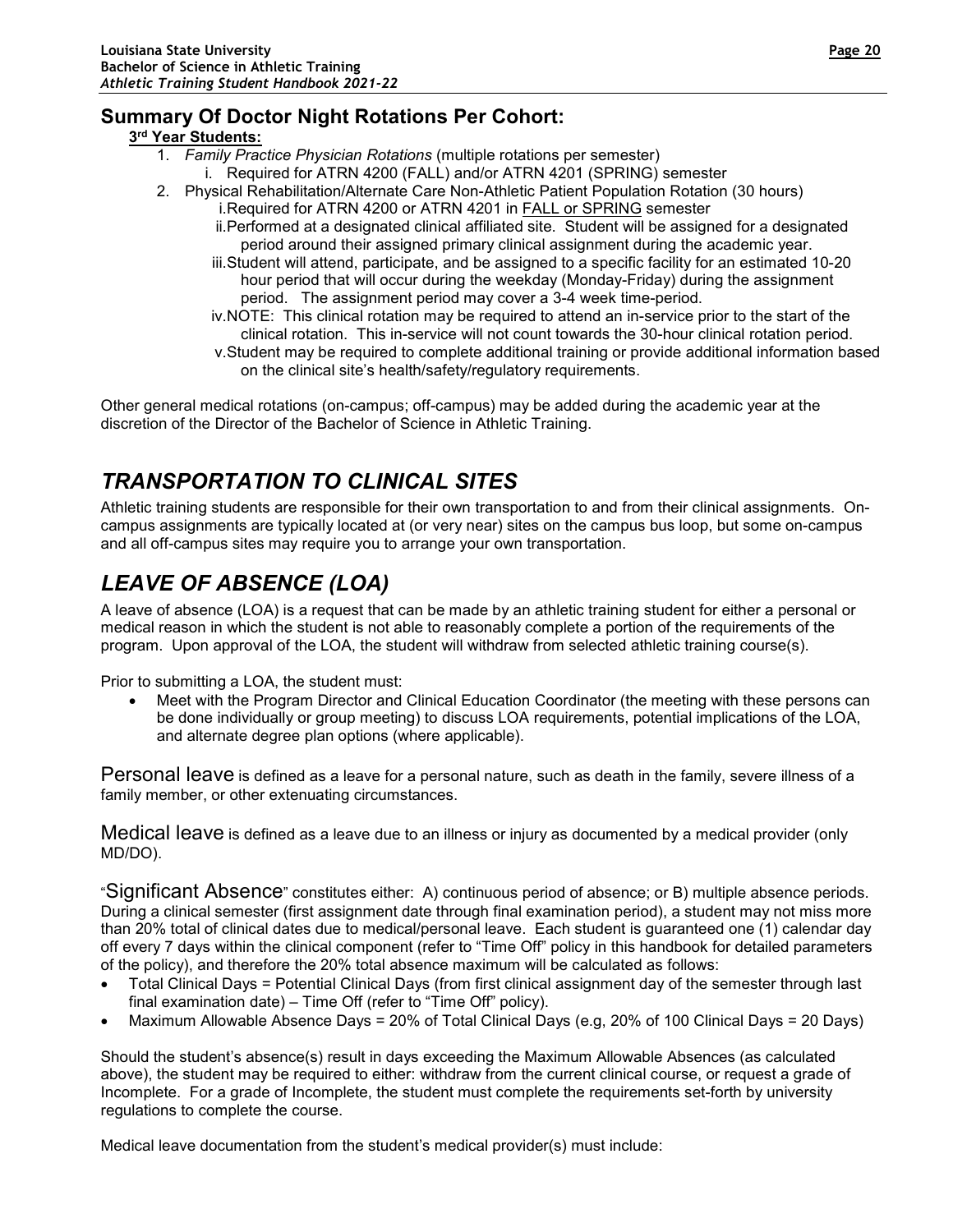- Condition(s) the student is being treated and dates the student was(or is) under the care of the medical provider
- Statement from medical provider that the student is cleared to return to the program's didactic and/or clinical activities (Form provided by the Program Director)
- Medical records sent to the LSU Student Health Center (SHC) to be included in the student's personal medical record for review by the SHC's Chief Medical Officer (or designee).

The AT Program will provide the standardized LOA Return Form to the student to provide to his/her medical provider(s) to be returned (along with supporting medical records from his/her medical providers) to the LSU Student Health Center's Chief Medical Officer for review and final determination to full return from LOA. A criterion for the student to return will be the LSU Student Health Center's determination that the student meets the Technical Standards of the program. A letter from the student's medical provider in itself is not justification to return from an LOA; the final determination will be made by the LSU Student Health Center.

Due to the nature and sequence of the program, all students requesting a LOA will matriculate with the next entering class, provided that he/she can complete the course requirements prior to the start of the upcoming semester (via Incomplete grade process). A revised degree plan will be presented with the new graduation date based upon the anticipated re-enrollment date.

The didactic curriculum sequence is designed to prepare students for clinical rotations and therefore, when reentering, courses already taken may have to be repeated upon re-entering the program if the course(s) have been modified. Courses that the student must repeat will be decided at the discretion of the AT Program Director. In addition, the student must continue to review clinical skills previously learned and evaluated during the LOA because the student must pass a competency-based skills evaluation to demonstrate prior to re-enrollment. Failure to demonstrate competency may delay re-enrollment. In the event of the LOA during the clinical year, future clinical rotations will be scheduled on a case-by-case basis, possibly resulting in a further delay of graduation.

#### **Medical Leave of Absence due to COVID-19**

Due to the unpredictable nature of COVID-19, a student who tests positive may be either symptomatic or asymptomatic. If a student is suspected of being COVID-19 positive, the student will be required to immediately leave the clinical site and/or not be permitted to participate at a clinical site until such time the student tests negative and/or meets the clinical site's policies regarding COVID-19.

Any absence due to COVID-19, either being withheld for testing to confirm COVID-19 testing results and/or is a confirmed positive COVID-19 and is under quarantine, must be supported by official notification from the clinical site preceptor that the student is not permitted at the clinical site due to not meeting COVID-19 clincial site policies; the Athletic Training Program may require the student to provide supporting medical documentation as part of the COVID-19 leave of absence. The student must also adhere to any clinical site policies and the Bachelor of Science in Athletic Training policies, which may include completing necessary COVID-19 testing to be permitted to return to clinical activities at the earliest time permitted.

The student is responsible for following the necessary steps outlined by the clinical site's COVID-19 policies as it relates to return to clinical activities as permitted. Once the student has met the critieria to safely return to clinical activities the student will be required to receive permission from the Athletic Training Program. Once able to return, the student is responsible for completing the clinical requirements or other criteria as outlined in the clinical course syllabus that the student is enrolled.

### <span id="page-21-0"></span>*MEDICAL APPOINTMENTS AND MEDICAL PROCEDURES RESULTING IN CLINICAL ABSENCES*

Students must communicate with their supervising preceptors and the Clinical Education Coordinator regarding missing clinical assignments due to medical or other appointments. As a general rule, students must schedule their appointments outside of their clinical dates during the assigned DAY OFF for a particular week. The day off is for personal use only and the student should use this day accordingly.

#### Necessary and Elective Procedures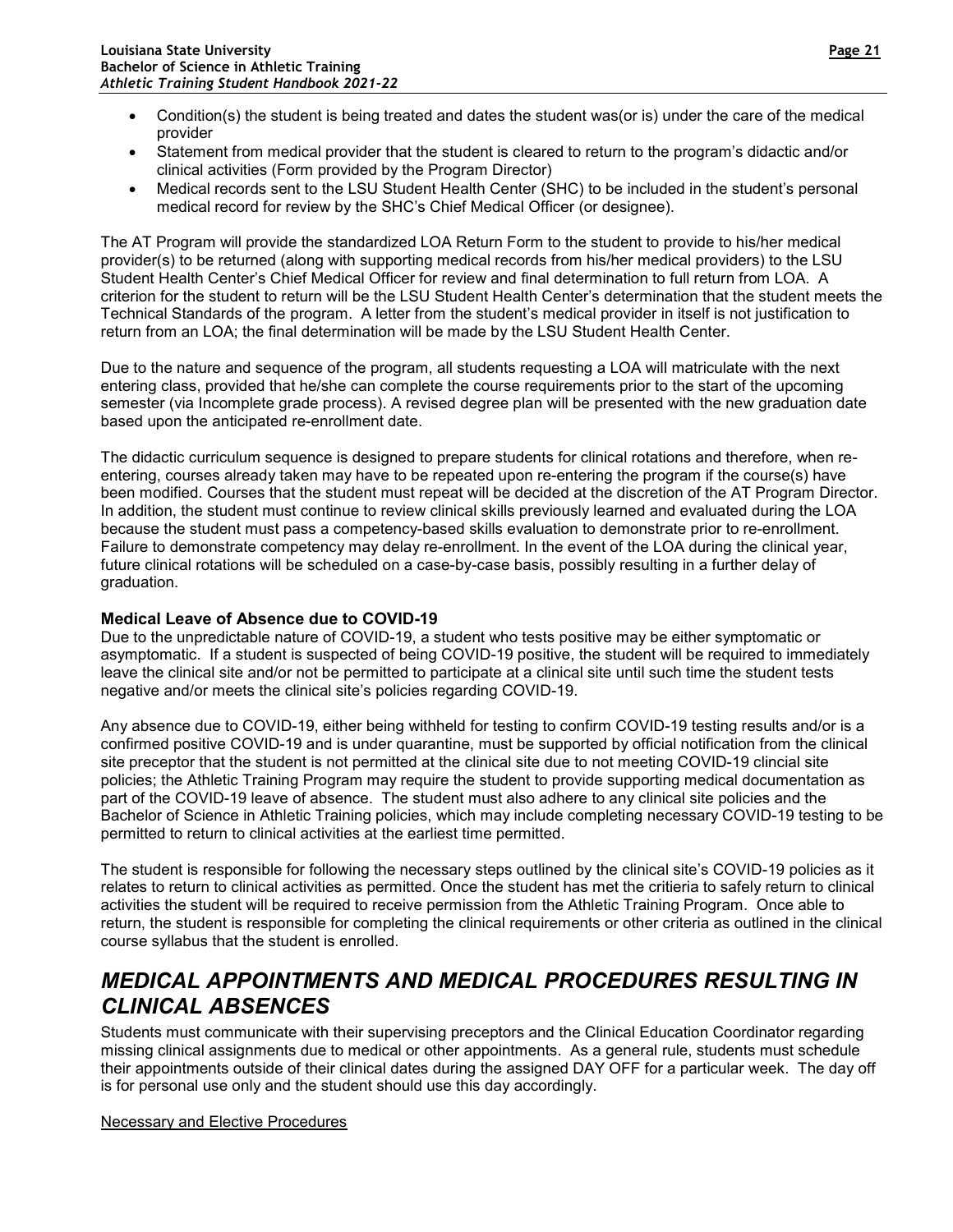Any medical procedures that will require the athletic training student to be absent from the clinical assignment must be communicated with the Clinical Education Coordinator and the student's preceptor. Absences due to medical purposes (including medical appointments) will be counted towards total days missed related to the policy on Leave of Absence (LOA).

**Students contemplating an elective medical procedure are reminded that such procedures are not a medical necessity (that is, not posing a medical health issue if not performed immediately) and therefore should be scheduled outside of the academic semester and not interfering with the athletic training student's clinical assignment. If the procedure will result in days missed from clinical assignments (or potential to), the student must keep in mind the Leave of Absence (LOA) policy will be enforced for total missed days due to medical reasons. The student should consult directly with the Program Director to determine appropriate times, and if needed, will consult with the program's Medical Director to provide direction/guidance for the athletic training student.**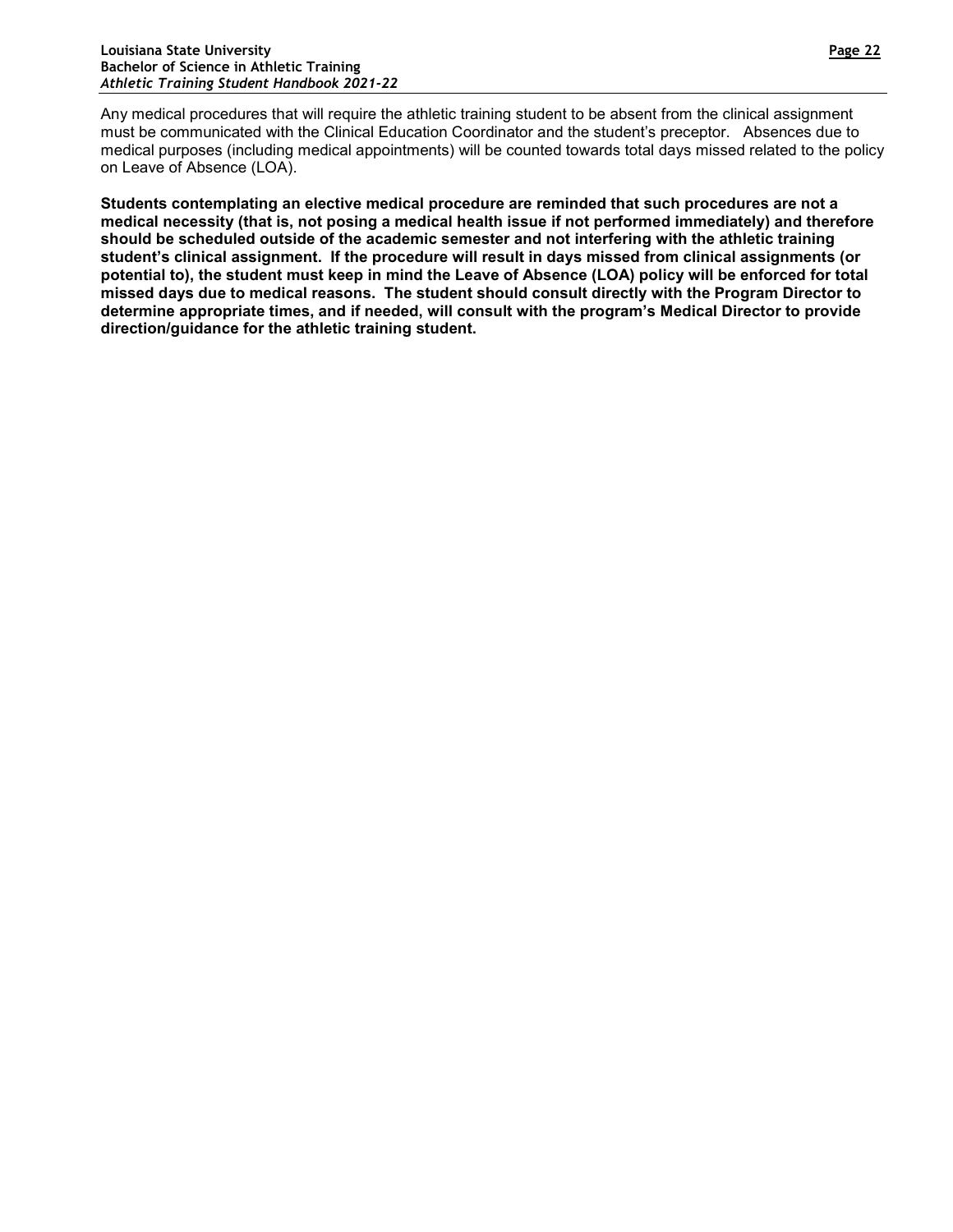# <span id="page-23-0"></span>**SECTION 3: PROFESSIONAL APPEARANCE**

There are few things more important for the student than developing the professional respect and confidence of their patients and colleagues. Respect can never be demanded, it is always earned, usually over a long period of time. To that end, the following guidelines are adopted to aid in the development of professional conduct.

Student appearance is an important contribution to the impressions and evaluations of LSU by athletes, parents, coaches and the LSU community. Neatness of attire, cleanliness of apparel, and appropriate uniform all contribute to the professional image of LSU and to you as a student.

Many circumstances require students to work closely with patients, fellow students, and employees therefore good personal hygiene is absolutely essential for the health and benefit of all concerned. Body odors and bad breath, including the strong odor of tobacco can be offensive.

The professional appearance components listed in this section are not intended to supersede the existing policies of clinical sites. If the clinical site does not have a standing policy for an area of professional appearance identified in this section then the student must abide this manual. Additionally, a clinical site's professional appearance policies will not remove/replace the adherence of the minimum standards identified below.

In an effort to promote the professional image of athletic trainers and LSU the following standards for personal appearance have been adopted:

Hair shall be clean, combed, and neatly trimmed or arranged.

- Males hair shall not extend past the top of a dress collar.
- Females must be sufficiently controlled as to not interfere with clinical duties; hair should be pulled back or otherwise kept out of the face so that it does not interfere with vision, communication or the performance of clinical skills.
- Hair pulled back into "pony-tails" should be well-maintained; Hair should be pulled back to be behind the head and not to the sides of the head.
- Males are allowed to have facial hair as long as it is kept neat, well-trimmed at all times. Sideburn length shall not pass the earlobes. Mustache length may not pass more than  $\frac{1}{2}$  inch below the corners of the mouth. No handlebar or extreme mustaches will be allowed. Goatees are acceptable but must not exceed ¼ inch (clipper guard/guide comb #2).
- Artificial hair extensions are permitted but must be well-maintained at all times. Unusual braids or artificial attachments (other than artificial hair extensions) are not permitted.
- No un-natural hair colors are permitted. Students are permitted to use artificial hair coloring but may only be in hair colors that a person is naturally born (e.g. brown; blonde; black; etc.).
- Non-natural hair colors (e.g. purple; gold; green; pink; silver; etc.) are not permitted. In-service training session will provide clarification on acceptable hair color and form.

Fingernails shall be trimmed and clean.

- Acceptable:
	- $\circ$  Fingernails should be kept clean and trimmed, and not exceed  $\frac{1}{4}$  inch past the end of the fingernail bed.
	- o Nail polish may be worn if neat and not chipped.
	- o Nail polish should be the same color for all fingers.
- Unacceptable
	- o Artificial/Acrylic nails/wraps or acrylic overlays are not permitted.
	- o Multicolored nail polish and designer paintings/decals are inappropriate.
	- o Artificial nail attachments are not permitted.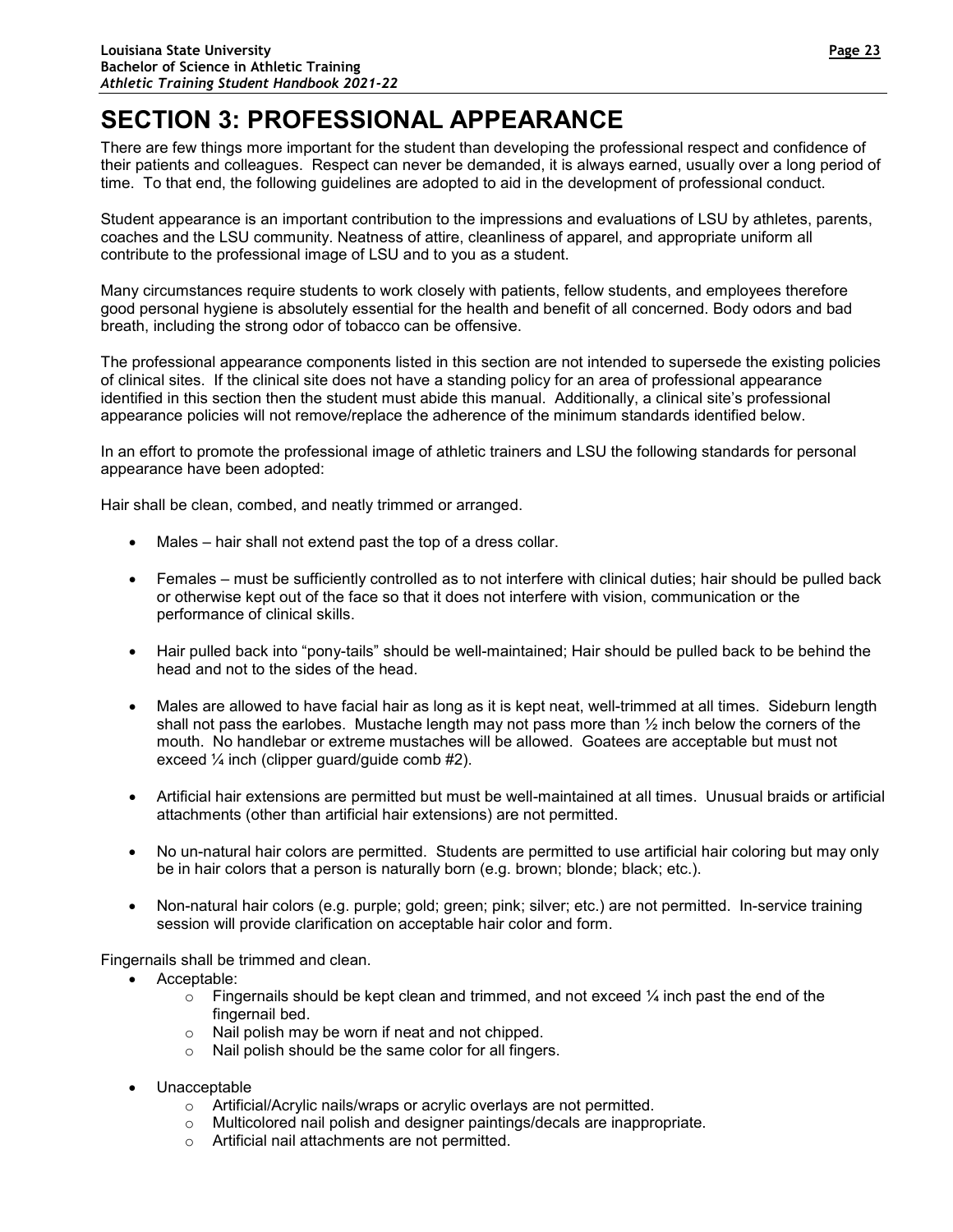### **Jewelry and Tattoos**

Students are permitted to wear jewelry and display tattoos at the respective clinical sites or workplaces within the following guidelines. Factors that the clinical site or workplace will consider to determine whether jewelry or tattoos may pose a conflict with the clinical environment include:

- Personal safety of self or others, or damage to company property.
- Productivity or performance expectations.
- Offensiveness to fellow students, clinical site employees, patients, vendors or others in the workplace based on racial, sexual, religious, ethnic, or other characteristics or attributes of a sensitive or legally protected nature.
- Corporate or societal norms.
- Patient complaints.

If the clinical site/workplace determines an student's jewelry or tattoos may present such a conflict, the student will be encouraged to identify appropriate options, such as removal of excess or offensive jewelry, covering of tattoos, or other reasonable means to resolve the conflict.

At a minimum all students will adhere to the policies on jewelry and tattoos in the handbook.

Piercings on any part of the body that is visible to the general public must meet these guidelines:

- Female students are allowed to wear up to 3 earrings of tasteful design on any part of the ear, including industrial and orbital piercings.
- Male students are allowed to wear a single or one pair of tasteful stud earrings.
- Hoop earrings or those that dangle are not allowed for safety concerns.
- Only clear or flesh-colored spacers, plugs, or gauges are allowed. In addition, nostril studs up to 2.5 mm are acceptable. Nose rings (nostril, septum, or otherwise) are not allowed.
- Tongue studs that are clear or flesh-colored and do not interfere with speech will be allowed.
- Other piercings on any part of the body that may be visible directly or through the uniform must be removed while on duty.

### <span id="page-24-0"></span>*Dress Code for LSU students:*

The following are the guidelines regarding appropriate attire for athletic training students.

Clothes / uniforms shall be clean and suitable for the working environment. Appropriate undergarments (plain white t-shirts, bras) must be worn.

Pants are to be worn at the waist level with a belt.

### <span id="page-24-1"></span>*DRESS ATTIRE*

An important part of professional conduct is appearance. Athletic training students should be aware that clinical rotations require specific professional attire. Athletic training students who do not comply with the dress code for their clinical assignment may be excused from the rotation for the day. An ongoing pattern of inappropriate dress may be grounds for disciplinary action. Athletic training students should clarify the dress code for their specific clinical assignment with their Preceptor before the first day of the assignment. General guidelines are:

Athletic Training Students

- o Issued athletic training shirt
- o khaki shorts or pants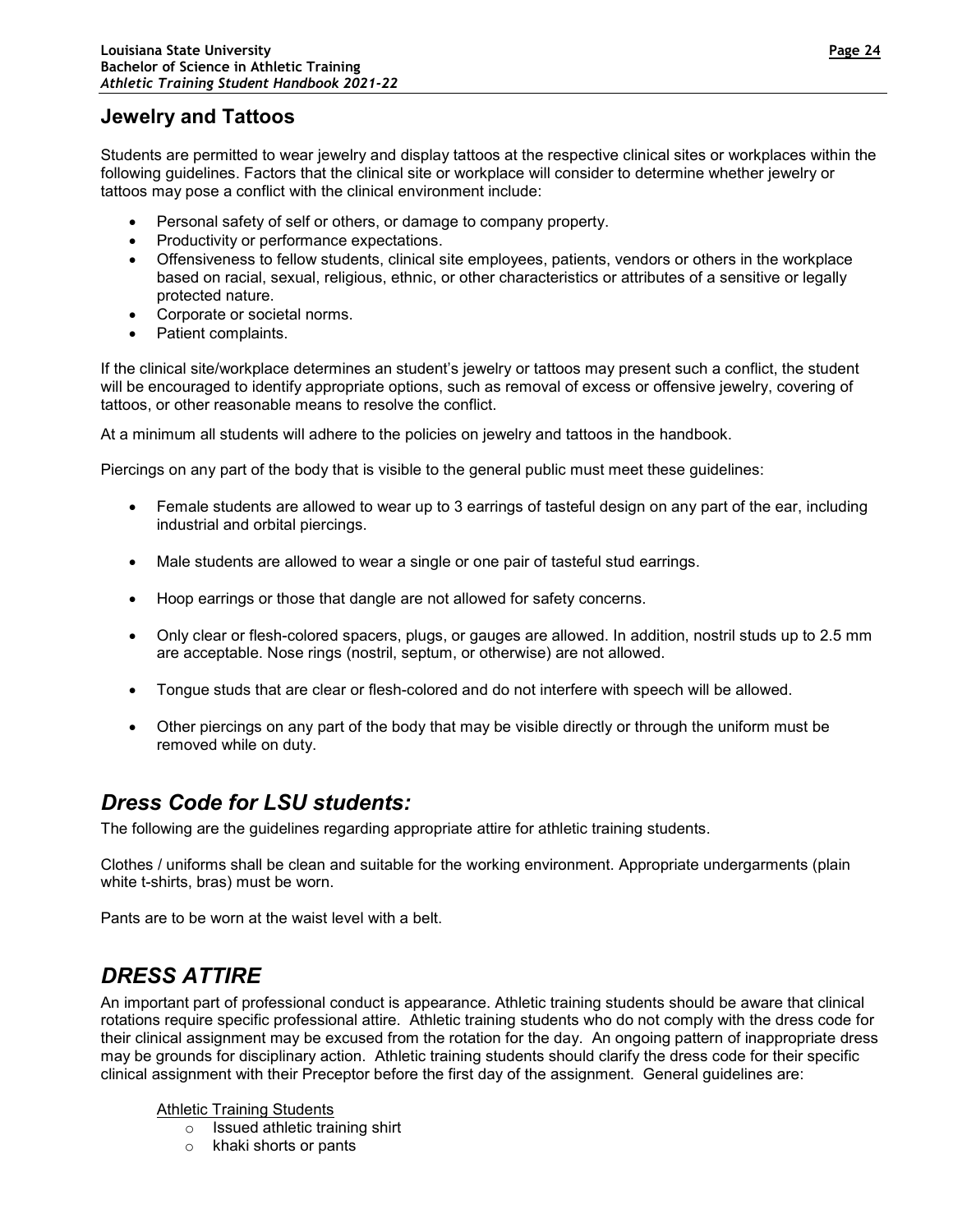- o Issued Athletic Training sweatshirt or jacket
- o Issued LSU hat (optional), worn straight
- o Issued sneakers

Students must have a wristwatch (digital or analog) for use in taking vital sign assessments during emergency situations, as well as other clinical uses. Use of a mobile phone is not practical for this situation and strongly discouraged unless there is no other mechanism to record date/time.

Any questions regarding the uniform policy or appearance should be directed to the Program Director or Clinical Education Coordinator.

Students are expected to dress in a manner that is normally acceptable in similar business establishments.

The following are guidelines for appropriate attire:

No jean garments or leisure attire (yoga pants, leggings, etc.) may be worn.

Dresses and pants must be conservative in style and fit.

Mini-skirts shall not be more than two inches above the top of the knee cap.

Caution and good judgment regarding footwear is expected in order to avoid safety hazards. For example, excessively high heels, slick or slippery soles or those that would give little or no support walking up or down stairs should be avoided. No, slippers, open toed shoes or flip-flops may be worn.

Any garment which is faded, torn, or shows excessive wear is not acceptable.

All proper undergarments shall be worn.

No see-through garments, mid-shirts, or suggestive attire can be worn.

Final judgment on appearance will rest with a student's preceptor. Anyone not following the above guidelines will be sent home to change.

### <span id="page-25-0"></span>*Entering Certain Premises While In LSU Uniform*

A student, while in an LSU uniform, will not enter any premises where intoxicants are manufactured, stored, shipped, or sold, except to consume food with nonalcoholic beverages in a licensed restaurant.

### **Other**

Extremely short or revealing clothing is not permitted, and proper undergarments should be worn. Pants should be worn at the natural waistline, and undergarments should not show. Shirts, tops, blouses, and dresses should have sleeves. The length of skirts, dresses, etc. must not be shorter than three (3) inches above the top of the knee. Clothing should not be tight fitting. All shirts, tops, and blouses must either overlap the bottom garment or be tucked inside the bottom garment. Headwear (e.g., hats; caps; scarfs; bandanas; etc) should be only items authorized by the LSU Athletic Training Program or by the student'sclinical site.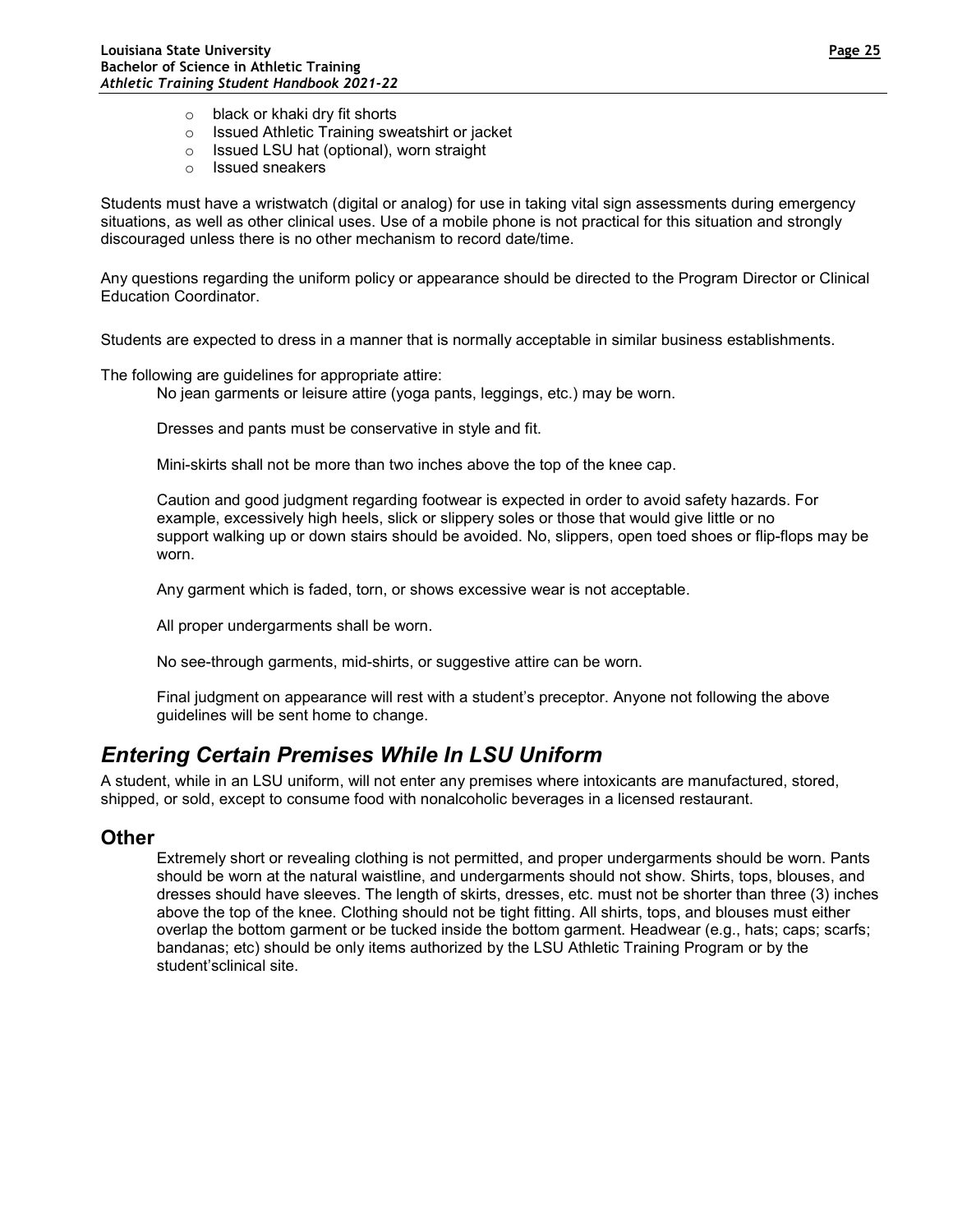## <span id="page-26-0"></span>**SECTION 4: PROFESSIONAL CONDUCT**

## <span id="page-26-1"></span>*THE SCOPE OF PROFESSIONAL AND ETHICAL PRACTICE:*

*The following statements are professional and ethical guidelines that the Bachelor of Science in Athletic Training adopts for all students. A primary objective of the Bachelor of Science in Athletic Training is to prepare students to become a highly qualified and competent healthcare professional. Professional and ethical behaviors do not develop overnight, but the following provides a framework for future development into a credentialed athletic trainer. The guidelines below do serve as a basis for evaluating student performance and professional/ethical conduct in the clinical settings.*

*The documents below should be downloaded and reviewed on a regular basis; you should direct questions to athletic training program faculty/staff regarding the regulation and practice of athletic training pursuant to the LSBME and BOC documentation (below):*

### **LOUISIANA STATE BOARD OF MEDICAL EXAMINERS (LSBME)**

### **Laws and Rules/Regulations for Athletic Trainers**

The practice of athletic training is regulated by the LSBME. The Louisiana Legislature updated the athletic trainer practice act during the 2014 Regular Session of the Louisiana Legislature. Below are relevant links that govern the practice of athletic training, including the abilities and limitations of athletic training students in CAATE-accredited athletic training programs in Louisiana:

#### Louisiana Athletic Trainer Law:

[http://www.lsbme.la.gov/sites/default/files/documents/Laws/Practice%20Acts/Athletic%20Trainers/Athletic%20Trainie](http://www.lsbme.la.gov/sites/default/files/documents/Laws/Practice%20Acts/Athletic%20Trainers/Athletic%20Trainiers%20Practice%20Act%202014.pdf) [rs%20Practice%20Act%202014.pdf](http://www.lsbme.la.gov/sites/default/files/documents/Laws/Practice%20Acts/Athletic%20Trainers/Athletic%20Trainiers%20Practice%20Act%202014.pdf)

#### Louisiana Athletic Trainer Rules & Regulations

http://www.lsbme.la.gov/sites/default/files/documents/Rules/Individual%20Rules/Athletic%20Trainers%20July%20201 7.pdf

### **BOARD OF CERTIFICATION (BOC) STANDARDS OF PROFESSIONAL PRACTICE**

The *BOC Standards of Professional Practice* is reviewed by the Board of Certification, Inc. (BOC) Standards Committee and recommendations are provided to the BOC Board of Directors. The BOC Standards Committee is comprised of five Athletic Trainer members and one Public member. The BOC Board of Directors approves the final document. The BOC Board of Directors includes six Athletic Trainer Directors, one Physician Director, one Public Director and one Corporate/Educational Director.

The BOC certifies Athletic Trainers (ATs) and provides exceptional credentialing programs that support the protection of the public. An AT is a healthcare professional who renders service or treatment, under the direction of or in collaboration with a physician, in accordance with their education and training and the states' statutes, rules and regulations. As a part of the healthcare team, services provided by ATs comprise, but are not limited to, prevention and education, emergent care, clinical diagnosis, therapeutic intervention and rehabilitation of injuries and medical conditions.

The BOC is the only accredited certification program for ATs in the United States. Every five years, the BOC must undergo review and re-accreditation by the National Commission for Certifying Agencies (NCCA). The NCCA is the accreditation body of the Institute of Credentialing Excellence.

The *BOC Standards of Professional Practice* consists of two sections:

- I. Practice Standards
- II. Code of Professional Responsibility

**The full version of the BOC Standards of Professional Practice should be downloaded at:** <http://www.bocatc.org/images/stories/resources/sopp-2016vf.pdf>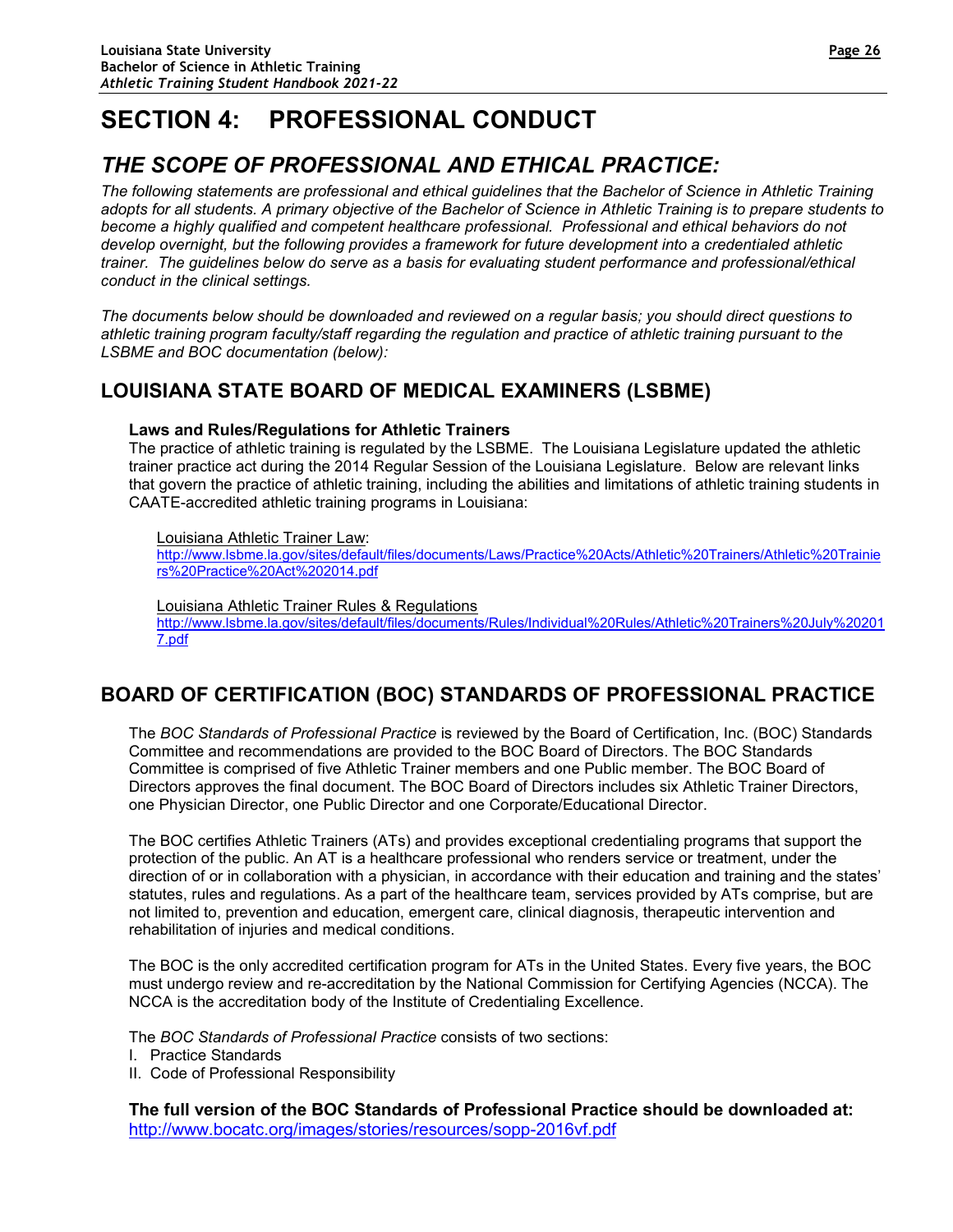## <span id="page-27-0"></span>*CELLULAR PHONE DURING CLINICAL ACTIVITIES*

Students should have cellular phones turned to silent mode during clinical activities. Students are not to use his/her cellular phone when assisting/performing patient care activities. Use of cellular phone during clinical activities is not permitted unless approved by the supervising preceptor.

## <span id="page-27-1"></span>*CONDUCT WITH ATHLETES/PATIENTS*

The role of an athletic training student is twofold: student roles and athletic trainer roles. Both in and out of the clinical settings, students should remember that they are filling both of these roles and act accordingly. It is recognized that in working closely with a team friendships may arise between athletic training students and athletes. A professional demeanor should be exercised at all times. In the clinical setting, students should act as athletic trainers for their respective teams/patients. In this role, they are responsible for the care of that team's athletes. They are also there, however, to learn and increase their athletic training skills.

## <span id="page-27-2"></span>*RELATIONSHIPS WITH ATHLETES/PATIENTS*

Athletic training students participating in intimate relationships (casual or sustained) with patients is unethical and can lead to very compromising situations. Unethical patient relationships **will not be tolerated and will result in disciplinary action, which may include immediate dismissal from the Bachelor of Science in Athletic Training.** Questions regarding relationships with patients should be directed/reported to the Director of the Bachelor of Science in Athletic Training and/or the Clinical Education Coordinator to avoid any potential ethical/medical conflicts of interest.

The patient's mental and physical welfare is paramount in providing healthcare services. If the athletic training student cannot perform his/her duties effectively so that the relationship interferes with the athlete's performance or the coach or supervisor feels the relationship is beginning to affect the athlete/patient, or team, the athletic training student may be reprimanded or removed from assigned duties.

Athletic Training Students must also avoid verbal and/or physical arguments outside of the clinical setting with athletes/patients. **Determination of any altercation (verbal and/or physical) with an athlete/patient will not be tolerated, and may result in immediate dismissal from the Bachelor of Science in Athletic Training.**

## <span id="page-27-3"></span>*ELECTRONIC COMMUNICATIONS WITH ATHLETES/PATIENTS*

Athletic training students are not to utilize text messaging or other forms of electronic communication to communicate with athletes/patients unless specifically approved by his/her preceptor. Under no circumstance are students permitted to communicate with minors associated with a clinical site. Exceptions to communications with minors are those minors who are participating in intercollegiate athletics at LSU; however communication modes must be approved by the supervising preceptor. Students are not to communicate health information or treatment information via electronic means unless he/she has been given explicit instructions by the student's supervising preceptor. Students participating in clinical experiences at high schools or other settings (outside LSU Athletic Department athletes/patients) where a minor is an athlete/patient are not permitted at any time to communicate to the minor via text messages, internet platforms/social media, or by telephone.

## <span id="page-27-4"></span>*PROFESSIONAL RELATIONSHIPS WITH PRECEPTORS*

In order to ensure the best educational experience, it is imperative that students and Preceptors develop and maintain a professional relationship. Specific expectations for clinical rotations will be discussed prior to the start of the rotation. Any issues with your clinical site should be initially discussed with the Preceptor followed by the clinical coordinator. Any conduct among students and Preceptors deemed inappropriate will result in disciplinary actions.

## <span id="page-27-5"></span>*PROFESSIONAL RELATIONSHIPS WITH COACHES AND ADMINISTRATORS*

It is important that students develop professional relationships with the coaches of teams with which they work. Usually your Preceptor will provide status reports to coaches, although students will be required to do this on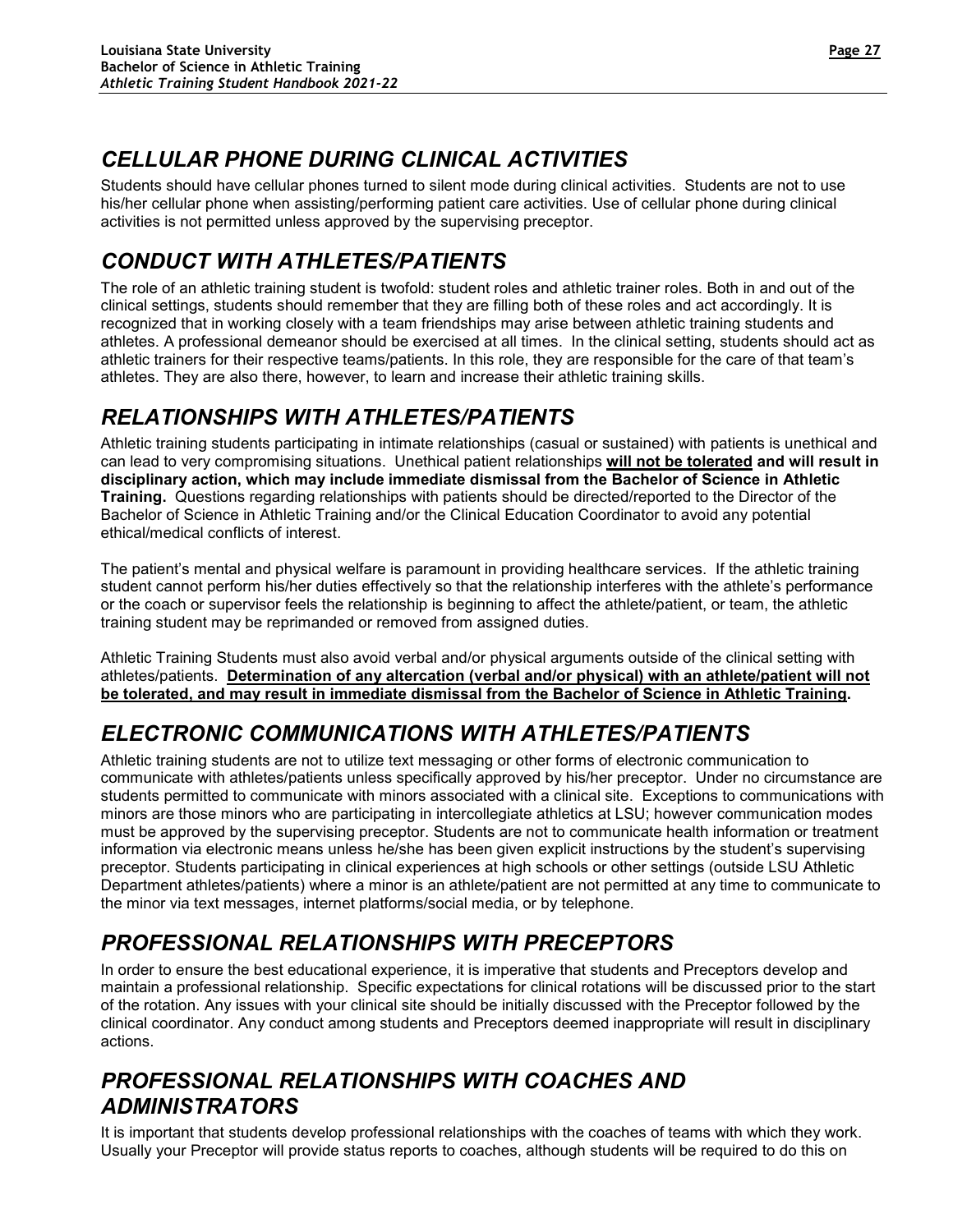occasion. You should discuss how to handle coaches' questions with your Preceptor. Generally, students' interaction with coaches should increase with their clinical experience. Occasionally such interactions can present difficulties. If a student has difficulty with a coach or an athlete, he/she should make this known to the Preceptor immediately. Most problems can be easily resolved if approached early.

## <span id="page-28-0"></span>*RELATIONSHIPS WITH OTHER MEDICAL PROFESSIONALS*

Athletic training students should be professional when interacting with physicians and other medical professionals. These interactions are exceedingly important to the clinical education of the student and they are to be actively sought out. Students are encouraged to ask questions when appropriate and to use appropriate professional jargon.

## <span id="page-28-1"></span>*Professional Etiquette in the CLASSROOM*

### **Computers, Cell Phones and Other Electronic Devices**

Computers in the classroom environment should be used for note taking or instructor approved activities only. Web surfing, instant messaging, texting, etc. are not allowed. Students may be removed from the class at the discretion of the course instructor for inappropriate use of computers, tablets, cell phones, etc.

### Breaks

Students should take advantage of formal breaks offered during lengthy classes. Only in rare instances, should it be necessary for a student to leave and return to the classroom.

### Punctuality

Students should be on time to class and stay the entire session. If the student is going to be late or needs to leave early, arrangements should be made with the instructor prior to class. See absentee section for more information.

### Cell Phones

Cell phone should either be switched off or kept in the silent mode during class sessions. Text messaging or taking calls during class or clinic is not allowed. The student is required to provide the department with a reliable contact number (cell phone) at all times.

### Conversations

If students have questions, they should ask them at appropriate times, and should avoid talking and participating in other conversations during classes.

### General

- Disruptive behavior will not be tolerated. You may be penalized for these behaviors as deemed necessary by the instructor(s).
- Posting of Powerpoint slides before, and/or after a lecture is not required. If available, the instructor may provide to the students via Moodle; however, if changes are made to an advanced posting, it is your responsibility to incorporate those updates as necessary.
- Real-time lecture recording via lecture capturing systems (e.g. Panopto) is not a requirement; instructors (including guest lecturers) are asked in advance if they are willing to record their presentation.
- Breaks are not required for a 2-hour lecture/lab unless you have an approved ADA accommodation. Breaks in courses are at the discretion of the instructor. Only if you have an emergency, should you leave class. Notify the instructor after class if you have such an emergency.
- The end period of a lecture is ten minutes to the hour to allow transitioning between classes and classrooms. Please remain seated and quiet until that time. You may respectfully alert a faculty member if the end-point is surpassed; however, *faculty* are responsible for alerting a guest lecturer.

### <span id="page-28-2"></span>*GUIDELINES FOR APPROPRIATE USE OF THE INTERNET, ELECTRONIC NETWORKING, AND OTHER MEDIA*

These guidelines apply to all athletic training students. Use of the Internet includes posting on blogs, instant messaging [IM], social networking sites, e-mail, posting to public media sites, mailing lists and video-sites.

The capacity to record, store and transmit information in electronic format brings new responsibilities to those working in healthcare with respect to privacy of patient information and ensuring public trust in our hospitals, institutions and practices. Significant educational benefits can be derived from this technology but students need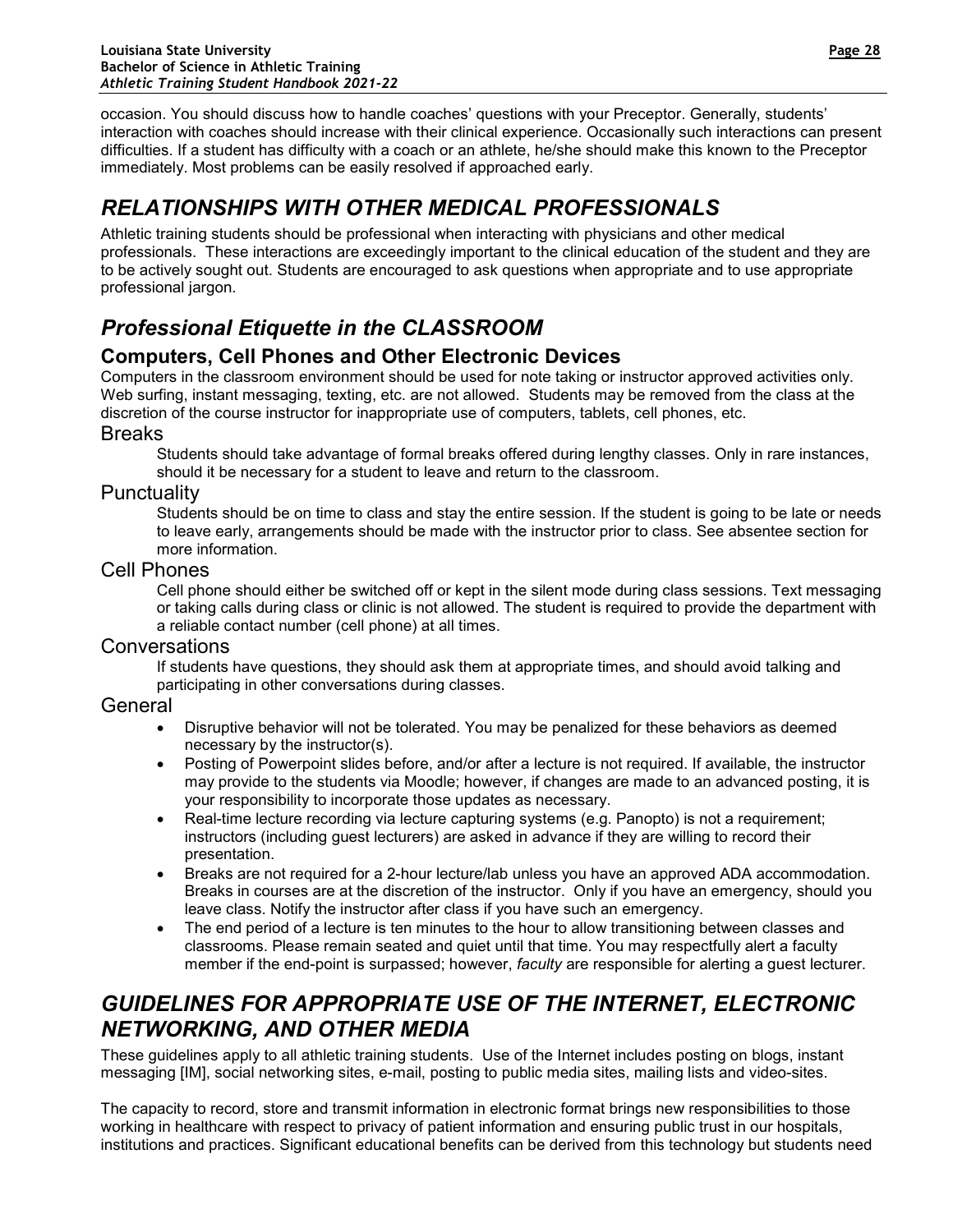to be aware that there are also potential problems and liabilities associated with its use. Material that identifies patients, institutions or colleagues and is intentionally or unintentionally placed in the public domain may constitute a breach of standards of professionalism and confidentiality that damages the profession, our athletic training program, and/or the University. Guidance for athletic training students in the appropriate use of the Internet and electronic publication is necessary to avoid problems while maintaining freedom of expression. LSU is committed to maintaining respect for the core values of freedom of speech and academic freedom. **Students are reminded that they must meet multiple obligations in their capacity as students as members of the athletic training profession. These obligations extend to the use of the Internet at any time—whether in a private or public forum.** 

Athletic training students are also subject to all HIPAA and FERPA rules and regulations.

The clinical and academic faculty associated with the Bachelor of Science in Athletic Training actively monitor various websites, blogs, etc., that may contain unprofessional expression of thought created by the students participating in the Bachelor of Science in Athletic Training. Additionally, students are also responsible for insuring that other individuals do not post direct information (verbal, written, visual) on their websites that may reflect negatively upon the student and/or the Bachelor of Science in Athletic Training and its faculty and students. **Inappropriate content (verbal; written; visual) directly posted by the student (or found to be directly associated with another person posting the content) participating in the Bachelor of Science in Athletic Training will result in immediate disciplinary action, which may result in permanent suspension from the Bachelor of Science in Athletic Training.**

### **General Guidelines for Responsible Internet Use:**

These Guidelines are based on several foundational principles as follows:

- Privacy and confidentiality are important to the development of trust between health care provider and patient,
- Respect for fellow students, colleagues, and co-workers is an integral part of maintaining an interprofessional environment,
- The tone and content of electronic conversations should remain professional.
- Individuals must be responsible for the content they contribute to blogs or social media systems.
- Published/posted material on the Web must be regarded as permanent
- All involved in health care have an obligation to maintain the privacy and security of patient records under Health Insurance Portability and Accountability Act (HIPAA) and the Family Educational Rights and Privacy Act (FERPA).
- Any time an individual identifies himself or herself as being affiliated with LSU and/or LSU Athletic Training Program, he or she should make it clear that the views expressed do not necessarily represent the views of LSU and may not be used for advertising or product endorsement purposes.

## <span id="page-29-0"></span>*CONFIDENTIALITY OF RECORDS*

As an athletic training student you have an obligation to yourself, the athletes/patients you work with, the coaches you work with, your supervisors, team physicians, athlete's parents, other athletic training students, and to Louisiana State University.

As an athletic training student you should always maintain a professional and working relationship with the people you work with, especially the athletes. This is admittedly difficult at times, as the student athletes/patients are often your peers.

As an athletic training student you are to never discuss any information concerning an athlete/patient with anyone other than your immediate supervisor. This includes any information regarding an athlete's/patient's medical condition, treatment or any information which you acquire in a locker room, athletic training room, physician's office, or otherwise which is considered to be non-public information. If someone asks you a question about an athlete/patient, refer him or her to your supervisor.

Remember that anything an athlete/patient tells you falls into the area of medical confidentiality. The unique opportunity you have to observe and participate in various clinical settings (intercollegiate athletics; recreational sports; medical clinics; etc.) as an athletic training student can and will be terminated if you violate this confidentiality. The staff athletic trainer, team physician or the coach, will handle all public comments about iniuries.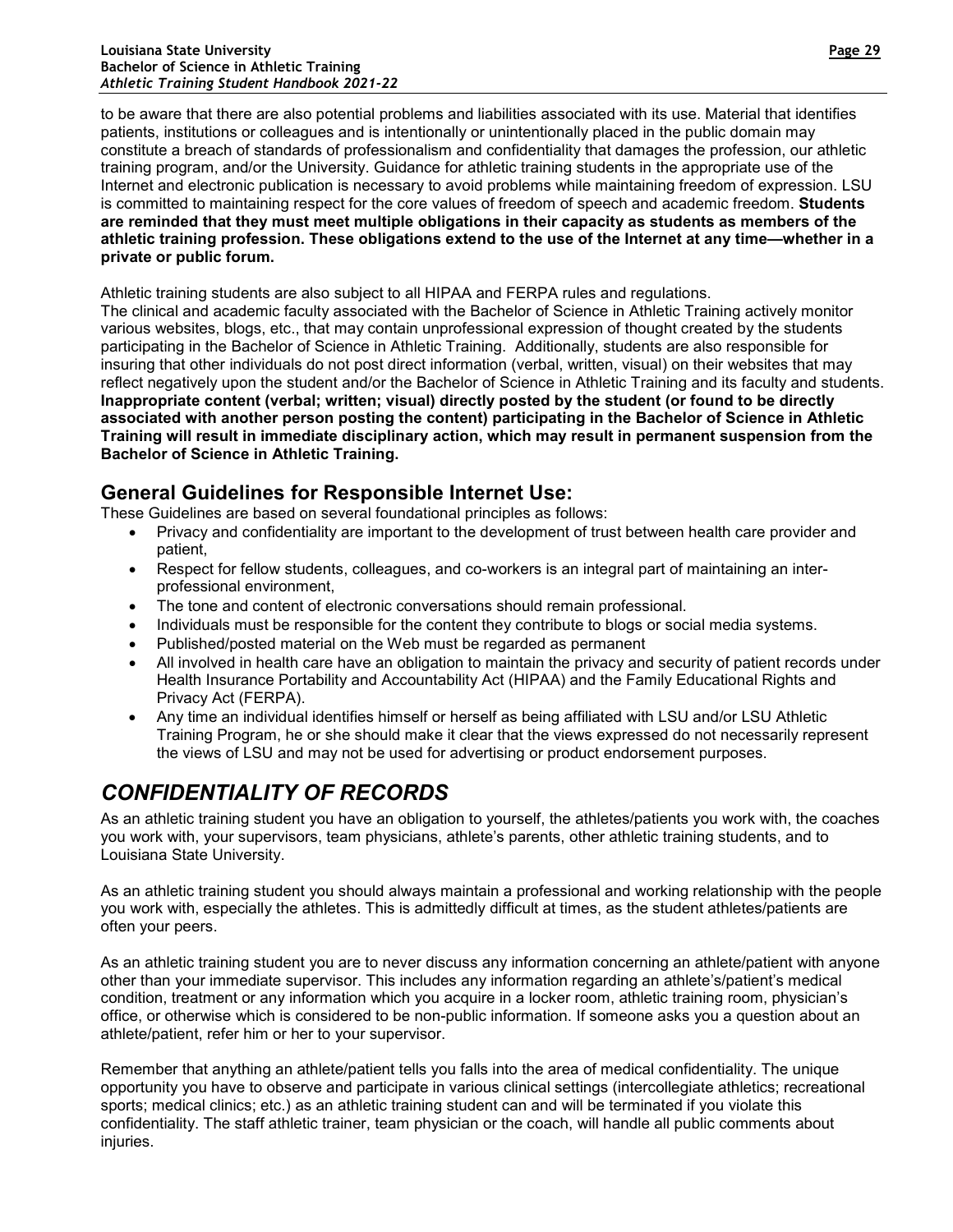It is the responsibility of the athletic training student to learn and adhere to medical records policies as it relates to FERPA and HIPPA regulations.

## <span id="page-30-0"></span>*POSTING INFORMATION ABOUT PATIENTS*

Never post personal health information about an individual patient. Protected Health Information (PHI) is defined by Health Insurance Portability and Accountability Act (HIPPA) on the US Department of Health and Human Services website [\(www.hss.gov\)](http://www.hss.gov/) as follows:

**Protected Health Information.** The Privacy Rule protects all *"individually identifiable health information"* held or transmitted by a covered entity or its business associate, in any form or media, whether electronic, paper, or oral. The Privacy Rule calls this information "protected health information (PHI)."1

"Individually identifiable health information" is information, including demographic data, that relates to:

- the individual's past, present or future physical or mental health or condition,
- the provision of health care to the individual, or
- the past, present, or future payment for the provision of health care to the individual,

and that identifies the individual or for which there is a reasonable basis to believe it can be used to identify the individual.<sup>2</sup> Individually identifiable health information includes many common identifiers (e.g., name, address, birth date, Social Security Number).

The Privacy Rule excludes from protected health information employment records that a covered entity maintains in its capacity as an employer and education and certain other records subject to, or defined in, the Family Educational Rights and Privacy Act, 20 U.S.C. §1232g.

**De-Identified Health Information.** There are no restrictions on the use or disclosure of de-identified health information.<sup>3</sup> De-identified health information neither identifies nor provides a reasonable basis to identify an individual. There are two ways to de-identify information; either: (1) a formal determination by a qualified statistician; or (2) the removal of specified identifiers of the individual and of the individual's relatives, household members, and employers is required, and is adequate only if the covered entity has no actual knowledge that the remaining information could be used to identify the individual.<sup>4</sup>

#### *SOURCES (Listed on the HSS website):*

- 1. 45 C.F.R. § 160.103.
- 2. 45 C.F.R. § 160.103
- 3. 45 C.F.R. §§ 164.502(d)(2), 164.514(a) and (b).
- 4. The following identifiers of the individual or of relatives, employers, or household members of the individual must be removed to achieve the "safe harbor" method of de-identification: (A) Names; (B) All geographic subdivisions smaller than a State, including street address, city, county, precinct, zip code, and their equivalent geocodes, except for the initial three digits of a zip code if, according to the current publicly available data from the Bureau of Census (1) the geographic units formed by combining all zip codes with the same three initial digits contains more than 20,000 people; and (2) the initial three digits of a zip code for all such geographic units containing 20,000 or fewer people is changed to 000; (C) All elements of dates (except year) for dates directly related to the individual, including birth date, admission date, discharge date, date of death; and all ages over 89 and all elements of dates (including year) indicative of such age, except that such ages and elements may be aggregated into a single category of age 90 or older; (D) Telephone numbers; (E) Fax numbers; (F) Electronic mail addresses: (G) Social security numbers; (H) Medical record numbers; (I) Health plan beneficiary numbers; (J) Account numbers; (K) Certificate/license numbers; (L) Vehicle identifiers and serial numbers, including license plate numbers; (M) Device identifiers and serial numbers; (N) Web Universal Resource Locators (URLs); (O) Internet Protocol (IP) address numbers; (P) Biometric identifiers, including finger and voice prints; (Q) Full face photographic images and any comparable images; and ® any other unique identifying number, characteristic, or code, except as permitted for re-identification purposes provided certain conditions are met. In addition to the removal of the above-stated identifiers, the covered entity may not have actual knowledge that the remaining information could be used alone or in combination with any other information to identify an individual who is subject of the information. 45 C.F.R. § 164.514(b).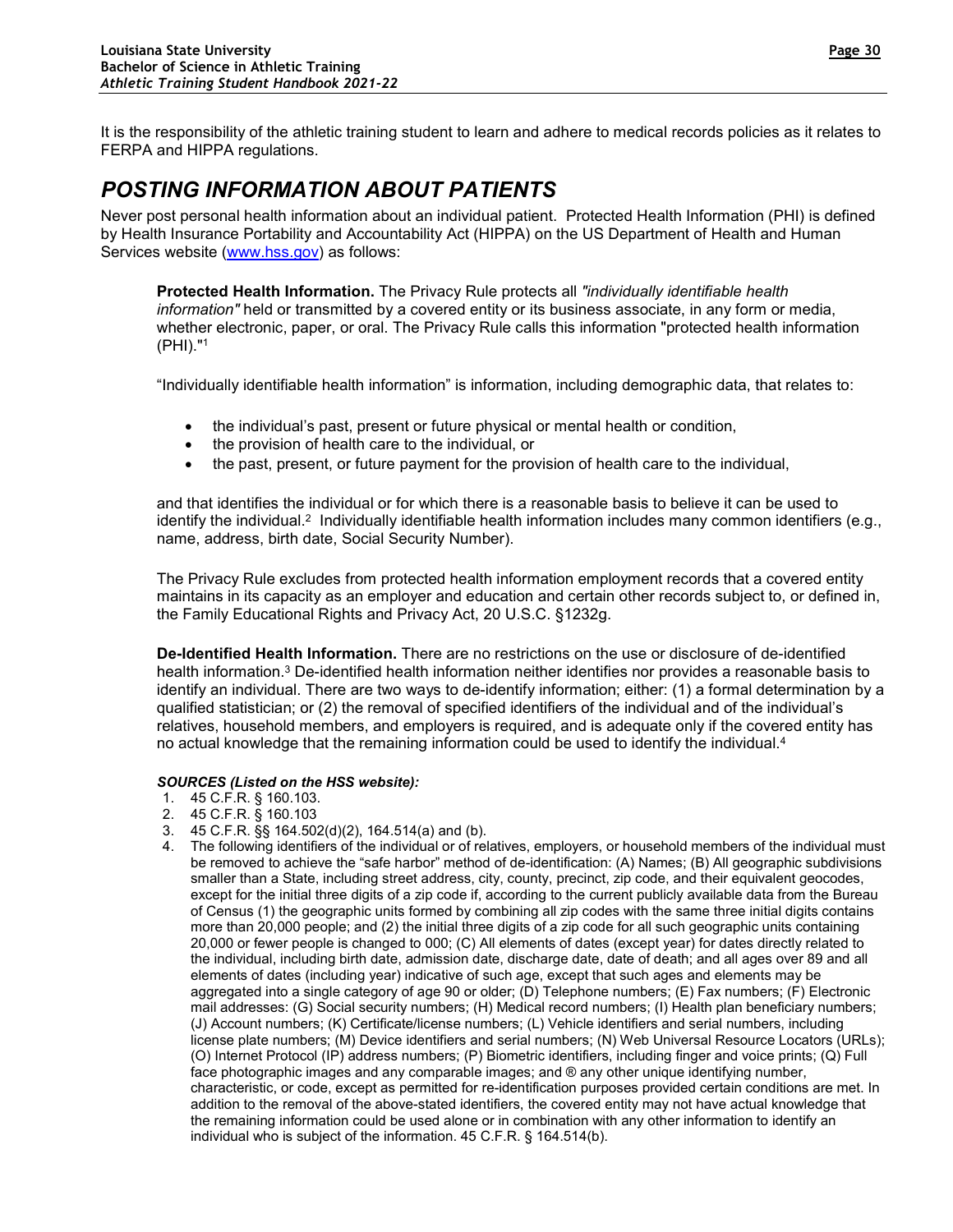## <span id="page-31-0"></span>*POSTING INFORMATION ABOUT COLLEAGUES (Fellow Students, Preceptors, Faculty, Interprofessional Providers)*

Respect for the privacy rights of fellow students, preceptors, faculty, and patients are important in a positive interprofessional working environment. If you are in doubt about whether it is appropriate to post any information about colleagues, ask for their explicit permission—preferably in writing. Making demeaning or insulting comments about colleagues to third parties is unprofessional behavior. Such comments may also breach the University's codes of behavior regarding harassment, including the Code of Student Conduct, the Sexual Harassment Policy, and the Nondiscrimination Policy.

## <span id="page-31-1"></span>*POSTING INFORMATION CONCERNING CLINICAL SITES OR OTHER INSTITUTIONS*

Comply with the current medical facility or institutional polices with respect to the conditions of use of technology and of any proprietary information such as logos or images.

#### **Athletic training students must not represent or imply that they are expressing the opinion of the organization**.

Be aware of the need for the clinical site, medical facility, other institution and the University to maintain the public trust. Consult with the appropriate resources such as the AT Program faculty or clinical site director to provide advice in reference to material posted on the Web that might identify the institution. Include a disclaimer that the views expressed do not necessarily represent those of LSU. Adhere to compliance policies, including those pertaining to disclosure of copyrighted or proprietary information

## <span id="page-31-2"></span>*OFFERING MEDICAL ADVICE*

Do not misrepresent your qualifications. Athletic training students are reminded that their institutional permit only allows the practice of athletic training in LSU-approved clinical facilities under qualified preceptors. Medical advice outside of this limitation is not protected by your malpractice plan.

## <span id="page-31-3"></span>*PENALTIES FOR INAPPROPRIATE USE OF THE INTERNET*

The penalties for inappropriate use of the Internet could include:

- Remediation, suspension, failure to promote, or dismissal
- Discipline for breach of hospital or institutional policy
- Prosecution or a lawsuit for damages for HIPAA violation
- A finding or professional misconduct by the Louisiana State Board of Medical Examiners
- Civil liability, including but not limited to defamation, intentional infliction of emotional distress, and copyright infringement

## <span id="page-31-4"></span>*PUBLIC RELATIONS AND THE PRESS*

Athletic training students in clinical education with LSU athletics or professional sports may find themselves in situations where a member of the press asks them to provide information about an athlete. At all times, students should be very mindful about patient / athlete confidentiality in dealings with the press. In dealing with members of the press, 1) always be polite, 2) refer them to your clinical supervisor without providing any patient / athlete information, and 3) nothing you say to the press is ever "off the record." If you wouldn't want your comments to appear next to your name on the news or in the paper, then don't say them.

## <span id="page-31-5"></span>*DIFFERENCES OF OPINION*

It is foreseeable that students will have differences of opinion with other students or supervisors regarding patient care. In such cases, students are encouraged to discuss the difference privately with the other person. Never argue in the presence of the patient – it only serves to undermine the patient's confidence in you and the other person.

## <span id="page-31-6"></span>*ABSENCE FROM CLINICAL SETTING*

Absence from one's responsibilities is discouraged, however if a situation should arise where a student cannot attend a clinical setting activity (practice; game; medical rotation; etc), he/she should contact the supervising staff member and apprise them of the situation immediately.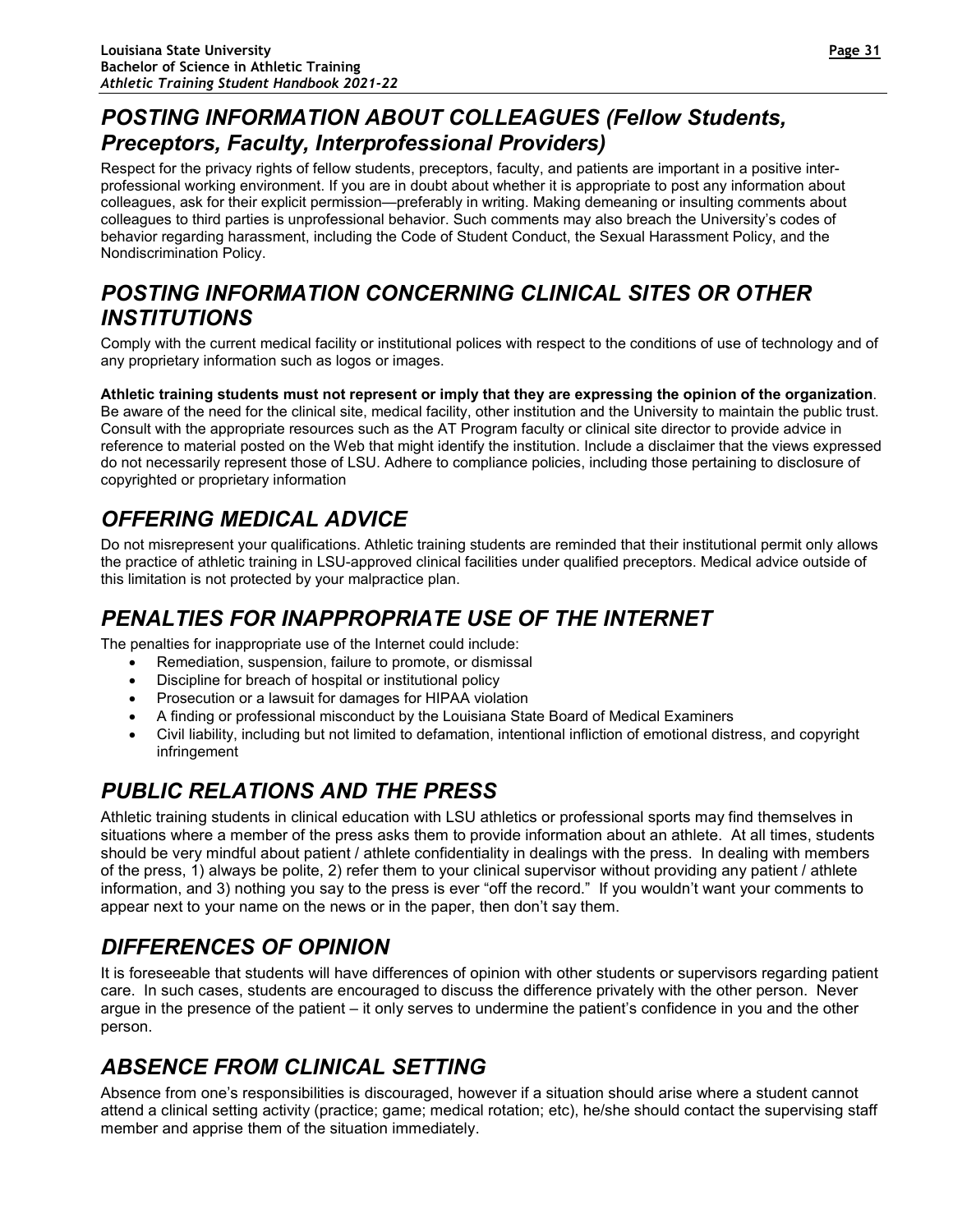# <span id="page-32-0"></span>**SECTION 5 - Athletic Training Student Disciplinary Policies**

## <span id="page-32-1"></span>*ATHLETIC TRAINING STUDENT CODE OF CONDUCT*

### **A. GENERAL**

- 1. The athletic training student is expected to meet all university, academic and athletic appointments and obligations promptly and regularly.
- 2. The athletic training student is expected to abide by:
	- a. the code of conduct and policies established in this handbook;
	- b. LSU Code of Student Conduct;
	- c. BOC (Standards of Professional Practice [\(http://www.bocatc.org\)](http://www.bocatc.org/atc/STD/); and
	- d. applicable state laws regulating the practice of athletic training via the Louisiana State Board of Medical Examiners [\(www.lsbme.la.gov\)](http://www.lsbme.la.gov/)

### **B. ACADEMIC**

- 1. The athletic training student is expected to work toward successful completion of the Bachelor of Science in Athletic Training degree in the following ways:
	- a. Attend classes on a regular basis. In certain instances, travel requirements for team competition may require students to miss class. Travel requirements do not excuse a student from class or class assignments. Arrangements should be made by the student to contact the instructor and schedule any "make-ups" prior to the absence.
	- b. Complete all classroom assignments.
	- c. Seek academic advising/counseling when needed.
	- d. Attend tutoring sessions as needed.
- 2. Maintain standards of professional retention outlined within this handbook.
- 3. Athletic training students are required to maintain a cumulative GPA and LSU GPA above 2.75 to be eligible for a merit-based scholarship.

### **C. CLINICAL ACTIVITIES**

- 1. The athletic training student is expected to attend all assigned clinical activities unless excused by his/her designated supervisor. The athletic training student is expected to notify his/her supervisor in advance if he/she cannot attend the clinical site/activity.
- 2. Clinical sites may issue equipment for each athletic training student. The athletic training student is expected to care for equipment properly and to return all equipment after its use. The athletic training student is financially liable for all equipment not returned.
- 3. The athletic training students are required to conduct themselves in a manner that will reflect positively on the University, the clinical setting, and the individual.
- 4. The athletic training student must maintain proper conduct with the game officials at all times.
- 5. The athletic training student is expected to follow all rules established at their assigned clinical site, by the LSU athletic department, NCAA and each team pertaining to alcohol, drugs, gambling and curfews, etc.
- 6. If an athletic training student plans to travel either to or from an athletic event apart from the team, he/she is expected to receive advance clearance from his/her Preceptor for his/her plans. In all cases, a travel release request must be filled out prior to the trip. This form may be obtained from the staff athletic trainer in charge of the sport in question.

### **D. PERSONAL APPEARANCE**

Athletic training students are to present themselves in a manner that promotes a professional physical appearance in adherence with approved professional appearance policies set forth in this handbook.

### **1. Clinical Settings [ALL CLINICAL SITES]**

- a. The athletic training student is to dress appropriately for all clinical assignments, whether in the athletic training room, healthcare facility, or at sporting events. At no time may an athletic training student wear torn, tattered, restrictive, or inappropriate clothing when representing the Bachelor of Science in Athletic Training and the assigned clinical activity. Students who fail to dress appropriately are subject to disciplinary action.
- b. When traveling to an athletic event and representing the University, the athletic training student is expected to follow the dress code approved and outlined in the LSU Athletic Training Handbook.
- c. Males and females should wear their hair in a manner that prevents it from coming in contact with the athlete or modalities that may be in use. Hands should be washed to prevent contamination. Surgical gloves and other personal protective equipment (PPE) should be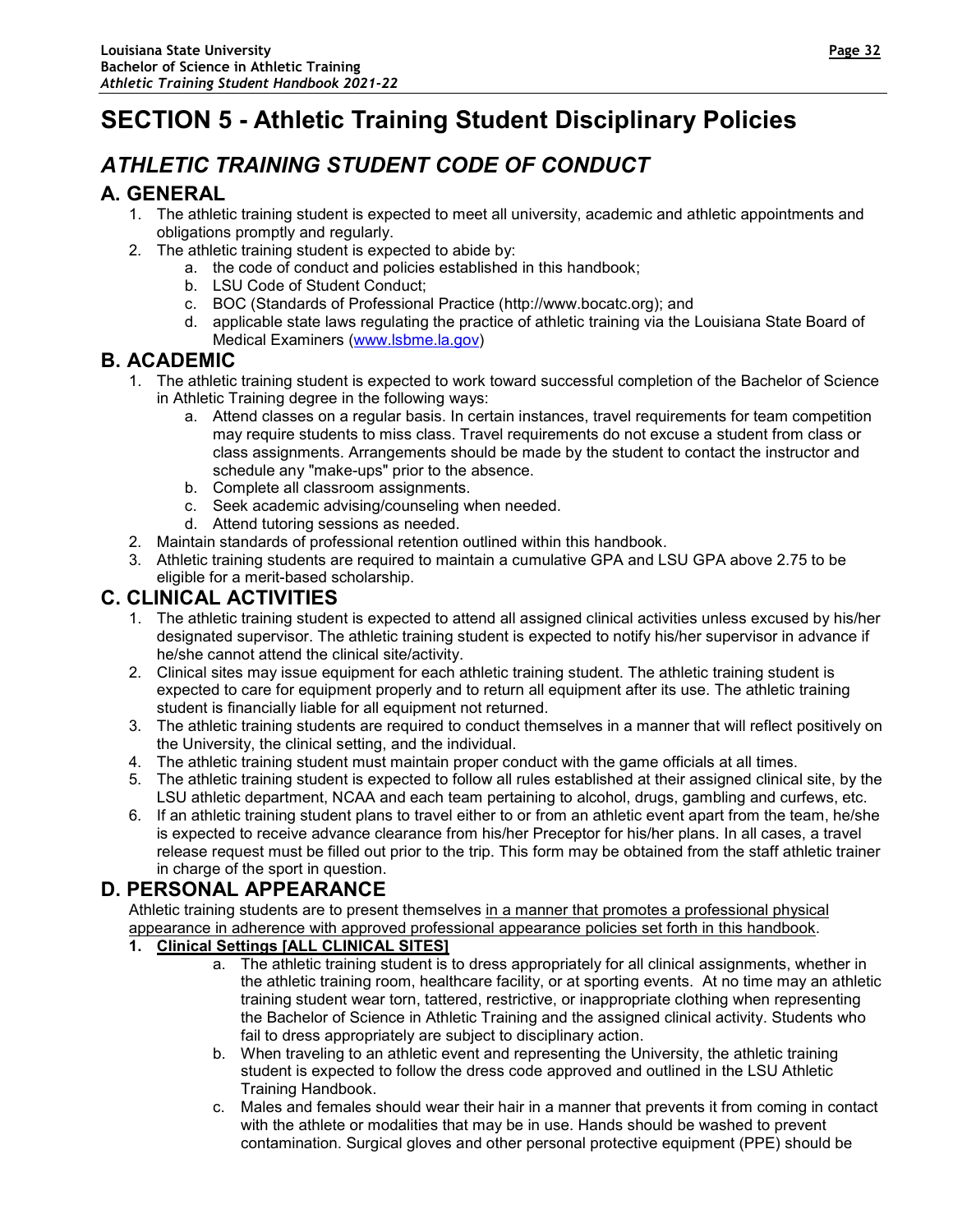used under appropriate circumstances. Any appearance codes set forth by the clinical site and/or supervisor (coach; Preceptor) of the clinical site are to be followed by the athletic training student assigned to that clinical site.

- 2. **Classroom Settings** (Bachelor of Science in Athletic Training core courses)
	- a. Athletic training students are not required to wear clothing issued for clinical work to classes, but are required to maintain and present themselves in a manner that promotes a professional appearance.
		- i. Students are highly encouraged to follow a "*business"* casual dress code (khaki or other dress slacks, dress shoes, dress blouse or shirt, etc.).
		- ii. Other acceptable clothing include:
			- 1. pocket shorts (No Cut-Off Jean Shorts, not restrictive in fit, not higher than mid-thigh);
			- 2. Blue Jeans (no holes, not restrictive in fit);
			- 3. Sweat Pants (no holes; not restrictive in fit);
			- 4. Nylon Warm Up Pants (no holes; not restrictive in fit)
		- iii. Dress code and personal appearance standards for specific class activities and the class in general are at the discretion of the course instructor.

### **E. RESPONSIBILITY FOR THE EXERCISE OF SOUND JUDGEMENT**

Athletic training students should be of sound mind and judgment at all times (as outlined in the Technical Standards section of this document), and must be able to meet the technical standards at all times during his/her clinical experiences:

- 1. Athletic training students may be called on to assist in emergent and life threatening events at any time during their clinical experience and should not be restricted in action due to any form of physical and/or mental impairment, which may or may not be caused by the use of legal or illegal substances. It is the responsibility of the student to notify his/her supervising clinical staff person or Program Director of any and all impairments that may result in his/her inability to meet the technical standards that have been established for this program.
- 2. Students must abide by the LSU Code of Student Conduct during any clinical education experience (on-campus; off-campus) and any other activities associated with LSU.
- 3. Students should not perform the duties of a BOC Certified Athletic Trainer (ATC) or other qualified healthcare provider without direct supervision.

### **F. COMMUNICATION**

Athletic training students should practice communication skills in a manner that separate him/her from the athlete. Common courtesy is a must. There are times when an athlete/patient may demonstrate immature behavior. The athletic training student should not tolerate this behavior. Any problems in dealing with communication between you and the athlete/patient or the coach/supervisor should be directed to the supervising Preceptor or Clinical Education Coordinator. Professional language and mannerisms are to be practiced at all times. Vulgar language by the athletic training students and/or athletes/patients is not appropriate. These instances should be handled immediately and in a proper manner.

Proper nomenclature for identifying various injuries should be used when addressing an athlete. If not sure of an injury, the student should not hesitate to seek help.

## <span id="page-33-0"></span>*BEHAVIORS/ACTIONS SUBJECT TO DISCIPLINE*

The following breaches in behavior or inappropriate actions are subject to discipline under the following policy:

- Unprofessional behavior while representing the University, LSU Bachelor of Science in Athletic Training, LSU Athletic Department, or his/her assigned clinical site.
- Breach of Duty including but not limited to unexcused clinical absences and/or chronic tardiness
- Academic Dishonesty including but not limited to plagiarism, falsifying clinical hours, or clinical education documentation
- Any violation of the LSU Athletic Training Student Handbook, LSU Code of Student Conduct, regulations set forth for athletic trainers by the Louisiana State Board of Medical Examiners, or BOC Standards of Professional Practice.

## <span id="page-33-1"></span>*FAILURE TO LOG CLINICAL HOURS (in Duty Hours component of E\*Value)*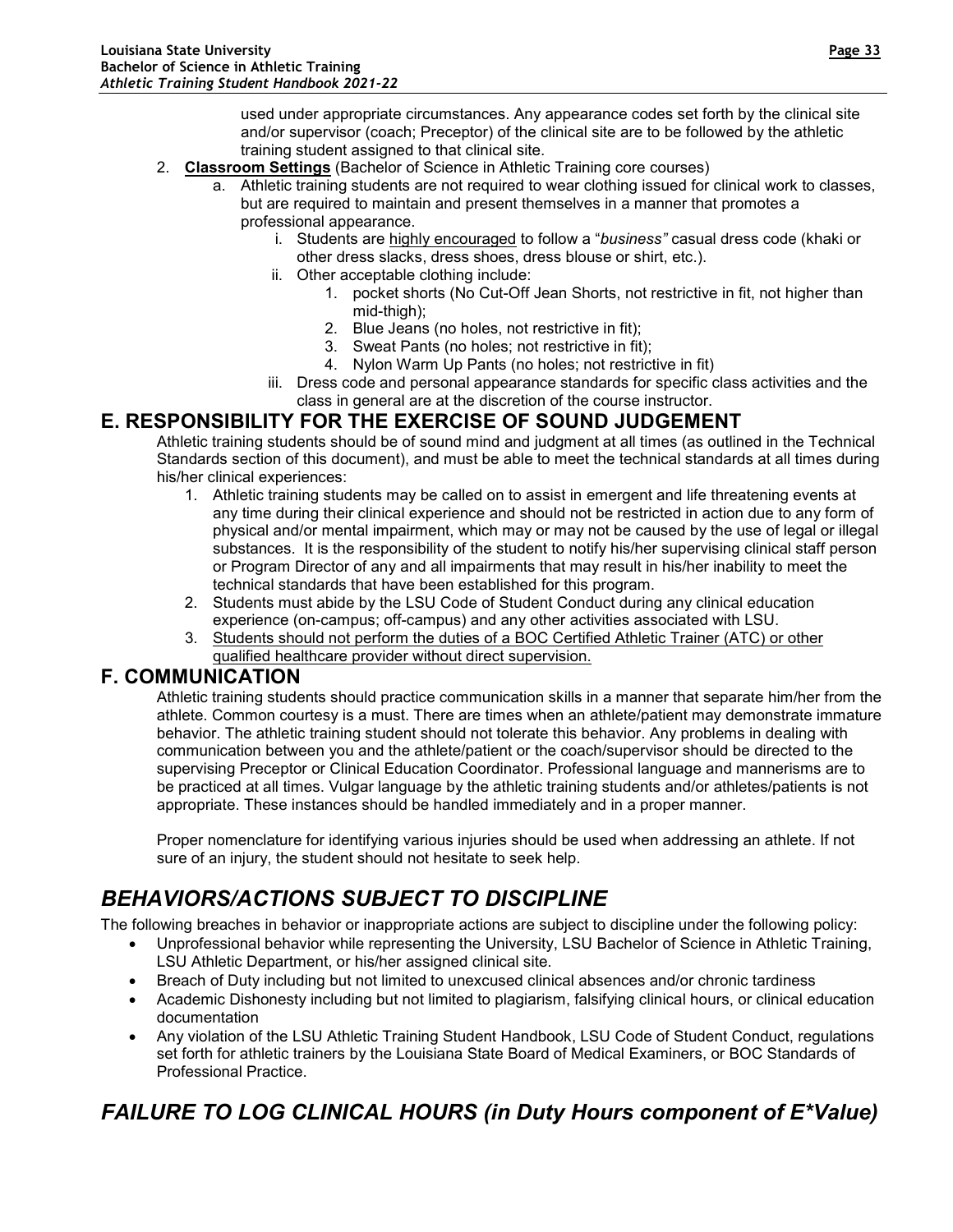The following disciplinary plan will be enforced for students failing to log clinical hours on a regular and planned basis between the start and end of a clinical course. False reporting (entering clinical hours that did not occur) is subject to immediate dismissal from the program.

- A) Any student who does not log clinical hours after a four (4) consecutive calendar day period receives an email notification for each day that he/she does not log hours until hours are logged to reset the count.
	- a. Each day that a lapse in logging clinical hours occurs during the clinical course will result in a reduction of 0.5 points per day from the total points calculated under "Clinical Hours" in the respective course syllabus.
		- i. Email notifications are also sent to the Clinical Education Coordinator and Program **Director**
- B) A summary will be provided to students during the last week of the clinical course of: all lapses (days) in logging clinical hours; and points that will be subtracted from the student's grade.
- C) The student will not be penalized for the first email notification received in the semester as this will be considered a single "warning email"; subsequent lapses will count againt the student.
- D) It is the student's responsibility to ensure that he/she does not have an unexcused lapse in logging clinical hours.
- E) Students will not be penalized for any days in which a lapse occurs during official university holidays or if the student has received approval to not log hours for a period of time due to an approved leave of absence (LOA) or if the clinical assignment is completed prior to the end of the last day of the clinical course.

## <span id="page-34-0"></span>*FAILURE TO LOG CLINICAL PROCEDURES (in Case Logs component of E\*Value)*

The following disciplinary plan will be enforced for students failing to log clinical procedures on a regular and planned basis between the start and end of a clinical course. It is important to note that case logs (patient encounters) logged will be evaluated in consultation with the preceptor to determine the quantity of patient encounters and whether the student's case logs (patient encounters) are consistent with clinical practice. A documented violation of this policy will occur if the student does not enter case logs during the time period outlined below AND/OR if case logs are deliberately under-reported by the student. False reporting (entering patient encounters that did not occur) is subject to immediate dismissal from the program.

- A) Any student who does not log clinical procedures after a four (4) consecutive calendar day period receives an email notification for each day that he/she does not log clinical procedures until the clinical procedures are logged to reset the count.
	- a. Each day that a lapse in logging clinical procedures occurs during the clinical course will result in a reduction of 0.5 points per day from the total points calculated under "Clinical Hours" in the respective course syllabus.
		- i. Email notifications are also sent to the Clinical Education Coordinator and Program **Director**
- B) A summary will be provided to students during the last week of the clinical course of: all lapses (days) in logging clinical procedures; and points that will be subtracted from the student's grade.
- C) The student will not be penalized for the first email notification received in the semester as this will be considered a single "warning email"; subsequent lapses will count againt the student.
- D) It is the student's responsibility to ensure that he/she does not have an unexcused lapse in logging clinical procedures.
- E) Students will not be penalized for any days in which a lapse occurs during official university holidays or if the student has received approval to not log hours for a period of time due to an approved leave of absence (LOA) or if the clinical assignment is completed prior to the end of the last day of the clinical course.
- F) Logging clinical procedures applies only to those activities in which the student applies skills as part of his/her clinical site experience.

NOTE: Students do not have the option to "back log" clinical procedures that occurred after a time lapse therefore students must implement his/her own strategy for timely logging of clinical procedures.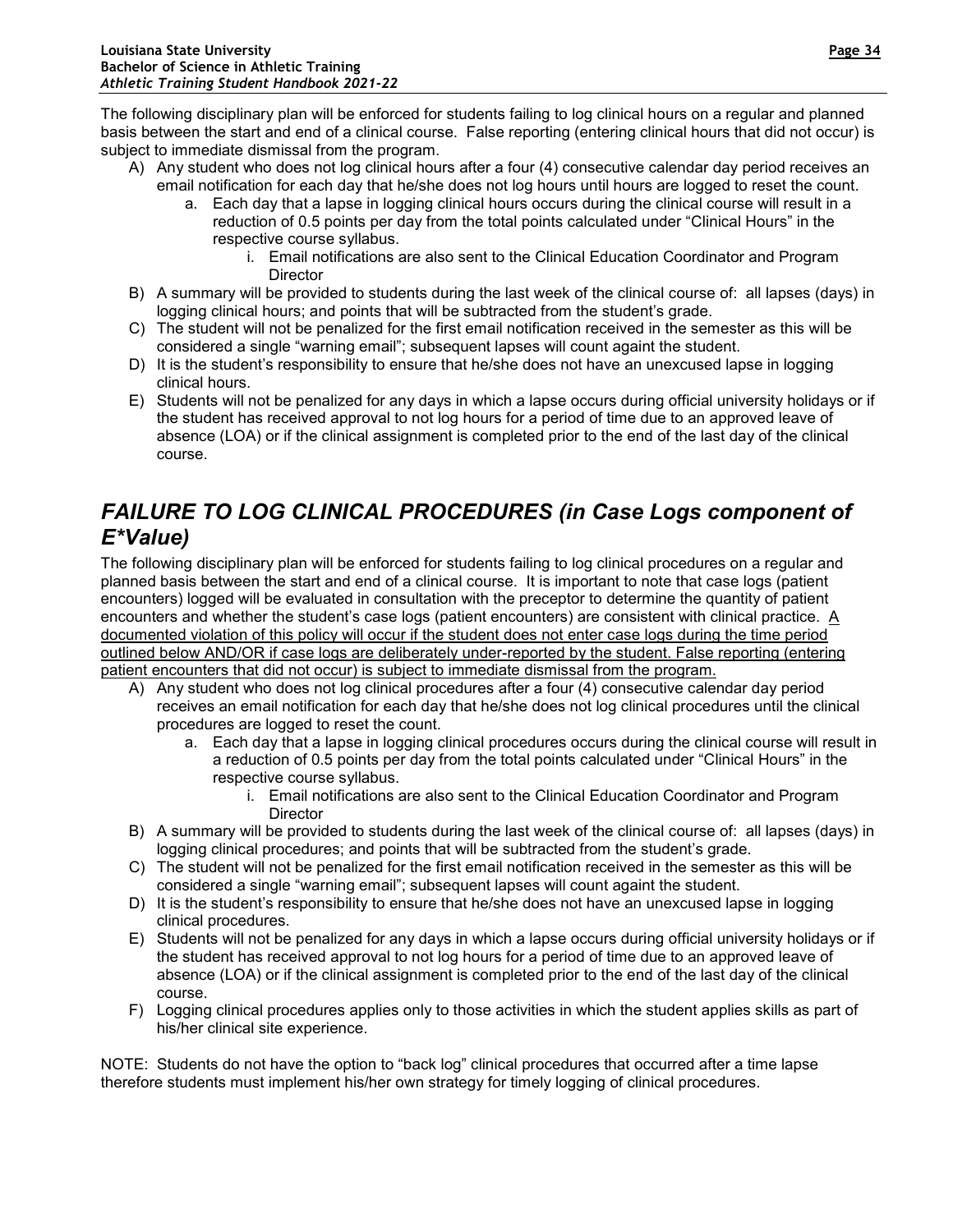## <span id="page-35-0"></span>*FAILURE TO MAINTAIN STUDENT RECORDS IN E\*VALUE*

Students are required to submit and maintain various required documents on an annual/regular basis in the "Student Records" component of E\*Value. This documentation includes, but no limited to: Professional Student Liability Insurance; Tuberculosis (TB) Skin Test Verification; LSU's Preventing Sexual Harrassment in the Workplace Training and other documents. These documents may also require you to review and provide a (digital) signature.

Students are automatically sent a reminder email from the E\*Value system that the document is expiring and an updated document must be provided. Students will receive an email with the subject "PROGRAM SUSPENSION WARNING" along with the type of document expiring (as an Example): "PROGRAM SUSPENSION WARNING: Tuberculosis (TB) Skin Test Expiring". The notifications will be issued 30 days prior to expiration and is each student's responsibility to renew the required document AND UPLOAD into E\*Value prior to the expiration date.

#### **The following disciplinary action will be enforced for any expired document:**

- Violation occurs while the student is actively completing a Clinical Courses in which a letter grade  $(A+, A, A)$ A-, etc.) is issued:
	- $\circ$  Immediate suspension from all clinical activities until the expired documentation has been updated/renewed.
	- $\circ$  The student will be issued a 5% deduction in the current clinical course grade for Every Calendar DAY that the document has been expired and not uploaded into the E\*Value system.
	- $\circ$  The individual course may have specific grading policies that will be enforced
	- $\circ$  The student will be suspended from the program and reported to the LSU Office of Student Advocacy and Accountability for violation of program policies.
- Violation occurs while the student is actively completing a Clinical Courses in which a "Pass-Fail" grade is issued:
	- $\circ$  Immediate suspension from all clinical activities until the expired documentation has been updated/renewed.
	- $\circ$  A grade of "FAIL" will be issued to the student for failure to adhere to course and programmatic policies.
	- $\circ$  The student will be suspended from the program and reported to the LSU Office of Student Advocacy and Accountability for violation of program policies.
- Violation occurs during a non-clinical period between the clinical courses/semesters and the student does not have clinical assignments.
	- $\circ$  The student will be suspended from the program and reported to the LSU Office of Student Advocacy and Accountability for violation of program policies.

## <span id="page-35-1"></span>*MISCONDUCT (as defined in the LSU Code of Student Conduct):*

The following section has been adopted from the LSU Code of Student Conduct to outline areas of misconduct that students are subject to disciplinary action and/or dismissal from the Bachelor of Science in Athletic Training. **The entire LSU Code of Student Conduct can be accessed at the website of the LSU Office of Student Advocacy and Accountability (**[https://www.lsu.edu/saa/\)](https://www.lsu.edu/saa/)

(found in SECTION 10.0 of the handbook)

### **10.0 MISCONDUCT**

### **10.1 Academic Misconduct**

High standards of academic integrity are crucial for the University to fulfill its educational mission. To uphold these standards, procedures have been established to address Academic Misconduct. LSU Students are responsible for submitting work for evaluation that reflects their performance. If the Student has a question regarding the instructor's expectations for assignments, projects, tests, or other items submitted for a grade, it is the Student's responsibility to seek clarification from the instructor.

In accordance with the LSU Faculty Handbook, an instructor may not assign a disciplinary grade, such as an "F" or zero on an assignment, test examination, or course as a sanction for admitted or suspected Academic Misconduct in lieu of referring the Student to SAA under the provisions of this Code. Grades assigned as a result of Academic Misconduct must be in accordance with this Code.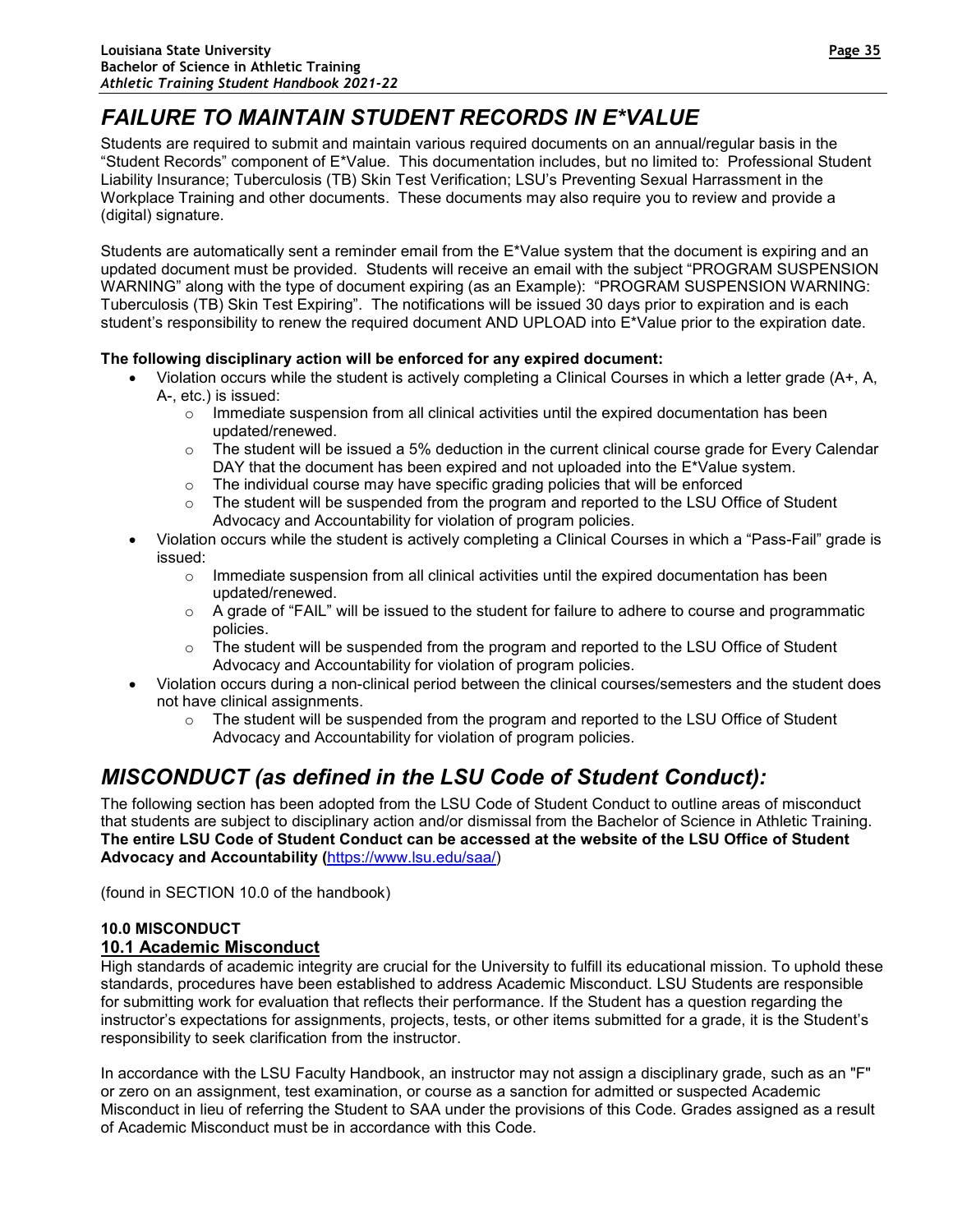A Student found Responsible for Academic Misconduct may NOT drop the course in which the violation occurred or retake the course pursuant to the University's grade exclusion policy without written permission of the SAA office. Any Student who drops the course without written permission from SAA will be re-enrolled in the class and then given the appropriate grade post Outcome. A Student may be charged with Academic Misconduct for the following acts or omissions:

#### A. Collaboration

Unauthorized interaction between two or more individuals on any academic work by giving, receiving, or otherwise sharing information without permission of the instructor;

#### B. Collusion

Communicating with another Student(s) or other individual(s) during an examination or assignment without the permission of the instructor;

#### C. Copying

Copying from another Student's academic work; assisting with Copying by making answers or other completed assignments available, in whole or part, to another Student, whether or not the recipient's intentions to copy were known to the Student prior to the sharing;

#### D. Failure to Follow Course Requirements

Failure to adhere to standards of conduct for academic integrity that are promulgated by an academic unit and/or instructors;

#### E. False information

Falsifying and/or fabricating any information, data, or citation in any academic work;

#### F. Misrepresentation

Misleading an instructor as to the condition under which the work was prepared including, but not limited to, substituting for another Student or permitting another person to substitute for oneself on any academic work;

#### G. Other Academic Misconduct

Attempting to commit, or assisting someone in the commission or attempted commission of an offense defined in this section, or any other act of Academic Misconduct;

#### H. Plagiarism

Lack of appropriate citation, or the unacknowledged inclusion of someone else's words, structure, ideas, or data; failure to identify a source, or the submission of essentially the same work for two assignments without permission of the instructor(s);

#### I. Unauthorized Materials

Using materials, techniques or devices on an academic assignment that are prohibited; having any forbidden and unauthorized material in sight during a test/quiz will be considered utilization of the material;

#### **10.2 Behavioral Misconduct**

A Student may be charged with Behavioral Misconduct for any of the following conduct:

#### A. Alcohol

Unlawful or unauthorized possession, use, distribution, delivery, or sale of alcohol and/or public intoxication; consumption that endangers oneself; or operating a vehicle while intoxicated or under the influence of alcohol;

#### B. Complicity

Attempting to commit, knowingly permitting, encouraging, or assisting others with the commission or attempted commission of any act, omission or conduct prohibited under this Code;

#### C. Computer

Misuse Unauthorized access or entry into a computer, computer system, network, software, or data; alteration of computer equipment, software, network or data; failing to comply with laws, license agreements, and contracts governing network, software and hardware use; using University computing resources for prohibited activities;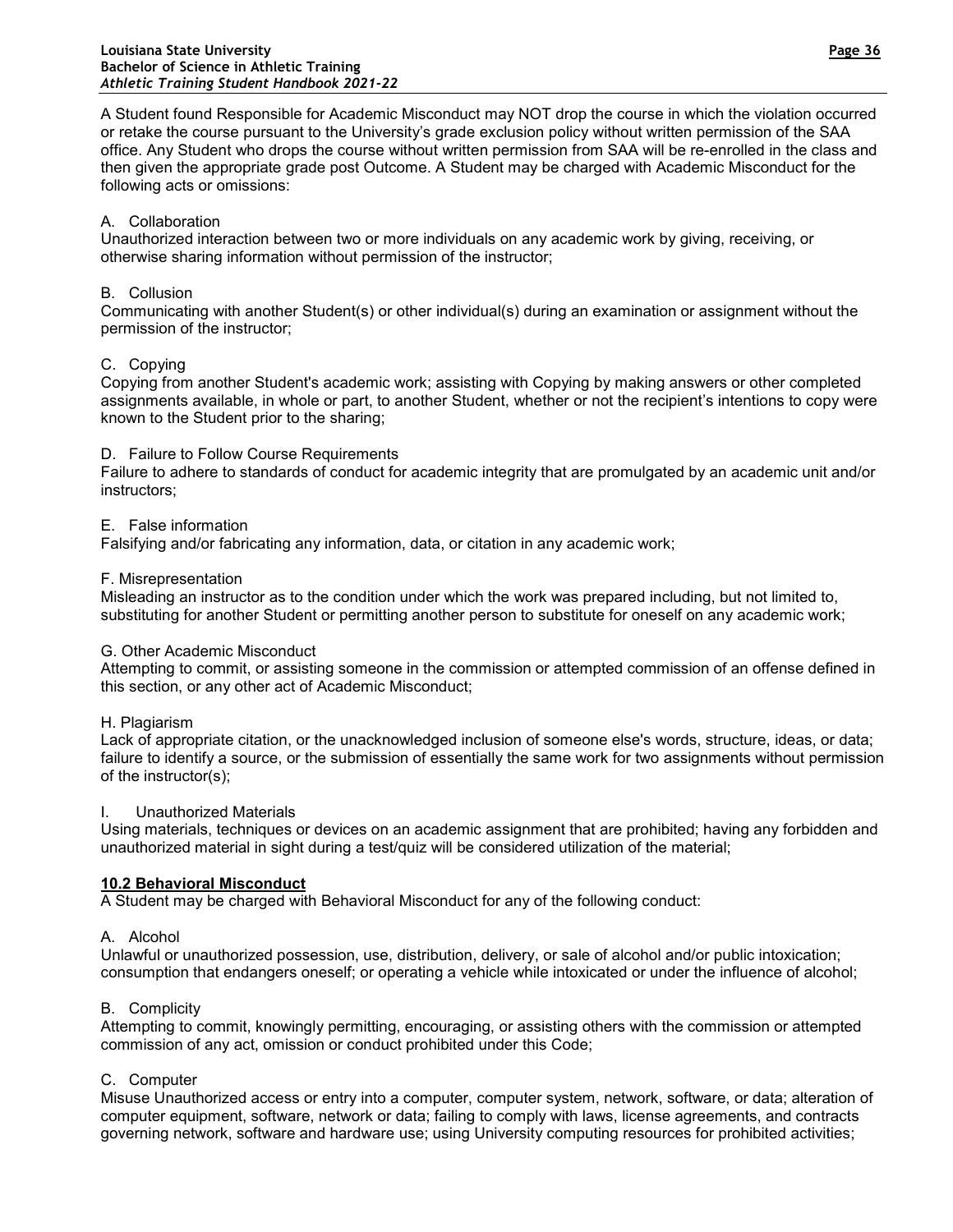using University computing resources for unauthorized solicitation or commercial purposes or any violation of LSU computer policies;

#### D. Disorderly Conduct

Behavior that impairs or interferes with the orderly functions or processes of the University and/or the reasonable safety, security, or use of members of the University community;

#### E. Disruption/Obstruction

Disruption or obstruction of teaching, research, administration, Accountability proceeding, or other University activities and/or the performance of duties of University personnel or contractors;

#### F. Drugs

Possession, use, public intoxication, sharing, furnishing or distribution of illegal drugs, intoxicants, controlled substances and/or drug paraphernalia; including the distribution, use or possession of prescription medications contrary to a valid prescription;

#### G. Endangerment

Physical abuse or force against one's self, another individual, or group, or the reasonable apprehension or threat of such harm; conduct that endangers the health, safety, or well-being of one's self or another person or group;

#### H. Failure to Comply

Defying the order or instruction of an authorized person on behalf of the University and/or any University policy, contract, mandate or rule;

#### I. False Information

Providing false information to a law enforcement officer, to the University or a University official, or making an intentional or reckless misrepresentation which creates an unfair advantage or is reasonably likely to damage, mistreat or harm another;

#### J. Forgery

Altering, falsifying, or otherwise misrepresenting documents to or relating to any University official or office;

#### K. Harassment

Repeated, persistent, severe, or pervasive actions directed toward specific individual(s) with the intent or effect to harass, harm, or alarm, including attempted or threatened physical contact, or acts that create the reasonable apprehension of unwanted contact;

#### L. Hazing

Any reckless act or activity occurring on or off campus, by one person alone or acting with others, directed toward one or more Students, that subjects that Student(s) to an unreasonable risk, sensation or fear of physical, mental, emotional, and/or academic harm for reasons related to that Student's status at the University. The same act(s) listed above that occur for the purpose of pledging, being initiated into, affiliating with, holding office in, or maintaining membership in any registered organization or group whose members are or include other Students at the University. The intent of any person engaging in hazing activities or the consent or cooperation of any person who is a victim of hazing does not negate a potential violation of the Code. The definition will include any aspect in Policy Statement 108 -- Prohibition of Hazing;

#### M. Identity Misuse

Illegal or unauthorized use of an identification card, password, access code or number; including, but not limited to permitting another Student or non-Student to use a University issued identification card; alteration or sale of an identification card;

#### N. Offensive Behavior

Lewd, indecent, or obscene conduct, including, but not limited to, nudity or sexually explicit behavior that would reasonably be offensive to others;

#### O. Property Misuse

Intentional or reckless destruction, defacement or damage to University property or to the property of any individual or group; unauthorized entry or use of any property or facility;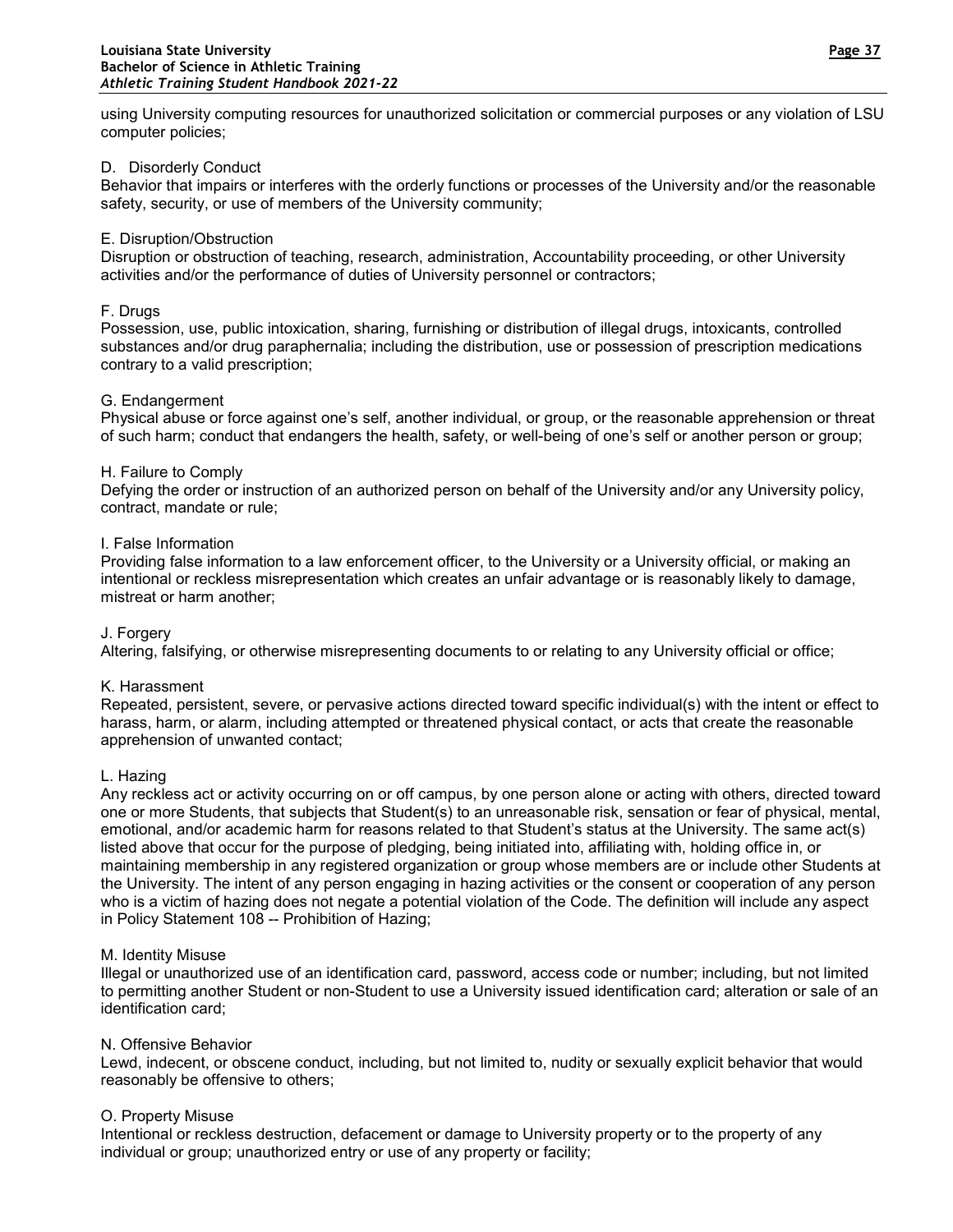#### P. Safety

Tampering with or unapproved activation of any safety equipment and/or warning system; setting or causing a fire; engaging in dangerous activities contrary to posted or verbal warnings;

#### Q. Sales & Solicitation

Unauthorized or prohibited solicitation, sale, fundraising, canvassing, distribution or posting of any written material, electronic mail, web, or printed material;

#### R. Sexual Harassment

Repeated, severe, or pervasive actions of a sexual nature directed toward specific individual(s) with the intent or effect to embarrass, harass or alarm, including actual, attempted or threatened physical contact, or acts that create a reasonable apprehension of such behavior, conduct or contact of a sexual nature that creates an intimidating, hostile, or offensive campus, educational, or working environment for another person;

#### S. Sexual Misconduct

Any sexual act or contact of a sexual nature that occurs, regardless of personal relationship, without the consent of the other person(s), or that occurs when the person(s) is unable to give consent or whose consent is coerced or obtained in a fraudulent manner. This includes, but is not limited to, video voyeurism, violence of a sexual nature, sexual abuse, unwanted sexual contact, and obtaining, posting or disclosure of intimate descriptions, photos or videos without express consent of the other individual;

#### T. Stalking

Repeated, unwanted conduct toward or contact with another person, including but not limited to, following someone, contacting someone verbally, electronically, via third party, or by any other means with the effect of creating fear and/or emotional distress;

#### U. Theft

Using, depriving, removing or possessing the property and/or services of the University or another individual(s) without entitlement or authorization;

#### V. Unauthorized Surveillance

Creating, making, possessing, storing, sharing, or distributing unauthorized video, digital, or photographic images of a person taken in a location in which that person has a reasonable expectation of privacy;

#### W. Violating a Rule of the University

Violating, attempting to violate, or assisting in the violation of any contract, rule, policy, bylaw, and/or regulation of the University;

#### X. Weapons

Possession on one's person, which includes any bag, case, container, purse, clothing or backpack and/or use of any weapon, defined as any object used or designed to inflict or attempt to inflict harm or injury or fear of harm or injury. Weapons include, but are not limited to firearms, facsimile guns, air guns, knives, explosives, any dangerous chemical or biological agent or any other object or material capable of causing harm, and used by the offending person to inflict or attempt to inflict fear, harm or injury.

**Disciplinary Actions/Processes handled through the LSU Office of Advocacy & Accountability may fall outside the purview of the disciplinary policies for academic and non-academic (clinical) violations in the Bachelor of Science in Athletic Training. Disciplinary actions within the program cannot supersede University-issued disciplinary actions nor additional penalties imposed.**

### <span id="page-38-0"></span>*DISCIPLINARY PROCESS:*

The following steps will take place for any student suspected of violating a policy identified outlined in the LSU Athletic Training Student Handbook.

- A) Reporting
	- a. Any suspected infraction will be reported (in writing by letter or email) directly to the Athletic Training Program Director (Adjudicator).
		- i. Anonymous emails will not be accepted or investigated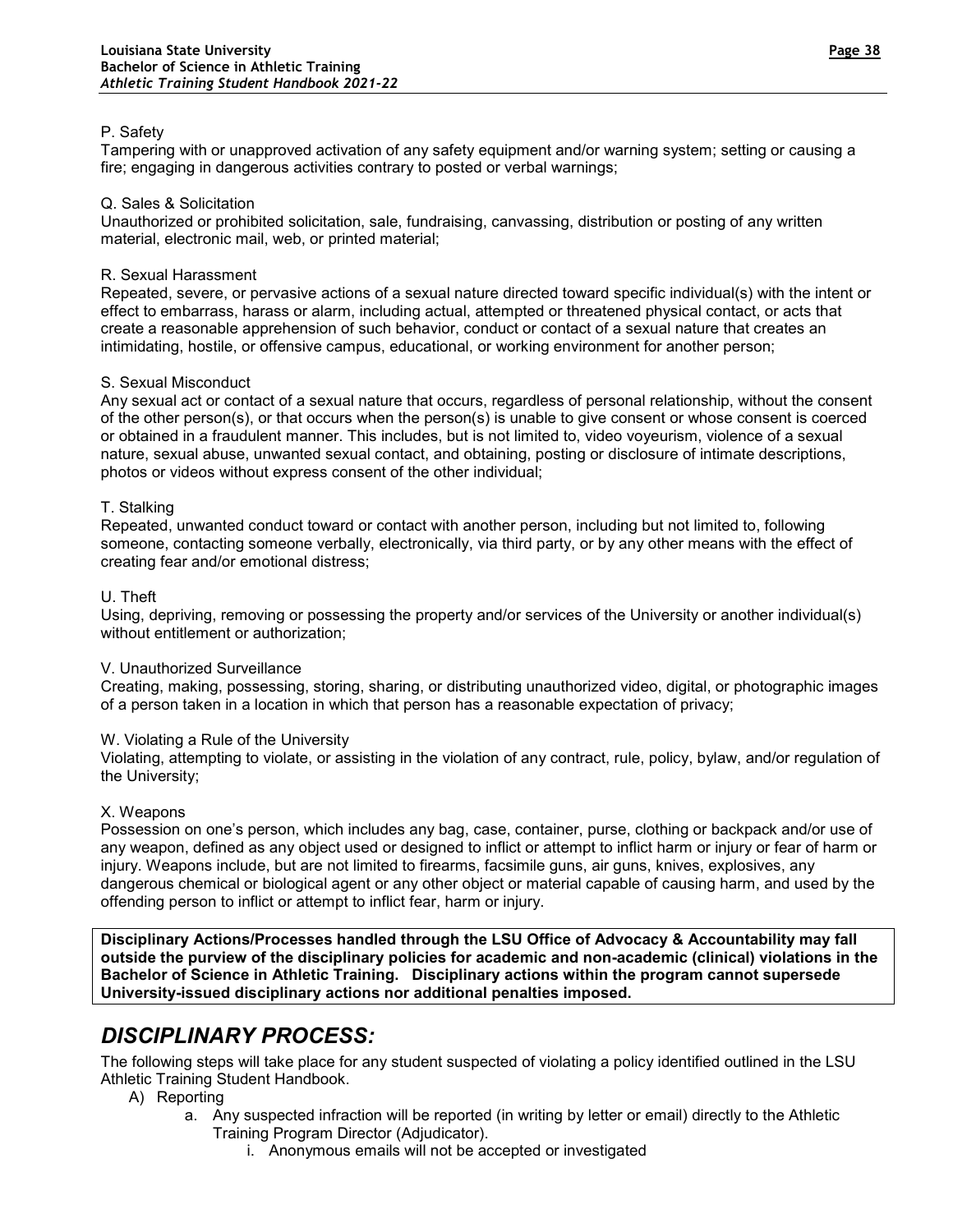- ii. A face-to-face or telephone conversation can be used as a mechanism to report a possible mechanism; a formal notification (in writing) must be submitted in order to initiate an investigation.
- B) Investigations
	- a. Once a formal written report is submitted, the Adjudicator will initiate an investigation.
		- i. Relevant persons related to this reported incident will be interviewed and information collected to confirm information related to the reported incident.
	- b. If the Adjudicator determines that the reported incident may involve a violation of the LSU Code of Student Conduct or other LSU policies, then he will submit the obtained information to the LSU Office of Student Accountability and Advocacy.
	- c. The Adjudicator reserves the right to appoint one or more LSU employees to assist in the investigation process and/or defer the Adjudicator role of the investigation process if there is a possible conflict of interest.
- C) Findings, Disciplinary Action, and Disciplinary Action Plan
	- a. A meeting will be convened with the student, the Adjudicator, and a faculty or staff member selected by the Adjudicator) to receive a written report of the following:
		- i. Alleged infraction(s)
		- ii. Summary findings of the investigation
		- iii. Disciplinary Action(s) if policy infraction(s) has occurred
			- A. Possible Actions
				- a. Case Dismissed no infraction occurred
				- b. Guilty of Infraction Sanction(s) issued
		- iv. Disciplinary Action Plan (if applicable)
		- v. Appeals Process (if applicable)

## <span id="page-39-0"></span>*DISCIPLINARY FINDINGS*

Any report for possible violation (infraction) of the policies outlined and/or referenced in the LSU Athletic Training Student Handbook will fall under one of two categories:

- Academic Misconduct
- Non-Academic Misconduct

### **Academic Misconduct:**

Any reported infraction that involves in the intentional or non-intentional alteration of a student's grade (e.g. plagiarism; exam cheating; falsification of graded items or assignments; etc.) or violation of policies outlined in the course syllabus will be reported directly to the LSU Office of Student Accountability and Advocacy.

### **Non-Academic Misconduct:**

Any policy referenced in this the LSU Athletic Training Student Handbook that does not involve Academic Misconduct will be addressed through the Disciplinary Process outlined in this handbook. A finding of Non-Academic Misconduct may take into account the nature and scope of the Non-Academic Misconduct, whether there was intent, the context in which it occurred, the Student's educational and cultural background and other relevant circumstances. Specific illustrations include (this list is not exhaustive):

- Whether the Student accepts responsibility for his/her action and is amenable to educative remedies
- Extenuating circumstances that may help explain the action taken by the Student
- Any other aggravating or mitigating factors (health or personal issues)
- The severity of the breach, including its impact on others (within and outside the university community)
- Any record of previous infractions

### <span id="page-39-1"></span>LIST OF DISCIPLINARY SANCTIONS:

### **LEVEL 1 SANCTIONS – no grade reduction issued**

- 1. **Admonition:** A notice to the Student, orally and in writing, that s/he has violated a rule of conduct and that continuation or repetition of the conduct found wrongful may be cause for more severe disciplinary action.
- 2. **Letter of Apology/or Reflection:** A short reflective paper describing the Non-Academic Misconduct and acknowledging wrong-doing.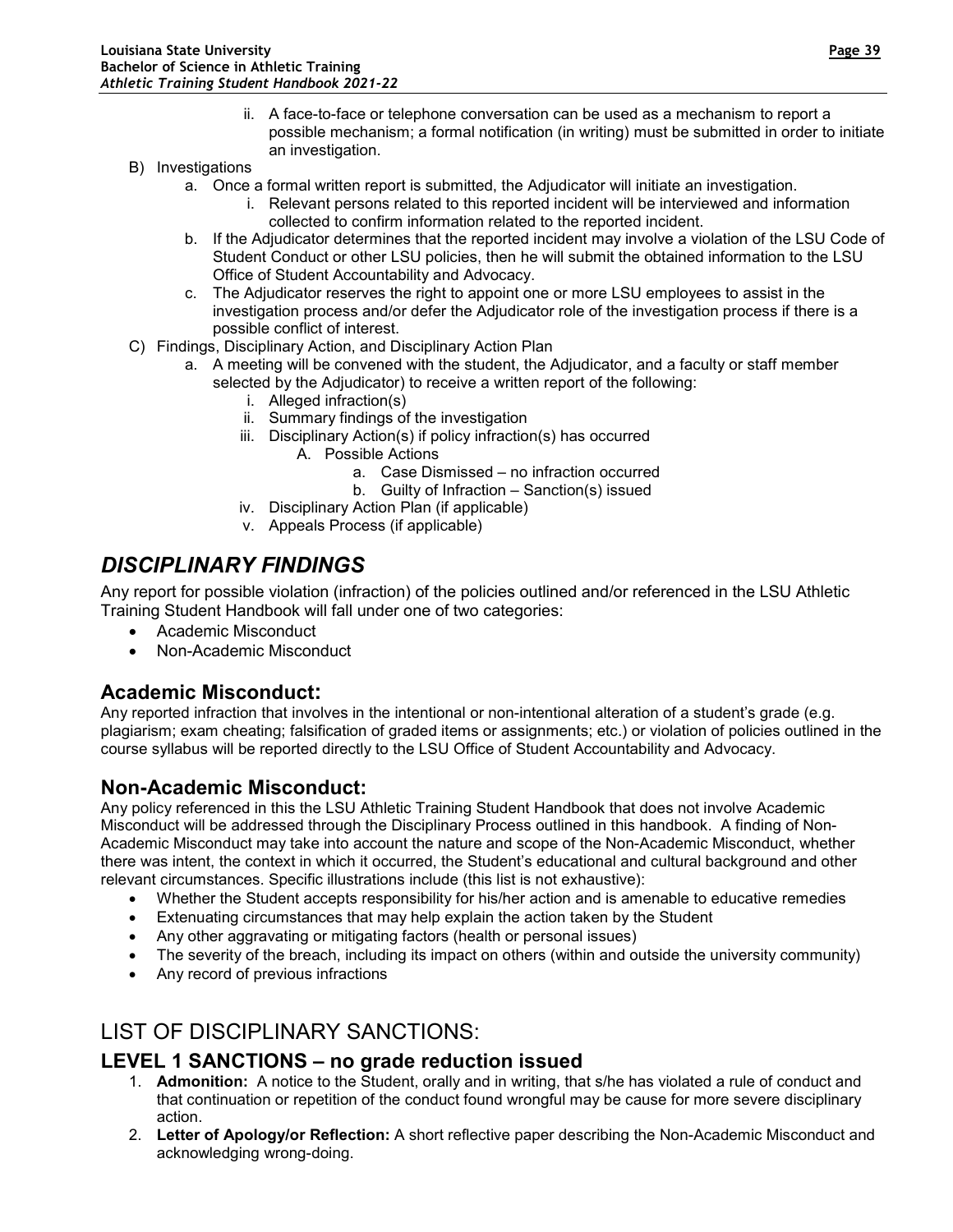3. **Educational Session:** A requirement that the Student attend an educational session and/or counseling, if available, addressing the Non-Academic Misconduct. (The educational session may be offered by an office (e.g. LSU Student Health Center) or qualified individual (*e.g.,* Dean of Students or representative ) or through a formal workshop offered through an appropriate University office or other organization.

### **LEVEL 2 SANCTIONS – includes grade reduction of 5% for each infraction in the Athletic Training Clinical Course in which the infractions occurred.**

- 1. **Censure:** A reprimand for violation of a specified University regulation, including the possibility of more severe disciplinary sanction in the event of conviction for the violation of any regulation within a period of time stated in the reprimand. There shall be no transcript notation related to this sanction.
- 2. **Denial of Registration:** A decision to deny the Student permission to register, or to cancel the Student's registration in a course or program (including external programs/courses in which LSU or LSU organization was supporting payment for participation). There shall be no transcript notation related to this sanction.
- 3. **Restitution:** Reimbursement for damage or misappropriation of property. Reimbursement may take the form of appropriate service to repair or otherwise compensate for damages. There shall be no transcript notation related to this sanction.
- 4. **Exclusion from Campus Facilities:** Exclusion from facilities including, among others, revocation of computing privileges, as set forth in the notice of exclusion from specific campus facilities for a specified period of time.

### **LEVEL 3 SANCTIONS – includes grade reduction of 10% for each infraction in the Athletic Training Clinical Course in which the infractions occurred**

- 1. **Exclusion from Campus:** Denial of access to the campus for Non-Academic Misconduct. This may involve other conditions for removing the ban, which shall be included in the exclusion order. Exclusion from campus orders issued by the Adjudicator.
- 2. **Suspension:** Exclusion from classes and other privileges or activities as set forth in the notice of suspension for a specified period of time.
- 3. **Expulsion:** Termination of Student status for an indefinite period. The conditions of readmission, if any is permitted, shall be stated in the order of expulsion.

## <span id="page-40-0"></span>*INFRACTIONS BY LEVEL*

| LEVEL 1 (minor)                                 | LEVEL 2 (moderate)                                                                                      | LEVEL 3 (severe)                                                                                                       |
|-------------------------------------------------|---------------------------------------------------------------------------------------------------------|------------------------------------------------------------------------------------------------------------------------|
| Unexcused tardiness from<br>clinical assignment | Repeated Level 1 infractions                                                                            | Inappropriate conduct with patients                                                                                    |
| Improper language                               | Failure to adhere to clinical site or program<br>policies                                               | Performing skills or equipment on patients<br>without proper training                                                  |
| Insubordination                                 | Unprofessional behaviors                                                                                | Performing skills or equipment on patients<br>outside of established protocols/policies that<br>can or does cause harm |
| Professional Appearance<br>infraction           | Unintentional health and safety infraction                                                              | <b>HIPPA or FERPA violation</b>                                                                                        |
| Failure to follow instructions                  | Infraction complicity                                                                                   | Gross failure to follow instructions                                                                                   |
| Failure to maintain records<br>in E*Value       | Failure to maintain records in E*Value                                                                  | Violation of NCAA or SEC policy                                                                                        |
| **Complicity**                                  | Violation of LSBME athletic training practice<br>act and/or BOC Standards of Professional<br>Practice   | Violation of LSBME athletic training practice<br>act an/dor BOC Standards of Professional<br>Practice                  |
|                                                 | Performing skills or equipment on patients<br>without proper training                                   | Repeated Level 1 and/or 2 infractions                                                                                  |
|                                                 | Violation of program's Drug Testing Policy                                                              | Tampering or intentional alteration of<br>medical records                                                              |
|                                                 | Conviction of, plea of guilty, or plea of nolo<br>contendere (no contest) to a felony or<br>misdemeanor | Violation of program's Drug Testing Policy                                                                             |

Specific illustrations include (this list is not exhaustive)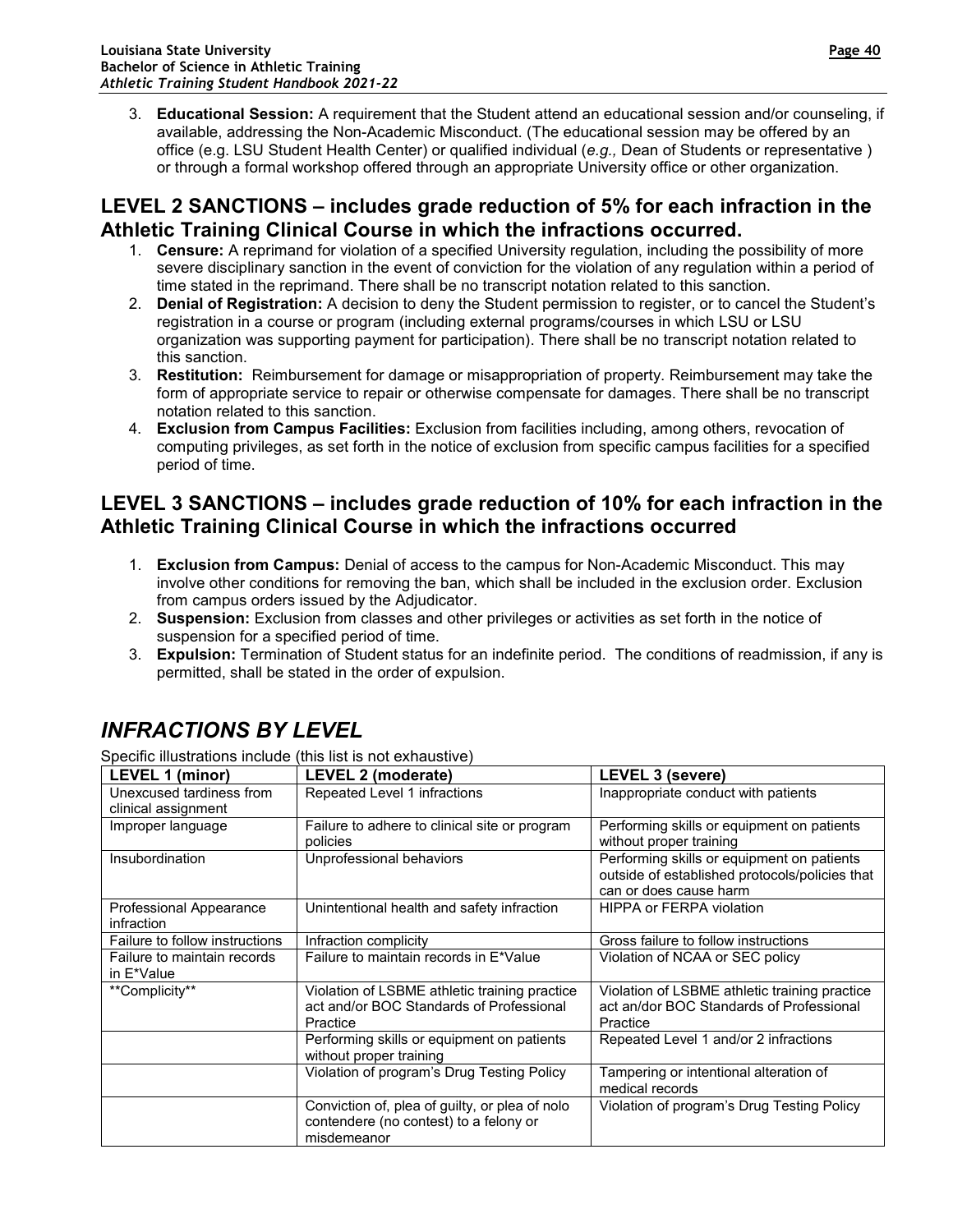| Breach of duty                          | Conviction of, plea of guilty, or plea of nolo<br>contendere (no contest) to a felony or<br>misdemeanor. |
|-----------------------------------------|----------------------------------------------------------------------------------------------------------|
| Improper use of equipment or facilities | Breach of duty                                                                                           |
| **Complicity**                          | **Complicity**                                                                                           |

### **Complicity**

Association with or participation in a violation of policies referenced and/or outlined in the LSU Athletic Training Handbook.

### **Use of Direct and Circumstantial Evidence**

The findings of an investigated report will be based on direct and/or circumstantial evidence/information obtained during the investigation. Direct evidence/information will be used as basis for determining if an infraction occurred. However in some situations, direct evidence may not be present but circumstantial evidence/information obtained which collectively shows that an infraction occurred or intent to commit an infraction.

### **LSU Transcript Notations**

Programmatic infractions will not be included or added to a student's transcript.

**"After the Fact" Clause** – The program reserves the right to initiate an investigation for Non-Academic Misconduct if a report is received of a possible infraction that occurred while the student was enrolled at LSU.

## <span id="page-41-0"></span>*Actions Causing Immediate Dismissal from the MS in Athletic Training*

The athletic training student will be subject to immediate dismissal from the LSU Bachelor of Science in Athletic Training for any of the following:

- Violation of Medical Confidentiality
- Involvement in a reported NCAA/SEC violation
- Conviction of, plea of guilty, or plea of nolo contendere (no contest) to a felony or misdemeanor.
- Conviction of or plea of guilty to LSU Code of Student Conduct violation.
- A positive violation as determined by the current LSU ADAP policy.
- Violation of any policies outlined in the LSU Athletic Training Student Handbook
- Violation of BOC Standards of Professional Practice
- Violation of laws regulating the practice of athletic training in Louisiana
- Violation of any area identified in the Affirmation of Professional and Personal Conduct document.

## <span id="page-41-1"></span>*DISCIPLINARY ACTION PLAN*

The Disciplinary Action Plan will determine an action plan that must be successfully completed by the student by the determined date, or a subsequent violation incident will follow. The severity and nature of the Disciplinary Action Plan is at discretion of the Adjudicator. The Disciplinary Action Plan will be submitted to the athletic training student in writing and a copy will be placed in their file (or in the E\*Value student clinical tracking system).

## <span id="page-41-2"></span>*DISCIPLINARY REVIEW PANEL*

The Disciplinary Review Panel will be compromised of at least one preceptor (determined by the Program Director), one athletic training student (elected by students in the Bachelor of Science in Athletic Training), Clinical Education Coordinator, Assistant Program Director, and the Program Director. The Program Director may appoint other individuals to the committee as needed. A Disciplinary Review Panel will be convened when a formal appeal of an infraction sanction has been submitted to the Program Director.

## <span id="page-41-3"></span>*DISCIPLINARY APPEAL PROCESS*

1. Academic grievances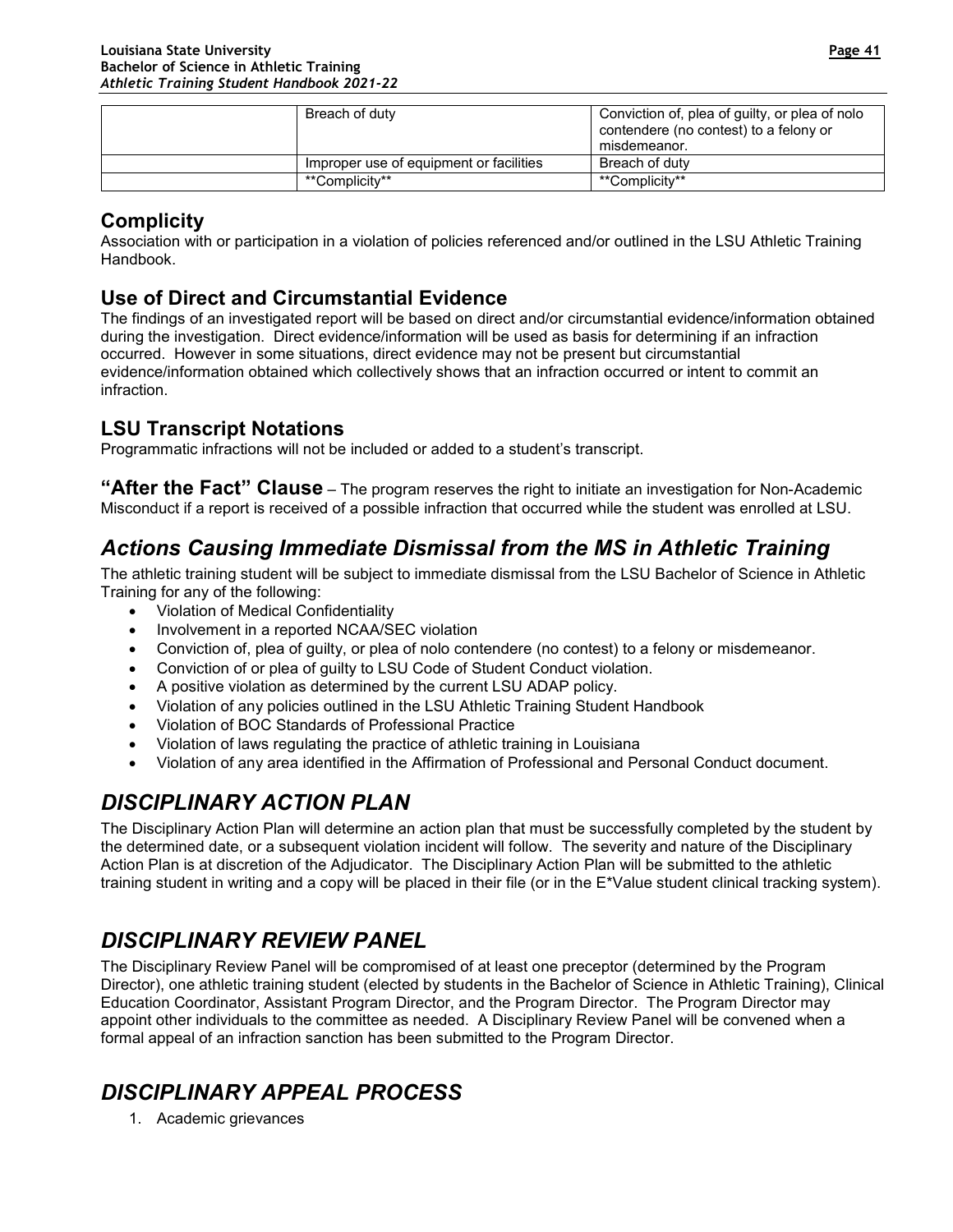- If the athletic training student alleges a violation of the student rights in an academic matter, he/she may redress through the provisions of the Departmental or University appeal procedures.
- 2. Non-academic/non-clinical grievances
	- $\circ$  If the athletic training student alleges a violation of the student rights he/she may redress through the provisions of the Departmental or University appeal procedures
- 3. Clinical grievances
	- o Appeal
		- If the athletic training student alleges a violation of the student rights in a clinical matter, he/she should submit in writing an appeal request to the Program Director for the appeal to be reviewed by the Disciplinary Review Panel. The student should submit a written appeal and prepare an oral statement. The student should be prepared to answer questions at the discretion of the Disciplinary Review Panel.

General appeal procedure when charged with misconduct, an athletic training student shall have the right:

- a. To be given notice, in writing, of the specific charge(s) against him/her.
	- b. To a hearing.
	- c. To be given adequate time to prepare a defense of charges.
	- d. To appear alone or with any other person of his/her choice to advise or assist him/her.
	- e. To refuse to testify or to answer any questions if his/her testimony or answers would tend to establish against him/her a violation of this code.
	- f. To be confronted with the evidence against him/her.
	- g. To present evidence on his/her behalf.
	- h. To be confronted by his/her accuser(s).
	- i. To have reasonable cross-examination of his/her accusers and of the witnesses appearing against him/her.
	- j. To have a copy of the proceedings provided at his/her own expense.
	- k. To have sanctions imposed that are commensurate with the violations charged.

## <span id="page-42-0"></span>*ACADEMIC PROBATION/DISMISSAL*

The athletic training student will be retained in the Bachelor of Science in Athletic Training provided acceptable academic achievement and clinical progress is made in completing competencies and proficiencies, and professional conduct is maintained. The student may be dismissed from the Bachelor of Science in Athletic Training for any of the following reasons:

- 1. Semester grade point average below 2.75 for two consecutive semesters.
- 2. Inability to attain a minimum grade of "B" in any athletic training course.
	- a. Failure to achieve these minimum grades will necessitate retaking the course and may preclude you from registering for courses requiring the deficient course as a prerequisite.
	- b. Because clinical courses are sequential and assume mastery of previous didactic coursework, failure to complete coursework precludes the student from enrolling in future clinical courses.
- 3. Unsatisfactory evaluations from the athletic training student's clinical supervisor staff athletic trainers
- 4. Unsatisfactory progress in mastering clinical proficiencies
	- a. Because clinical courses are sequential and assume mastery of previous clinical proficiencies, failure to complete these proficiencies precludes the student from enrolling in future clinical courses.
- 5. Inability to handle assigned clinical responsibilities.
- 6. Inability to complete appropriate coursework.
- 7. Inability to complete appropriate clinical proficiencies.

## <span id="page-42-1"></span>*RE-INSTATEMENT FOLLOWING ACADEMIC PROBATION/DISMISSAL*

- 1. The student must apply in writing to the Program Director to be re-instated.
- 2. The student must demonstrate competent academic standing the semester prior to re-instatement:
	- a. Successfully complete a minimum of 12 credit hours
	- b. Possess the minimum required 2.75 LSU GPA
	- c. Possess the minimum required 2.75 overall GPA
	- d. Successfully met requirements of all prerequisite course work to continue in educational sequence
- 3. Re-instatement is not guaranteed and is at the discretion of the program director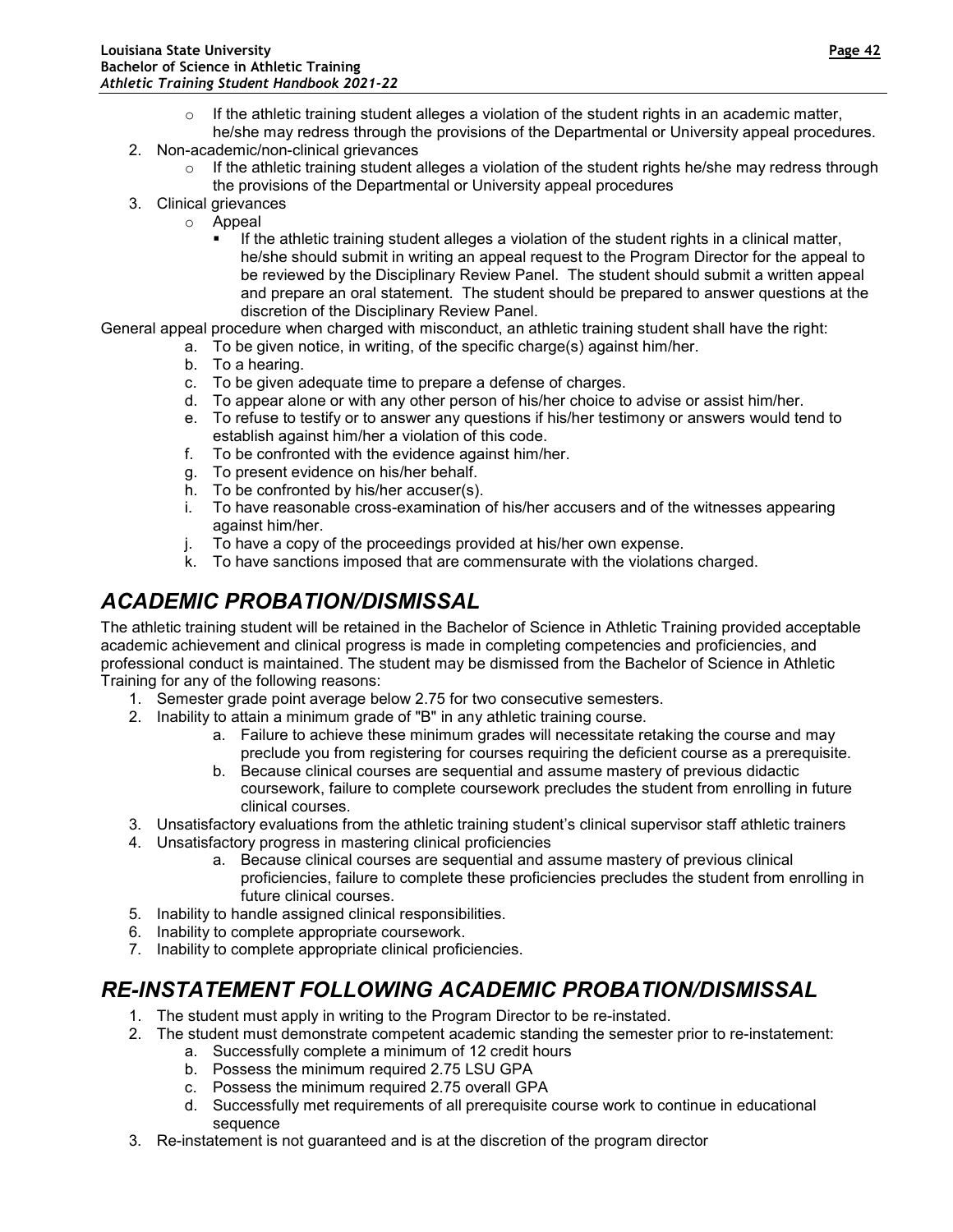## <span id="page-43-0"></span>*NOTIFICATION OF DEGREE DISCONTINUANCE*

<span id="page-43-1"></span>**All students currently enrolled in the Professional Phase of the Bachelor of Science in Athletic Training (including student(s) who are under academic disciplinary sanctions or voluntarily withdraw) are required to receive, read, review, and sign the "Notification of Degree Discontinuance" form. This form provides information on implications of not completing the necessary degree requirements based on their academic year in the degree program.**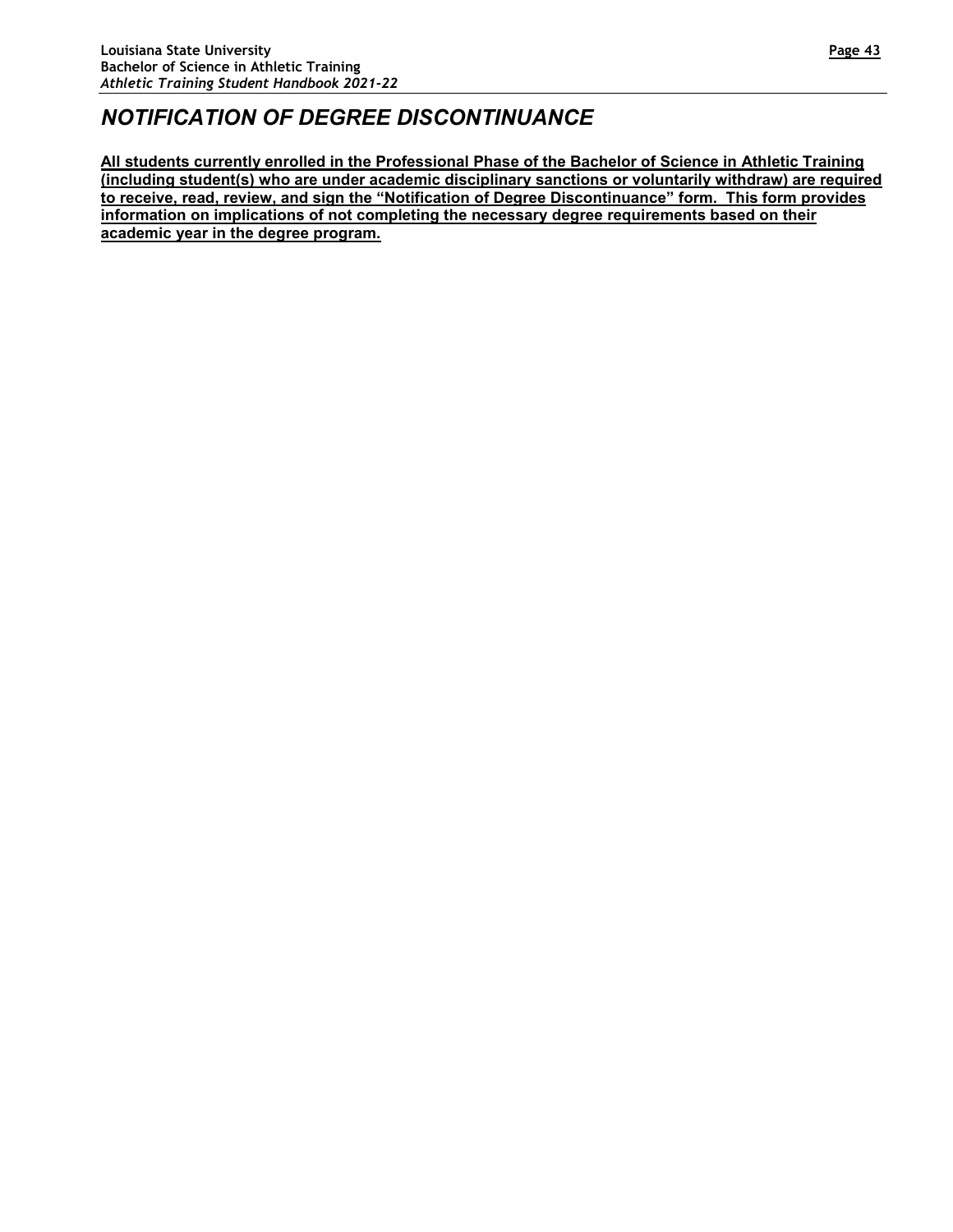# **SECTION 6: HEALTH & SAFETY POLICIES**

All athletic training students must complete their clinical education requirements of the Bachelor of Science in Athletic Training through clinical experiences in the LSU Athletic Department, as well as other clinical settings. Students are required to adhere to specific policies established for each clinical setting. Several policies in this section are directly related to professional conduct of students.

## <span id="page-44-0"></span>*INCLEMENT WEATHER OR NON-WEATHER EMERGENCY SITUATIONS*

During inclement weather conditions or non-weather emergency situations, students should contact their preceptors to determine if the clinical site is operational and to determine attendance. Students are expected to attend their clinical assignment unless one or more of the following is/has occurred:

- The LSU-Baton Rouge campus has cancelled classes (due to weather conditions or non-weather emergency situations) AND the on-campus clinical site has also cancelled clinical activities.
- The off-campus clinical site has closed or cancelled activities related to the clinical assignment.
- The student feels his/her safety is at risk if he/she were to attempt to travel to the clinical assignment (e.g. road closures; extreme weather conditions that create dangerous driving conditions; etc).

## <span id="page-44-1"></span>*MINIMUM/MAXIMUM CONTACT HOURS FOR CLINICAL/PRACTICUM COURSES AND DOCUMENTATION/VERIFICATION*

Louisiana State University outlines credit/contact hours for lectures and laboratory courses per Policy Statement 45 (PS-45) but no current policies are in place regarding contact hours for clinical/practicum courses. The following criteria/processes are therefore implemented for minimum and maximum contact hours for clinical/practicum based courses in athletic training:

- Minimum and Maximum Contact Hours
	- o Supervised Experiences
		- Minimum contact hours (per week) required for each clinical course: **average 10 hours of supervised clinical experiences over a three week period during the academic semester.**
		- Maximum average contact hours (per week) permitted as part of each clinical course: average **45 hours of supervised clinical experiences per week over a three week period during the academic semester; not to exceed 80 hours in any week during non-academic periods.**
			- In the case of Severe Inclement Weather which would delay the start and/or finish of a scheduled athletic practice or event, the athletic training student will not count time delays as part of the maximum contact hours permitted as these times cannot be pre-determined
			- Students are required to attend an athletic practice event through its entirety, however in addressing this policy the supervising Preceptor must provide an advanced written plan to account for scheduled clinical experiences that take into account the athletic event projected time frame.
			- Upon completion of the maximum allowable contact hours per week, students are not required to attend the clinical experience setting. Students should not be penalized nor reprimanded for not obtaining clinical hours beyond the allowable limit.
			- Hours accumulated should be monitored on a weekly basis to ensure the minimum and maximum hours are obtained.
	- o Unsupervised Experiences
		- Only supervised clinical experiences may be reported for clinical courses; unsupervised experiences do not count for credit in any clinical course nor as any degree completion requirements of the Bachelor of Science in Athletic Training.
	- Structured Time Off at Clinical Experience Setting
		- The clinical experience week (7 day period) will start with Monday and end with Sunday.
		- Athletic training students must be provided with a structured "time off" which is an actual day (1 calendar day) away from the clinical setting. This "time off" period must be documented on the clinical experience documentation forms.
			- Travel time with an athletic team or to a clinical site does not constitute "time off".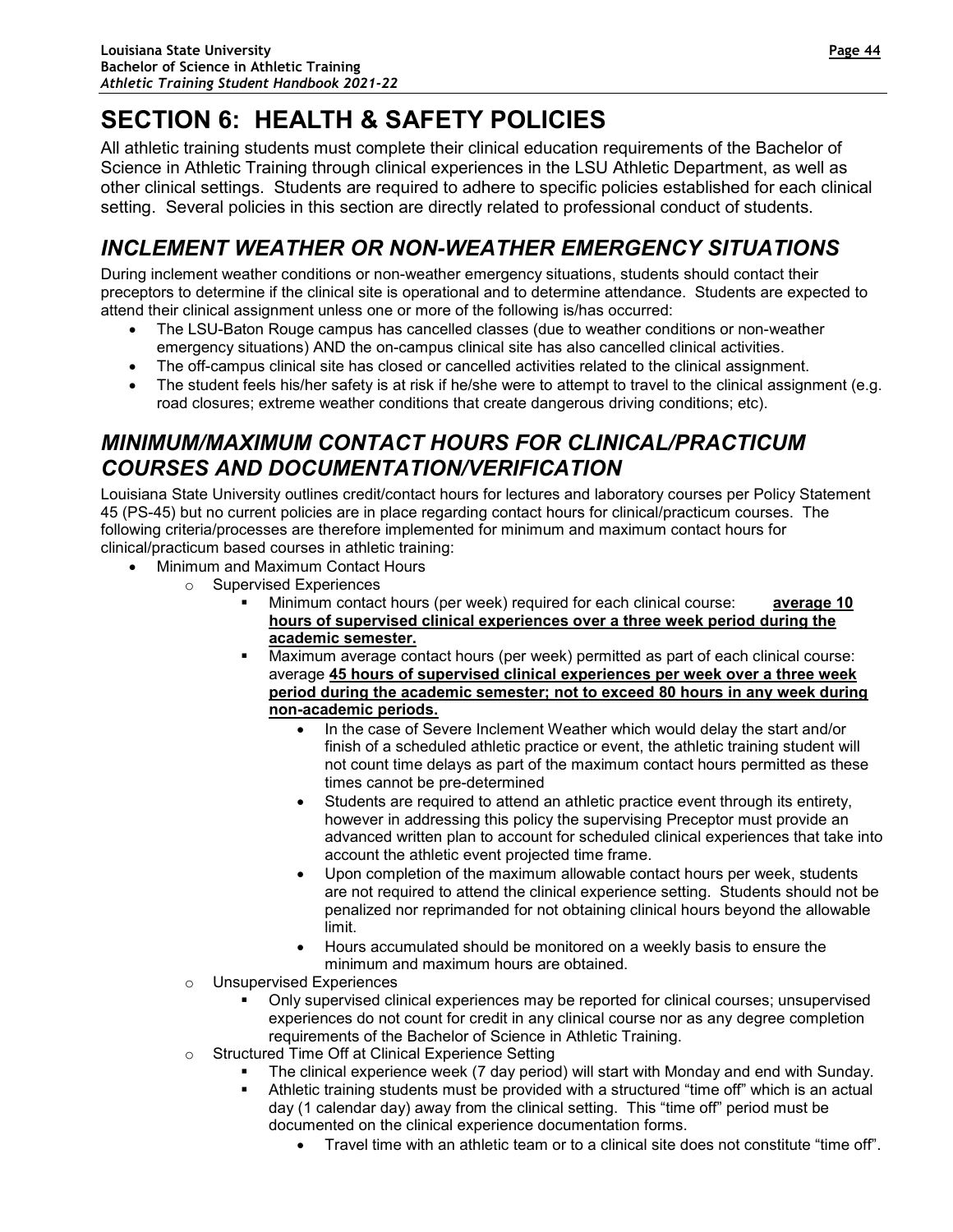- The student may elect to attend the clinical setting on his/her designated "time off" but hours obtained may only be documented under OTHER Hours and cannot be counted for course credit.
- o Travel with an Athletic Team or to a Clinical Site
	- Travel Time does not count for hands-on clinical patient care
	- Travel Time does not constitute "Time Off" from the clinical experience.<br>■ Travel Time cannot be counted as supervised clinical experiences
	- Travel Time cannot be counted as supervised clinical experiences
- **Documentation** 
	- o Athletic Training Students must utilize and report supervised clinical experiences using E-value system.
	- $\circ$  Every day of the clinical week must be accounted for by signature from the athletic training student's supervising Preceptor.

### <span id="page-45-0"></span>*SETUP, APPLICATION, AND CLINICAL DECISION-MAKING FOR ATHLETIC TRAINING STUDENTS*

Athletic training students are prohibited from performing the clinical application (patient setup; modality application; clinical decision-making) of any skill which they have not been instructed on by a Preceptor or formal instruction in an athletic training course.

# <span id="page-45-1"></span>*Substance Abuse Policy (LSU Athletic Department)*

The Bachelor of Science in Athletic Training requires all athletic training students to adhere to the Substance Abuse Policy that is currently utilized by the LSU Athletic Department. **This handbook DOES NOT CONTAIN the policy for the complete substance abuse policy; all students are required to read and sign an informed consent/waiver statement that all athletic training students must adhere to each year.**

# <span id="page-45-2"></span>**NCAA/SEC RULES**

As an athletic training student at Louisiana State University, you will participate in clinical activities in the Louisiana State University Athletic Department. As such, all students must be knowledgeable of rules and regulations of both the National Collegiate Athletic Association (NCAA) and the Southeastern Conference (SEC). All athletic training students must complete an NCAA/SEC Rules Education Program prior to beginning clinical activities each academic year. This education program is presented by the Compliance Officer of the LSU Athletic Department. Upon completion of the education program, each student must sign a form stating that he/she has completed the education program.

### **GAMBLING POLICY**

As provided by the NCAA Compliance Director of the LSU Athletic Department, the following NCAA rules must be adhered by all student-athletes, staff members, and athletic training students:

Staff members of a member conference, staff members of the athletics department of a member institution and student-athletes shall not knowingly: *(Revised: 4/22/98 effective 8/1/98)*

- Provide information to individuals involved in organized gambling activities concerning intercollegiate athletics competition;
- Solicit a bet on any intercollegiate team;
- Accept a bet on any team representing the institution;
- Solicit or accept a bet on any intercollegiate competition for any item (e.g., cash, shirt, dinner) that has tangible value; or *(Revised: 9/15/97)*
- Participate in any gambling activity that involves intercollegiate athletics or professional athletics, through a bookmaker, a parlay card or any other method employed by organized gambling.

### **DISCIPLINARY ACTIONS**

Staff members, pre-professional athletic training students, or athletic training students found in violation of the provisions of this regulation shall be subject to disciplinary or corrective action as set forth in Bylaw, Article 10.3 –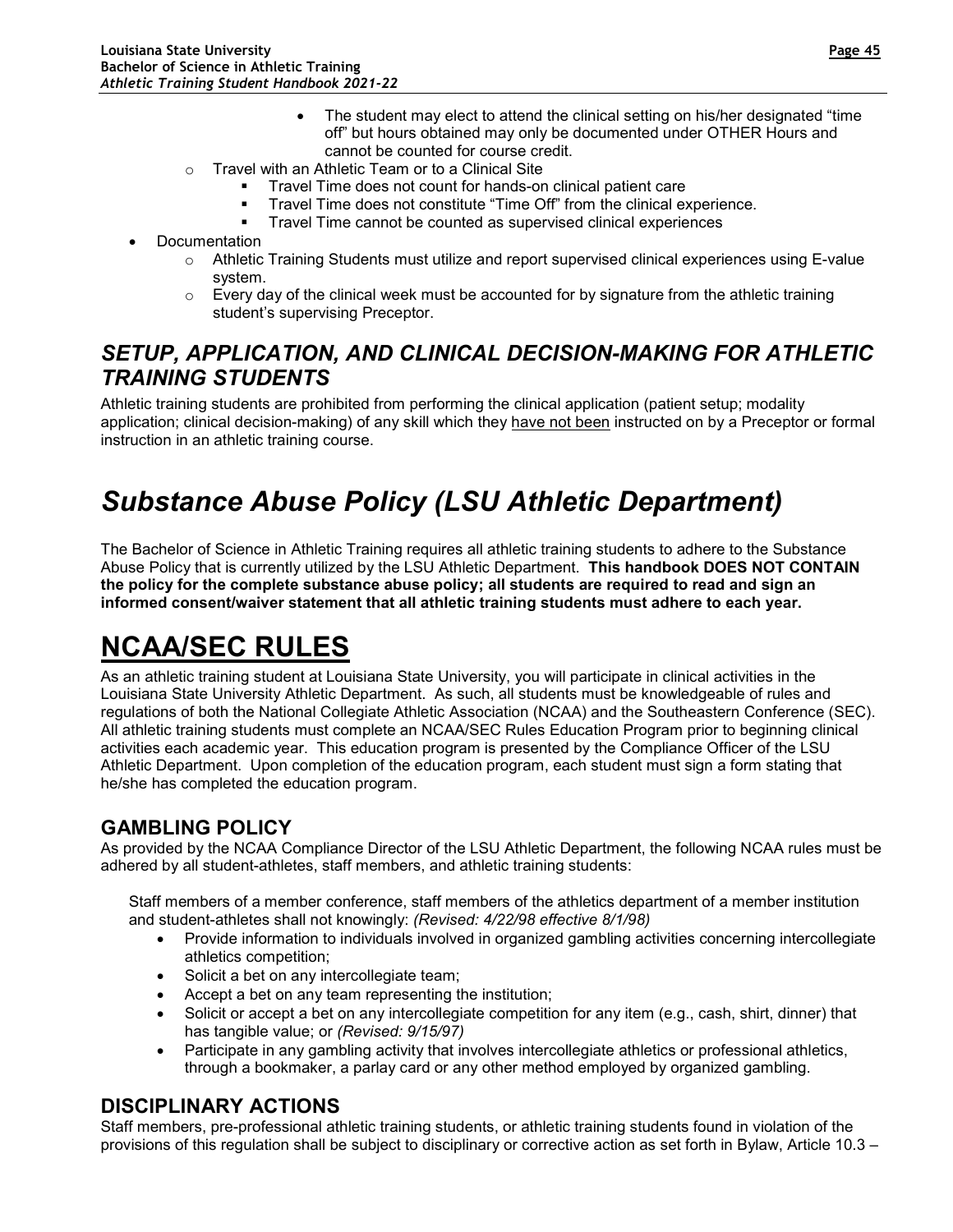10.4 of the NCAA enforcement procedures, whether such violations occurred at the certifying institution or during the individual's previous employment at another member institution.

## **EXTRA BENEFIT TO STUDENT-ATHLETES**

The following NCAA rule applies to athletic training students as their establishes role a representative of the institution:

An extra benefit is any special arrangement by an institutional employee or a representative of the institutions athletics interests to provide a student-athlete or the student-athletes relative or friend a benefit not expressly authorized by NCAA legislation. Receipt of a benefit by student-athletes or their relatives or friends is not a violation of NCAA legislation if it is demonstrated that the same benefit is generally available to the institutions students or their relatives or friends or to a particular segment of the student body (e.g., foreign students, minority students) determined on a basis unrelated to athletics ability. (Revised: 1/10/91)

# <span id="page-46-0"></span>*BLOOD-BORNE PATHOGEN POLICY*

### **INFECTION CONTROL/ OSHA GUIDELINES**

In 1990, the Occupational Safety and Health Administration (OSHA) enacted a law entitled Occupational Exposure to Bloodborne Pathogens; (29 CFR 1910, 1030). This regulation was promulgated in response to OSHA's determination that "individuals whose occupational duties place them at risk of exposure to blood and other potentially infections materials are at risk of becoming infected with these bloodborne pathogens, developing disease and, in some cases, dying". The intent of the regulation is to minimize incidents of occupational exposure of bloodborne pathogens and other potentially infectious materials.

In compliance with OSHA's bloodborne pathogen regulations, Louisiana State University has implemented an exposure control plan to minimize the risk of infection. As part of the ongoing effort to minimize the risk, the Louisiana State University Athletic Training Department is strongly recommending that all athletic training students be vaccinated against the Hepatitis B Virus. This vaccination is completed in a series of three (3) injections.

These injections are given at:

- $(0)$  month,
- $\bullet$  (1) month,
- and (6) months

The cost is approximately \$35.00 per injection for a total of \$105.00 once completed. You do have the option for a tider that will evaluate the level of vaccine in your blood 2-3 months after completion of the injections for a cost of approximately \$50.00. The fee can be paid by check, cash or charge, but will not be permitted to be put on your fee bill.

In order to undergo the Hepatitis B vaccination, you must receive a written prescription from our health center physician or our team physician. Present this to the Shot Clinic at the LSU Student Health Center at the time of the vaccination.

> The hours of the Shot Clinic are: 8:30am-11:00am Monday - Friday 1:00pm-3:30pm Monday - Thursday

You will be given an immunization card that you will be responsible to provide the Athletic Training Department as proof of vaccination. The Student Health Center will also maintain your shot record in your medical file at their facility.

### **SOUTHEASTERN CONFERENCE (SEC) GUIDELINES**

The regulation 29 CFR 1910, 1030 is designed to lessen the potential health risk to employees as a result of exposure to bloodborne pathogens. Louisiana State University's Athletic Department has adopted the Southeastern Conference policies and procedures for competition addressing bloodborne pathogen protocols. All students will be provided an in-service related to specific details of this manual.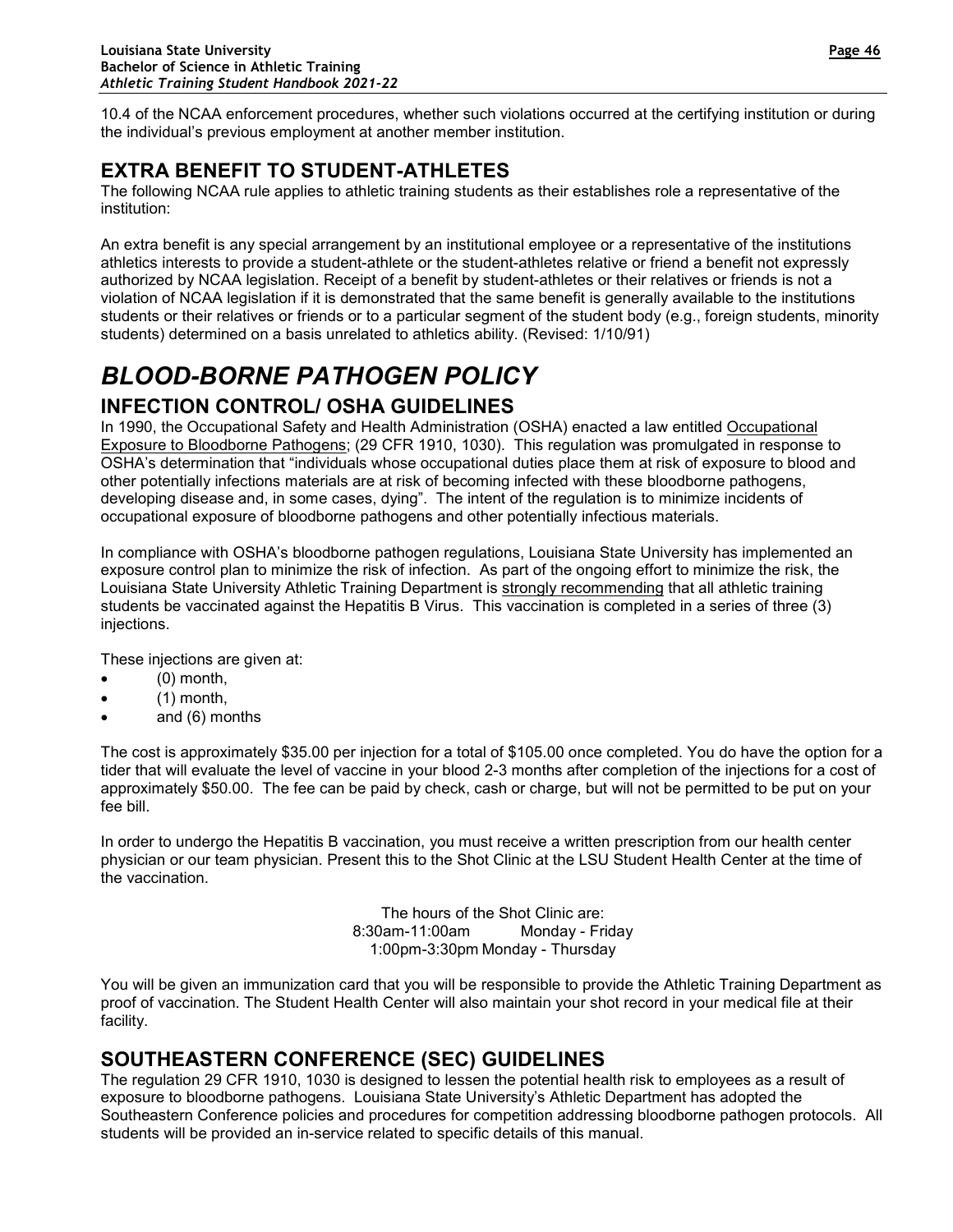Due to the serious nature of bloodborne pathogens, it is very important that every medical facility has proper procedures to deal with the control of infections material to prevent the spread of diseases such as Hepatitis, HIV virus, and AIDS. It is the duty of everyone on Louisiana State University's athletic training staff to follow these procedures to safe guard themselves as well as the athletic training room and the athletes it serves. State and federal regulations also require the safe handling of blood and blood infected materials in all medical facilities. It is also required that any exposure shall be reported and a record of this report kept for the entire term of employment, plus 30 years.

Every student should have in his/her possession at practice or competition a Biohazards Kit. This kit should contain, but is not limited to a pair of gloves, alcohol swab pads, gauze pads, and at least one red biohazard bag. In the event that an athlete receives a cut or wound and blood is present, these materials are to be used.

### <span id="page-47-0"></span>*LOUISIANA STATE UNIVERSITY - BLOODBORNE PATHOGEN EXPOSURE CONTROL PLAN (reviewed and approved April 2018 by LSU Office of Environmental Health and Safety)*

### **PURPOSE**

The Occupational Safety and Health Administration (OSHA) published the Final Rule on bloodborne pathogens (BBP) in December 1991. This Exposure Control Plan has been written in accordance with 29 CFR 1910.1030 in order to comply with the OSHA regulation. The Exposure Control Plan is for all employees of Louisiana State University that may potentially be exposed to bloodborne pathogens. This program limits occupational exposure to blood borne pathogens which may cause illness among employees and others on campus.

### **SCOPE**

This program covers all employees who could be reasonably anticipated, within the scope of their job duties, to come in contact with blood or other potentially infectious material. Infectious materials include any body fluid which can transmit pathogens, and any tissue, organs or other body parts (living or dead) which have the potential for harboring HIV or HBV organisms. It is expected that departments such as Student Health Center will have internal guidelines and procedures which expand on the basics included in this program.

### **DEFINITIONS**

Blood - human blood, human blood components and products made from human blood.

Bloodborne pathogens - any pathogenic microorganisms that may be present in human blood and can cause human disease.

These pathogens include but are not limited to human immunodeficiency virus (HIV) and hepatitis B virus (HBV).

Contaminated - the presence or reasonably anticipated presence of blood or other potentially infectious materials on any item or surface.

Decontamination - the use of physical or chemical means to remove, inactivate or destroy bloodborne pathogens on a surface or item to the point where they are no longer capable of transmitting infectious particles and the surface or item is rendered safe for handling, use or disposal.

Employee - any permanent or temporary employee, graduate or undergraduate student that receives a University paycheck and could potentially be exposed to bloodborne pathogens in the course of their work.

Engineering controls - controls (e.g. use of sharps disposal containers, self-sheathing needles) that isolate or remove the bloodborne pathogens hazard from the workplace.

Exposure incident - a specific eye, mouth, other mucous membrane, non-intact skin or parenteral contact with blood or other potentially infectious materials that results from the performance of an employee's duties.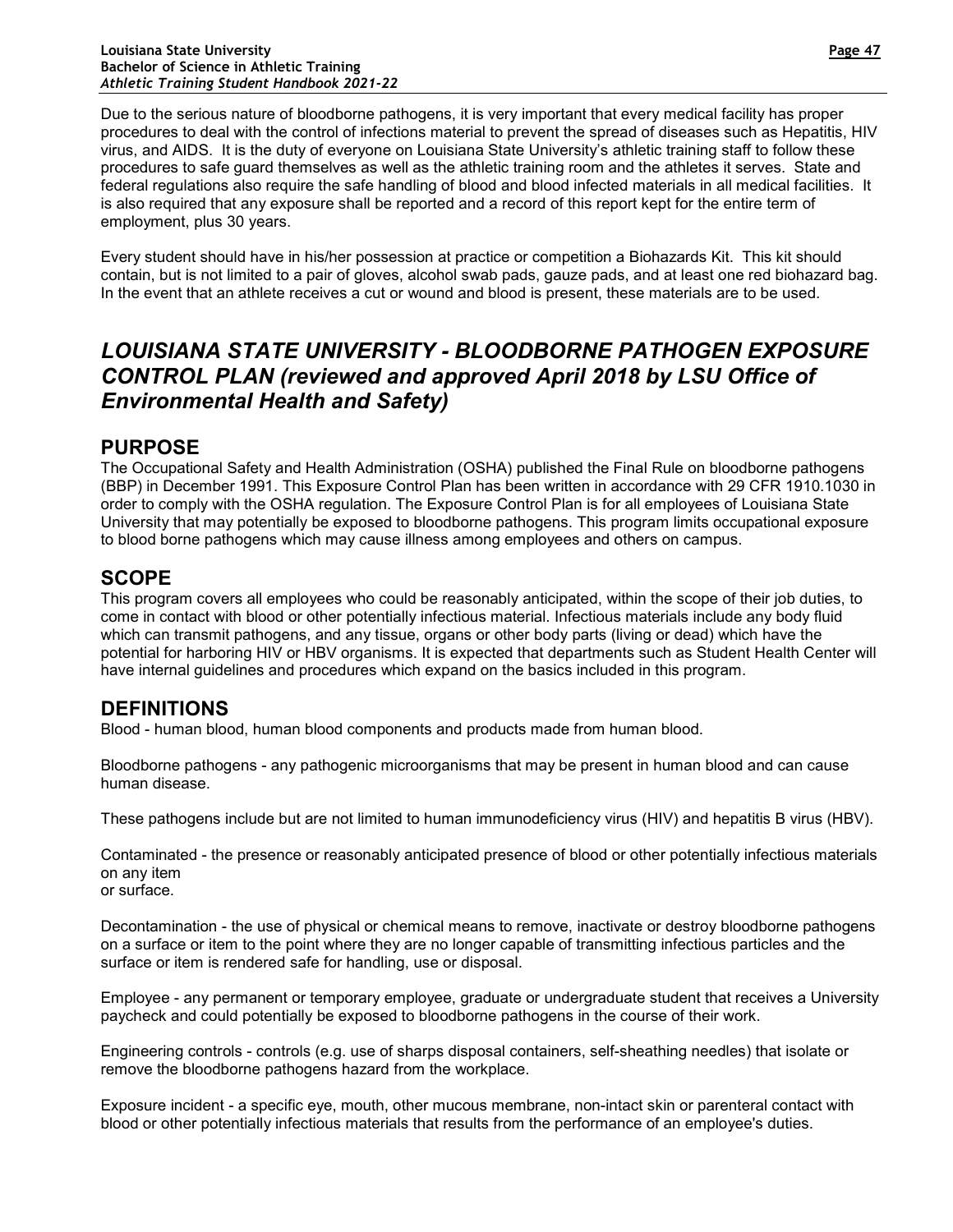Handwashing facilities - a facility providing potable water, soap and single use towels or hot air drying machines.

Occupational exposure - reasonably anticipated skin, eye, mucous membrane, or parenteral contact with blood or other potentially infectious materials that may result from the performance of an employee's duties.

Other potentially infectious materials- (Other than blood) means

- (1) The following human body fluids:
	- semen
	- vaginal secretions
	- cerebrospinal fluid
	- synovial fluid
	- pleural fluid
	- pericardial fluid
	- peritoneal fluid
	- amniotic fluid
	- saliva in dental procedures
	- any body fluid that is visibly contaminated with blood
		- $\circ$  and all body fluids in situations where it is difficult or impossible to differentiate between body
	- fluids;
	- (2) any unfixed tissue or organ (other than intact skin) from a human (living or dead); and

(3) HIV-containing cell or tissue cultures, organ cultures and HIV- or HBV-containing culture medium or other solutions; and blood, organs or other tissues from experimental animals infected with HIV or HBV.

Parenteral- piercing mucous membranes or the skin barrier through such events as needle sticks, human bites, cuts and abrasions.

Personal Protective Equipment - specialized clothing or equipment worn by an employee for protection against a hazard.

Regulated waste- liquid or semi-liquid blood or other potentially infectious materials; contaminated items that would release blood or other potentially infectious materials in a liquid or semi-liquid state if compressed; items that are caked with dried blood or other potentially infectious materials and are capable of releasing these materials during handling; contaminated sharps; and pathological and microbiological wastes containing blood or other potentially infectious materials.

Source individual - any individual, living or dead, whose blood or other potentially infectious materials may be a source of occupational exposure to the employee.

Standard precautions - See universal precautions.

Sterilize - the use of a physical or chemical procedure to destroy all microbial life including highly resistant bacterial endospores.

Universal precautions- an approach to infection control in which all human blood and certain human body fluids are treated as if they are infected with HIV, HBV and other bloodborne pathogens.

Work practice controls- controls that reduce the likelihood of exposure by altering the manner in which a task is performed (e.g., prohibiting recapping of needles by a two-handed technique).

### **GENERAL PROGRAM MANAGEMENT**

Areas of Responsibility - Three areas of responsibility are central to the implementation of the Exposure Control Plan at Louisiana State University and they include:

Occupational and Environmental Safety will manage and support the Bloodborne Pathogens Compliance Program. This includes:

• coordinating implementation of the Exposure Control Plan;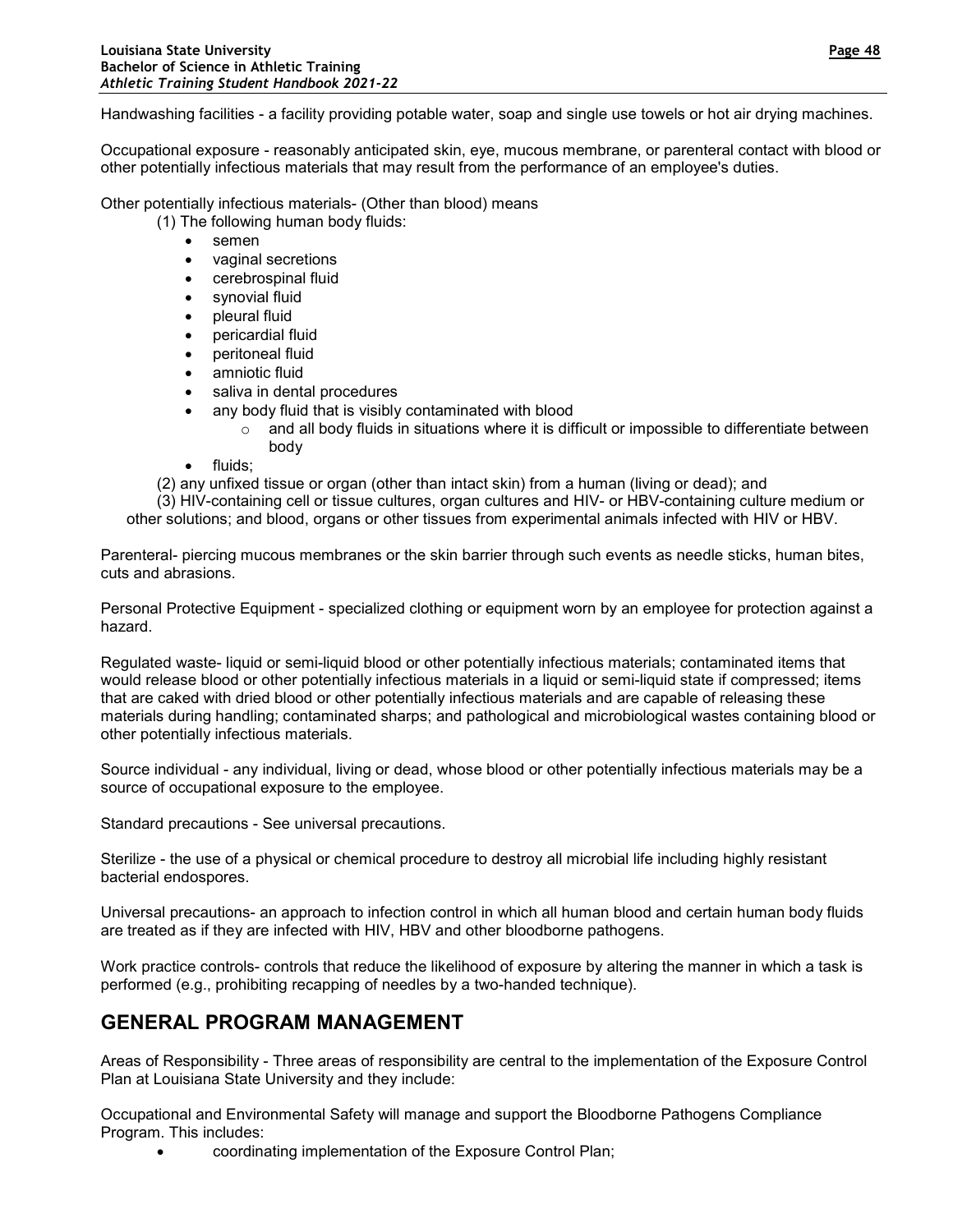- developing, in cooperation with administrators, any additional bloodborne pathogens related policies and practices needed to support the effective implementation of this plan;
- revising, updating and improving the Exposure Control Plan when necessary; and
- conducting periodic organizational audits to maintain an up-to-date Exposure Control Plan.

Deans, Directors, Department Chairs, Principal Investigators, Managers and Supervisors

- are responsible for compliance in their areas:
- must identify and provide information and training to all employees who have an anticipated risk of exposure to bloodborne pathogens;
- must maintain an up-to-date list of LSU personnel requiring training;
- must maintain appropriate training records;
- and must ensure that proper exposure control procedures are followed.

Employees are responsible for following the Exposure Control Plan. They must:

- know what tasks have a potential occupational exposure to bloodborne pathogens;
- attend the bloodborne pathogens training session and annual retraining sessions;
- conduct all operations in accordance with work practice controls;
- follow the Universal Precautions listed in Section 6:
- develop good personal hygiene habits.

### **EXPOSURE DETERMINATION**

The OSHA regulations require employers to list jobs in which all employees are potentially exposed, jobs in which some employees are potentially exposed, and to list the tasks which cause the employees to be potentially exposed. The OES staff has determined the following occupations at LSU to be at risk:

- All employees exposed
- University Police
- Athletic Department Trainers, Equipment Managers
- Student Health Center personnel (physicians, nurses, nursing assistants, medical laboratory, xray personnel, and housekeeping)

The following employees are exposed performing specific tasks:

- Custodians that clean medical exam areas and laboratory facilities where blood may be present.
- Plumbers that may be exposed to sanitary wastes as when working in sewers.
- OES personnel who handle biowaste material.
- College of Engineering, Civil Engineering/Environmental: studies involving sewage.
- College of Basic Sciences, Laboratory personnel: Animal HIV/HBV testing and experimentation.
- College of Agriculture, Laboratory personnel: Animal HIV/HBV testing and experimentation.
- School of Veterinary Medicine, Research laboratory personnel: working with human blood.
- Any employees that are required to respond to medical emergencies and are trained in First Aid and CPR are considered exposed.

### **CONTROL METHODS**

Universal precautions are intended to prevent parenteral, mucous membrane, and non intact skin exposures of workers to bloodborne pathogens. All activities involving contact with human blood or other potentially infectious materials (including the handling of contaminated or potentially contaminated equipment) must be conducted as if dealing with contaminated infectious material. In circumstances in which differentiation between body fluid types is difficult or impossible, all body fluids must be considered potentially infectious materials. When performing activities involving potential contact the following standard practices shall be followed:

- Hands must be washed if there is any likelihood of contact with blood, body fluids or human tissue. If soap and water are not immediately available, an antiseptic towelette will be used as an interim measure.
- Gloves must be worn when contact with any of the following is anticipated or when breaks in the skin are present (Double gloves should be worn to protect breaks in the skin.): blood, body fluid, unfixed tissues, mucous membrane or contaminated surfaces.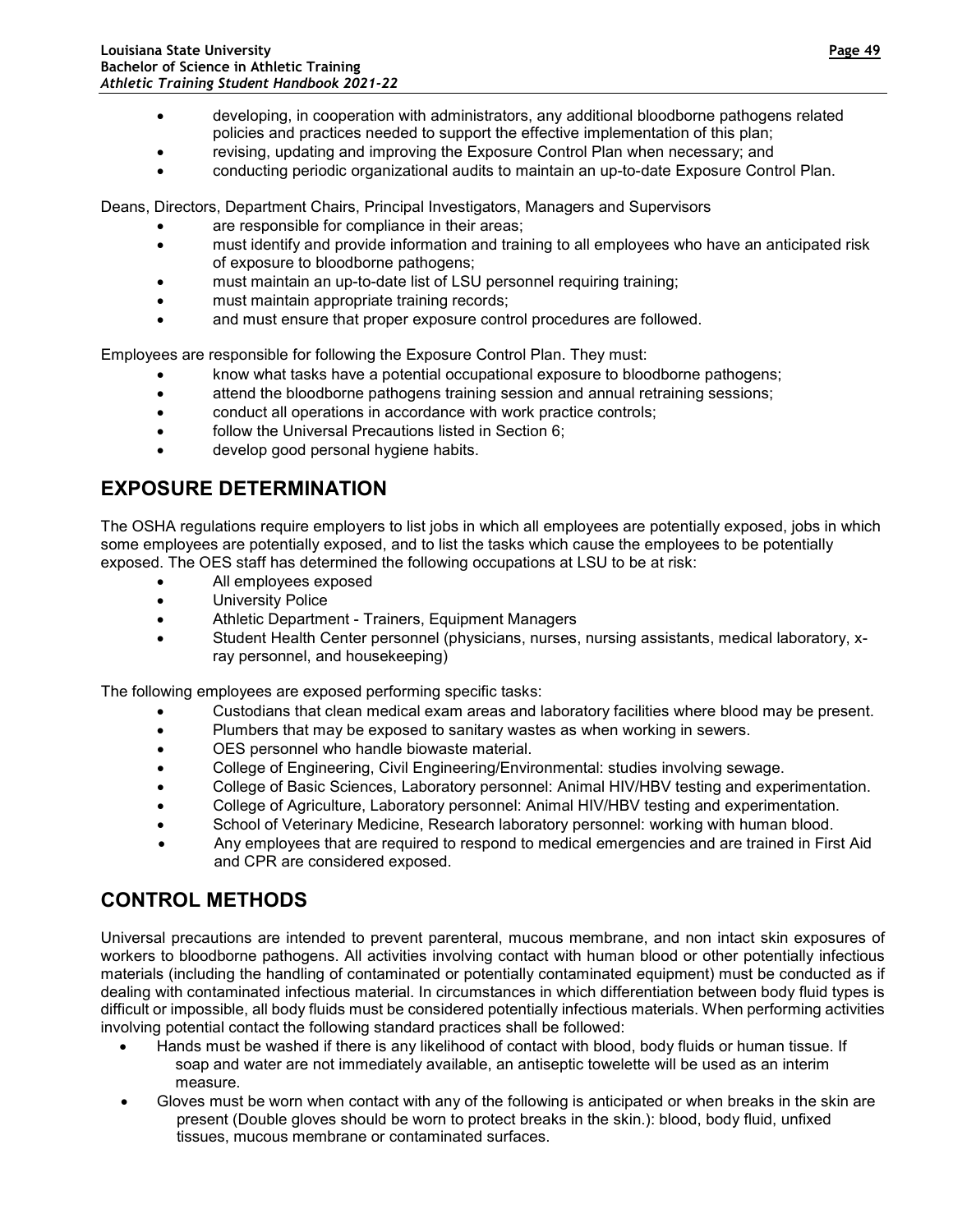- An impervious gown or apron must be worn if splattering of clothing is likely to occur.
- If splattering, atomization or aerosolization is anticipated, appropriate protective equipment (such as a mask and eye protection) must be worn at all times.
- Mouthpieces, resuscitation bags and other resuscitation devices must be made available to workers for use in areas where the need for resuscitation is likely. This includes emergency response personnel.

### **Engineering controls:**

Use engineering controls to reduce the possibility of exposure. Such controls include equipment such as: self:

- sheathing needles
- biosafety cabinets
- autoclaves
- sharps puncture proof containers
- handwashing facilities
- eye wash stations
- biological safety cabinets
- ventilating laboratory hoods

Decontaminate equipment by autoclaving or using a 10% bleach and water solution. Autoclaves will be checked by the individual departments, to assure that proper sterilization occurs. Proper instrumentation will be used to verify that time, temperature, and steam are adequate.

Departments will review tasks and procedures performed to determine where engineering controls can be implemented or updated.

OES will upon request consult with departments to identify:

- areas where engineering controls are currently employed;
- areas where engineering controls can be updated;
- areas currently not employing engineering controls, but where engineering controls could be beneficial.

### **Work practices**

Work practice controls such as those listed in PS 65 should be developed by each department where the potential for contamination exists. Examples of typical procedures include:

- Wash hands each time gloves are removed
- Follow department procedures for specific tasks to minimize exposure
- Do not eat, drink, smoke, apply cosmetics, etc, or handle contact lenses in exposure areas
- Do not store food where potentially infectious materials may be present.
- Label laboratories in which exposure may occur with a biohazard label.

### Personal protective equipment

Use proper personal protective equipment. Personal protective equipment is provided by LSU at no cost to an employee with a potential occupational exposure to blood or potentially infectious material. This equipment might include: gloves:

- Gowns
- face shield/masks
- safety glasses
- goggles
- mouthpieces
- resuscitation bags
- pocket masks
- hoods
- shoe covers

The Department Manager or Supervisor will ensure that all work areas have appropriate personal protective equipment available to employees. Employees must be trained regarding the use of the appropriate personal protective equipment for their job classification and the tasks/procedures they perform.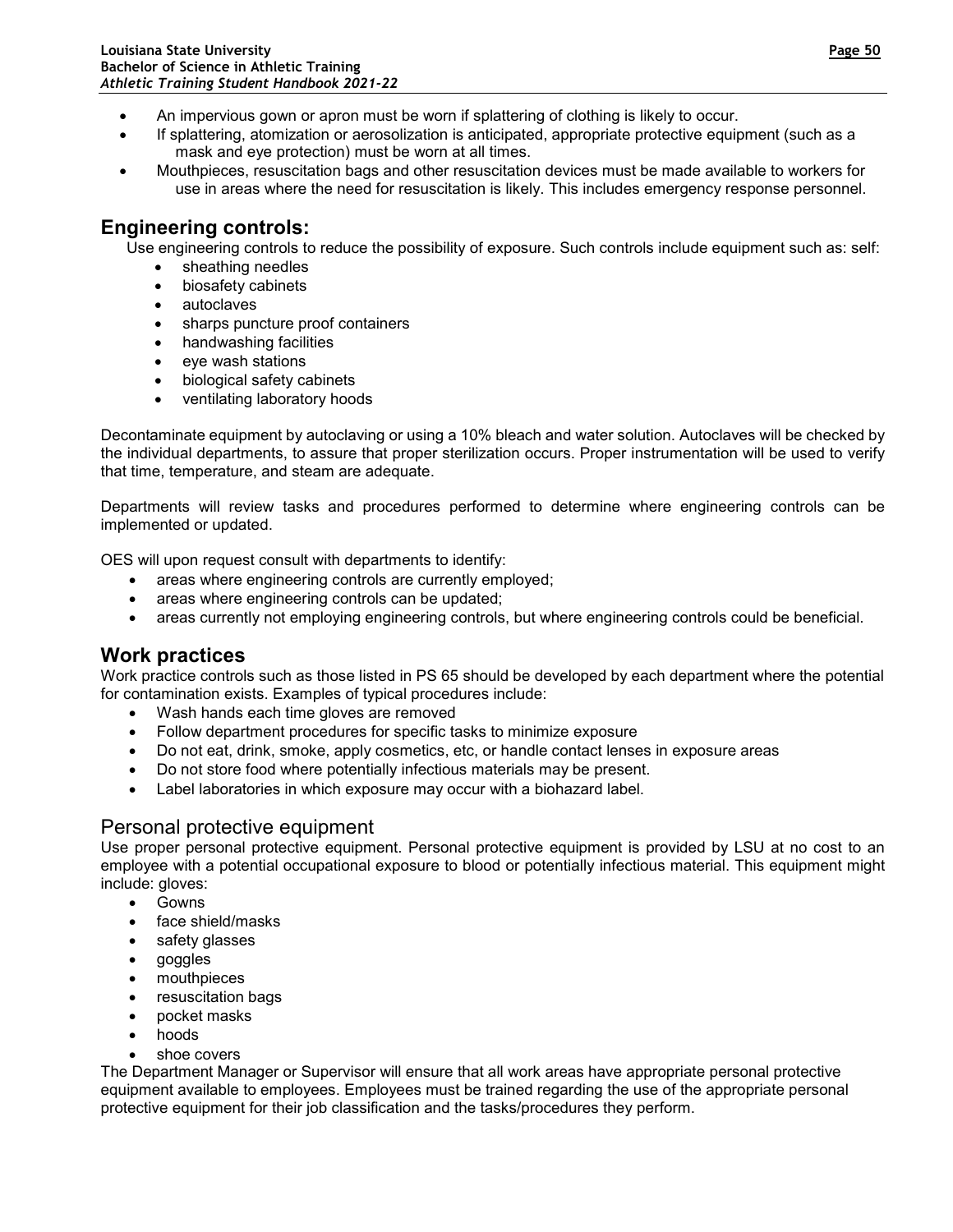To ensure that personal protective equipment is not contaminated and is in the appropriate condition to protect employees from potential exposure, the following practices are utilized:

- All personal protective equipment is inspected periodically by the department manager or supervisor and repaired or replaced as needed.
- Reusable personal protective equipment is cleaned, laundered and decontaminated as needed.
- Single-use personal protective equipment (or equipment that cannot, for whatever reason, be decontaminated) is disposed of through existing practices and procedures as outlined in the Housekeeping section below.

### Housekeeping

Properly dispose of materials, using sharps containers or orange, biohazard labeled bags. Refrigerators, freezers, coolers and other containers used to store or transport blood or other potentially infectious materials must be labeled. (Contaminated laundry which is handled using universal precautions does not need to be labeled).

Blood which has been tested and found to be free of HIV or HBV and released for clinical use does not have to be labeled. Regulated waste which has been contaminated does not need to be labeled.

Label and ship properly (see BFI).

Periodically clean various areas where exposure may occur on an established schedule.

### **MEDICAL SURVEILLANCE**

"Hepatitis B Vaccination" Program and procedure for post-exposure evaluation and follow-up have been established.

### Vaccination Program

The vaccination program consists of a series of three inoculations over a six-month period. At the time of the bloodborne pathogen training, occupationally exposed employees will have the opportunity to read and sign a vaccination waiver form that will be turned in to the designated representative in their department (see appendix). Subsequent procedures, depending on their choice, will be coordinated by the department.

Individual departments are responsible for the vaccination program. Employees identified as having a reasonable anticipated risk of exposure to bloodborne pathogens will be registered with each department so that information will be accessible in the event of an emergency. All waiver forms must be completed when applicable and filed by the department. If the employee has received the vaccination at another institution, documentation must be obtained from that institution and filed by the department. The medical release form will also include the name of the institution and the dates of the series. Contact LSU Risk

Management at 388-3285 for further information and assistance.

### Post-Exposure Evaluation and Follow-Up

It is important to remember that when an exposure has occurred prompt action is important and may be critical to the affected employee. Post exposure prophylaxis inoculations are effective only when given within a specific time period. If an employee is involved in an incident where exposure to bloodborne pathogens may have occurred, the employee should seek medical consultation and treatment expeditiously. Contact Corvel as soon as possible at 877-764-3574. Also, Contact LSU Risk Management at 578-3285.

If contact with blood or other potentially infectious material occurs on skin with cuts, rashes, acne or dermatitis, wash the area for 10 minutes with soap and water. If blood or other potentially infectious material splashes in the eyes or on mucus membranes, flush the area for 15 minutes with water or normal saline. Then, report the incident to a supervisor.

Medical Record keeping for Exposure Information

Risk Management must establish and maintain employee medical records relating to vaccination status of LSU employees. All information is confidential. Social Security numbers must be recorded. Information will not be disclosed without the employee's written consent, except as required or permitted by law.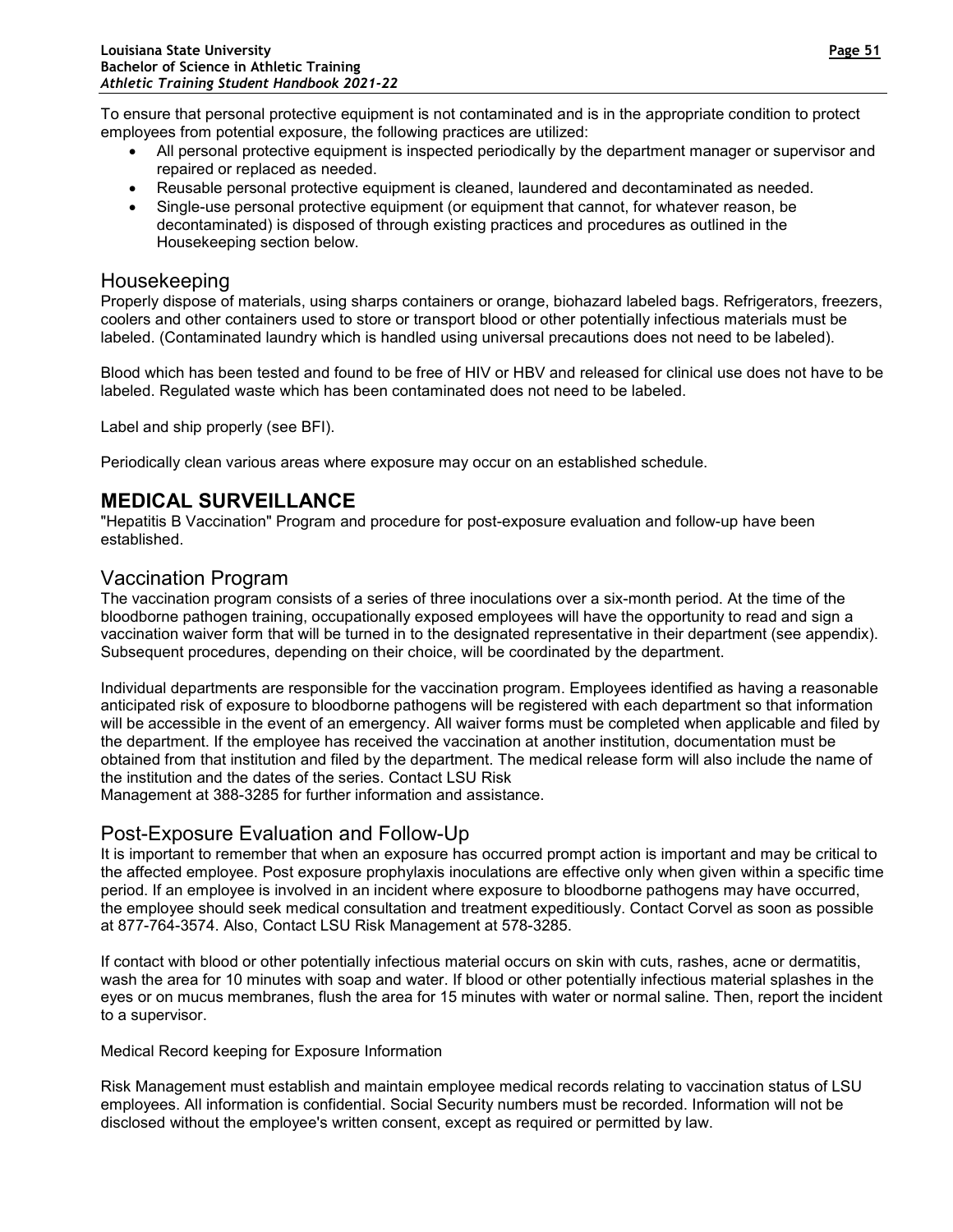Information regarding the source individual for the HIV/HBV infection will be managed by Risk Management.

### INFORMATION AND TRAINING

All employees who have the potential for exposure to bloodborne pathogens must attend a comprehensive training program.

Employees will be retrained at least annually to keep their knowledge current. Retraining will be geared toward specific departments and job tasks. All new employees, as well as employees changing jobs or job functions, will be given any additional training their position requires by their new supervisor prior to beginning their new job assignments.

OES will maintain documentation that all employees who have potential exposure to bloodborne pathogens have received training.

### Training Topics

The topics covered in the training program include:

- the Bloodborne Pathogens Standard;
- the epidemiology and symptoms of bloodborne diseases;
- the modes of transmission of bloodborne pathogens;
- the LSU Exposure Control Plan;
- appropriate methods for recognizing tasks and other activities that may involve exposure to blood and other potentially infectious materials;
- a review of the use and limitations of methods that will prevent or reduce exposure, including: engineering controls, work practice controls, personal protective equipment selection and use of personal protective equipment including: types available, proper use, location, removal, handling, decontamination, disposal
- visual warning of biohazards including labels, signs and color-coded containers;
- the proper procedures and materials involved in the cleanup of spills of potentially infectious materials;
- information on the Hepatitis B Vaccine, including: its efficiency, its safety, the method of administration, the benefits of vaccination, availability of post exposure vaccination;
- LSU's vaccination program actions to take and persons to contact in an emergency involving blood or other potentially infectious materials;
- the procedures to follow if an exposure incident occurs, including incident reporting;
- information on the post-exposure evaluation and follow-up including medical consultation;
- recommendations specific to a particular department and unique threats posed by potentially infectious materials in that department.

### Training Methods

Training presentations make use of several training techniques including:

- personal instruction
- videotape programs
- computer aided interactive training
- training manuals/employee handouts
- employee review sessions.

Opportunity for employees to ask questions will be provided.

Trainers will be familiar with the OSHA Bloodborne Pathogen Standard, the LSU Exposure Control Plan, and required elements of the bloodborne pathogen training developed by OES staff.

### Record Keeping for Training

To facilitate the training of our employees, as well as to document the training process, training records will be maintained and will contain the following:

- Dates of all training sessions
- Contents/summary of the training sessions
- Names and qualifications of the instructors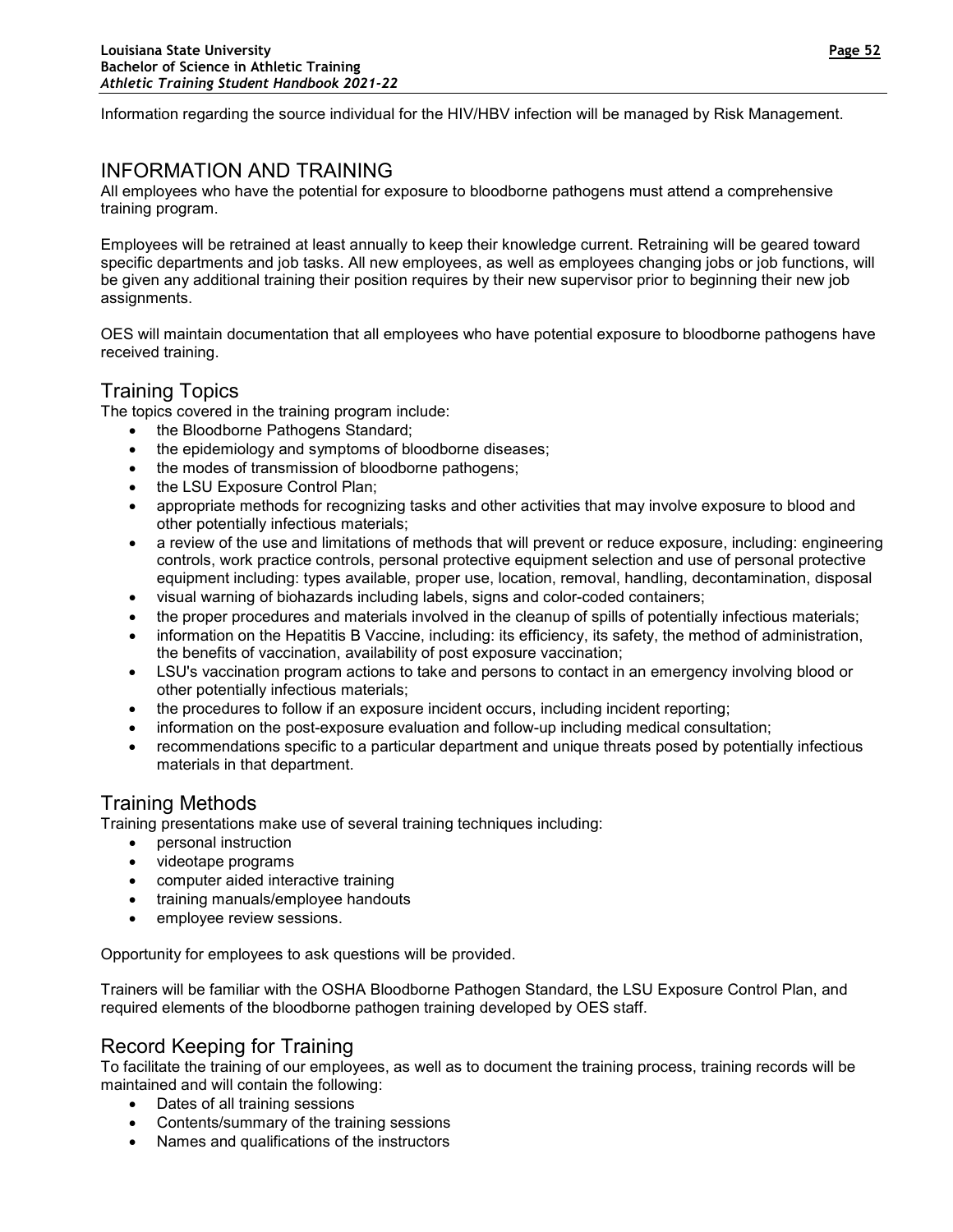• Names of employees attending the training sessions.

The training instructor will send a copy of the sign-in form to OES for computerized record keeping purposes.

### **TREATMENT AND DISPOSAL OF BIOHAZARDOUS WASTE**

INFECTIOUS WASTE--waste which contains pathogens with sufficient virulence and quantity that exposure to the waste by a susceptible host could result in an infectious disease.

POTENTIALLY INFECTIOUS WASTE--waste likely to be infectious by virtue of what it is or how it may have been generated in the context of health care or health care like activities. Includes:

- Cultures and stocks of infectious agents and associated biologicals from research and industrial laboratories
- Pathological wastes (human & animal)
- Blood, blood products, collection bags, tubes, vials (human & animal)
- Sharps used or generated in health care or laboratory settings
- Any contaminated disposable material (gloves, towels, etc.)
- SHARPS--needles, syringes, scalpel blades, pipettes, and other medical instruments capable of puncturing or lacerating skin.

### **TREATMENT OF POTENTIALLY INFECTIOUS WASTE**

- 1. Incineration -- DEQ
- 2. Steam sterilization -- autoclaving at a temperature of > 120C (248F), and a pressure of at least 15 psi for at least 30 minutes.
- 3. Thermal inactivation -- dry heat of at least 160C (320F) at atm pressure for at least 2 hours.
- 4. Chemical disinfection -- the use of a chemical agent must obtain approval from the Office of Campus Safety.
- 5. Treatment of sharps -- incineration, encasement in plaster (or other product) within a tightly closed container, treatment that renders them unrecognizable as medical sharps.

### **DISPOSAL OF BIOHAZARDOUS WASTE**

- Once treated, Potentially Infectious Waste may be disposed as non-infectious waste in a permitted sanitary landfill.
- Treated but still recognizable Potentially Infectious Waste shall carry a supplemental label specifying the treatment method used, date, and name of the person responsible for assurance of treatment.
- If arrangements have not been made with the School of Veterinary Medicine for disposal of biohazardous material, contact OES regarding disposal.

1910.1030 App A - Hepatitis B Vaccine Declination (Mandatory)

Produced by USDOL OSHA - Directorate of Safety Standards & Directorate of Health Standards

## <span id="page-53-0"></span>*POST-EXPOSURE PROTOCOL: STAFF & GRADUATE ASSISTANT ATHLETIC TRAINERS*

In compliance with OSHA bloodborne pathogen regulations and standards, the Louisiana State University Athletic Training Department adheres to university policies for bloodborne pathogens exposures as per policies approved by the LSU Office of Risk Management. The Athletic Training Department requires all staff, graduate assistants, and athletic training students to adhere to bloodborne pathogens exposure incident policies. The following steps outline the process for successfully meeting the exposure incident policies (NOTE: for the following section, "Exposed individual" refers to the person who has been exposed to a bloodborne pathogen.):

1. Wash the exposed body site immediately with soap/hand disinfectant and large quantities of water for at least 10 minutes. If exposure is to the eyes, use an eyewash or eyewash station to rinse eyes with large amounts of water.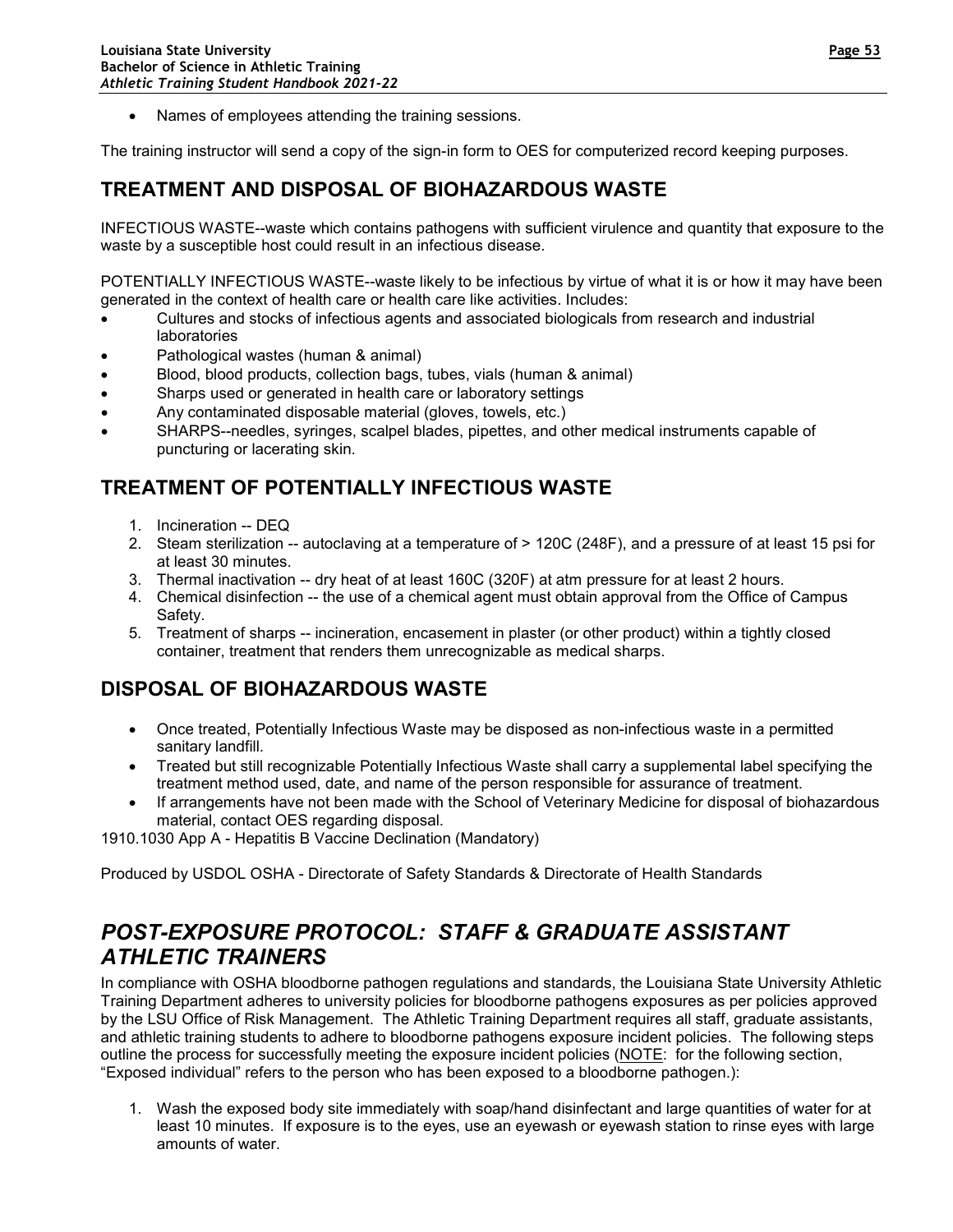- 2. Notify the appointed supervisor (or designated staff member) immediately.
	- a. Athletic training students should notify their supervising clinical instructor (or designated staff member).
	- b. Graduate assistant athletic trainers should notify their sport supervising staff athletic trainer (or designated staff member). If the supervisor is not available, then a staff member should be notified immediately.
	- c. Staff athletic trainers should notify the Director of Athletic Training immediately.
- 3. The exposed person should have the notified supervisor immediately obtain the following forms and submit to the Director of Athletic Training immediately upon completion:
	- a. Complete the LSU Office of Risk Management "Occupational Accident or Illness Report".
- 4. The Director of Athletic Training (or designated staff member) will receive the information outlined in #3 above and will create a personal file for each exposure incident. The staff athletic trainer (or designated staff member) will complete and follow the "Exposure Incident Protocol" form and will place in the exposed individual's exposure incident file. Additionally, the Director (or designated staff member) will also place the "Exposure Follow-up Record" form and "Source Individual Identification and Documentation" form in the file to be completed throughout the post-exposure evaluation process. The "Exposure Incident Protocol" form is utilized to track the steps that should be taken in fulfilling the exposure incident policies.
- 5. The exposed individual (staff, graduate assistant, or athletic training student) must provide a blood sample (OR given the option of having their blood drawn) within 24 hours of exposure incident. This is drawn by a healthcare professional at the LSU Student Health Center for initial testing and post-exposure follow-up. If the exposed individual gives voluntary consent to HBV/HIV antibody testing, the testing will take place as soon as possible (within 48 hours of exposure).
	- a. Testing and follow-up consultation will be provided at no charge to the exposed individual at the LSU Student Health Center if the exposed individual elects to do so.
	- b. Exposed individual will meet with a Team Physician of the LSU Athletic Training Department at the earliest convenience of all parties after the initial visit and blood sample (provided by the exposed individual) at the LSU Student Health Center.
- 6. If testing is administered and the results of the HIV are seronegative, then test will be repeated at the following intervals: 3 months, 6 months, and 12 months. The exposed individual is responsible for making and following up with these requested intervals.
- 7. Counseling for the exposed individual will be available from a designated counselor employed by the LSU Athletic Training Department or staff exposed individual at the LSU Student Health Center. Counseling will include understanding the potential risk of infection and to make decisions regarding the protection of personal contacts. Counseling will be provided at no charge to the exposed individual.
- 8. The exposed individual's supervisor (or designated staff member) will provide the LSU Student Health Center and/or counselor the following information for review:
	- a. Documentation of the routes of exposure and circumstances under which exposure occurred.
		- i. A copy of the following forms will provide this information:
			- 1. LSU Office of Risk Management "Occupational Accident or Illness Report"
			- 2. LSU Student Health Center "Incident Report"
	- b. All medical records relevant to the appropriate treatment, including the exposed individual's vaccination status.
- 9. The designated healthcare provider at the LSU Student Health Center will provide exposed individual after completion of the post-exposure evaluation.
	- a. Most reported seroconversations have taken place within 6-12 weeks. The exposed individual should take proper precautions during the initial 12 weeks to prevent possible transmission of HBV/HIV to others. The CDC and Surgeon General recommend proper precautions to include:
		- i. Do not donate blood or plasma.
		- ii. Inform potential sex partners of possible exposure so that adequate precautions may be taken.
		- iii. Avoid pregnancy.
		- iv. Inform physicians, dentists, and other health care workers if potential exposure when seeking medical care so that proper precautions may be taken.
		- v. Clean up and disinfect any spills of your blood or bodily fluids.
		- vi. Refrain from sharing items that may be contaminated with blood, such as razors or toothbrushes.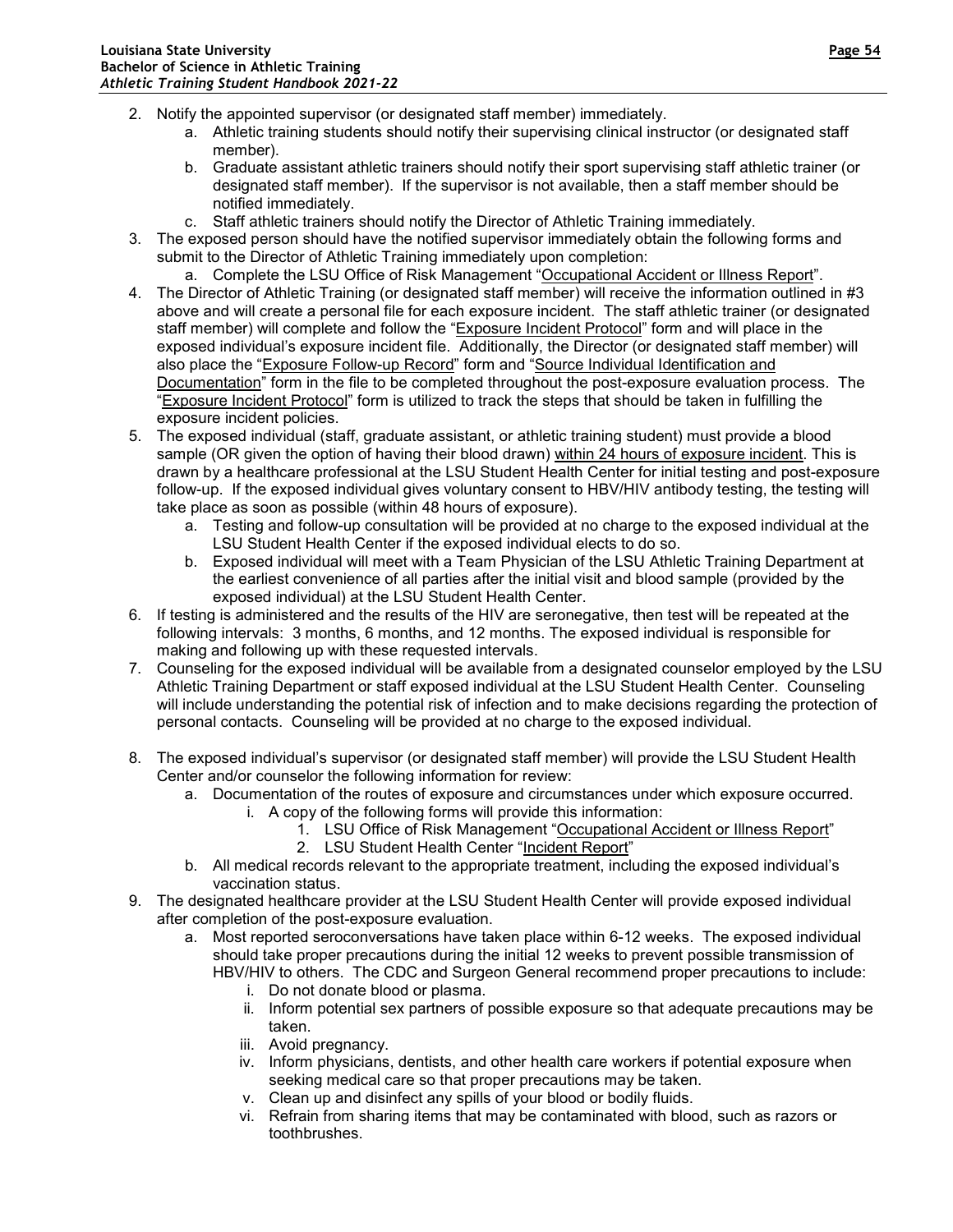## <span id="page-55-0"></span>*ATHLETIC TRAINING STUDENTS*

In compliance with OSHA bloodborne pathogen regulations and standards, the Louisiana State University Athletic Department adheres to university policies for bloodborne pathogens exposures as per policies approved by the LSU Office of Risk Management. The Athletic Training Department requires all staff, graduate assistants, athletic training students, and volunteer students to adhere to bloodborne pathogens exposure incident policies. In the event that an accidental bloodborne pathogens exposure does occur with an athletic training student or volunteer, then the exposed individual assumes all medical costs associated with the exposure. The following steps outline the process for successfully meeting the exposure incident policies (NOTE: for the following section, "Exposed individual" refers to the person who has been exposed to a bloodborne pathogen.):

- 1. Wash the exposed body site immediately with soap/hand disinfectant and large quantities of water for at least 10 minutes. If exposure is to the eyes, use an eyewash or eyewash station to rinse eyes with large amounts of water.
- 2. Notify the supervising clinical instructor (or designated staff member) immediately.
- 3. Athletic Training Students and Volunteers must adhere to the following:
	- b. The exposed person should have the supervising clinical instructor (or designated staff member) immediately obtain and complete the Exposure Incident Report, and then submit to the Director of Athletic Training immediately upon completion:
	- c. The Director of Athletic Training (or designated staff member) will receive the information outlined in #3a above and will create a personal file for each exposure incident.
	- d. The Director of Athletic Training (or designated staff member) will also place the "Exposure Follow-up Record" form in the file to be completed throughout the post-exposure evaluation process.
	- e. The Director of Athletic Training (or designated staff member) will meet with the exposed individual to complete the "Exposure Incident Protocol" form. This form will be placed in the individual's exposure incident file.
	- f. The Director of Athletic Training (or designated staff member) will meet with the exposed individual's supervisor to locate the source individual (if applicable) and complete the "Identification and Documentation of Source Individual" form. The completed form will be placed in the exposed individual's incident file.
	- g. The exposed individual (athletic training student or volunteer) must provide a blood sample within 24 hours of exposure incident. This is drawn by a healthcare professional at the LSU Student Health Center for initial testing and post-exposure follow-up and consultation. If the exposed individual gives voluntary consent to HBV/HIV antibody testing, the testing will take place as soon as possible (within 48 hours of exposure).
	- h. If the LSU Student Health Center is closed during the 24 hour period post-exposure, the exposed individual may find an alternate healthcare facility to complete the initial blood sample and initial consultation.
	- i. Documentation from the LSU Student Health Center must be submitted to the Director of Athletic Training (or designated staff member) prior to the student's return to clinical activities, which will only provide specific information as it pertains to the exposed individual's clearance to resume normal activities in the clinical setting.
	- j. If testing is administered and the results of the HIV are seronegative, then test will be repeated at the following intervals: 3 months, 6 months, and 12 months. The exposed individual is responsible for making and following up with these requested intervals.
	- k. Counseling for the exposed individual will be available from a designated counselor employed by the LSU Athletic Training Department or staff at the LSU Student Health Center. The student may choose counseling services outside of the University. Counseling will include understanding the potential risk of infection and to make decisions regarding the protection of personal contacts.
	- l. The Director of Athletic Training (or designated staff member) will provide the LSU Student Health Center and/or counselor the following information for review:
		- i. "Exposure Incident Report" form
		- ii. "Identification and Documentation of Source Individual" form
		- iii. Bloodborne Pathogens Policy of the LSU Athletic Department
	- m. The exposed individual will be responsible for submitting all medical records relevant to the appropriate treatment, including the exposed individual's vaccination status (if requested by the LSU Student Health Center).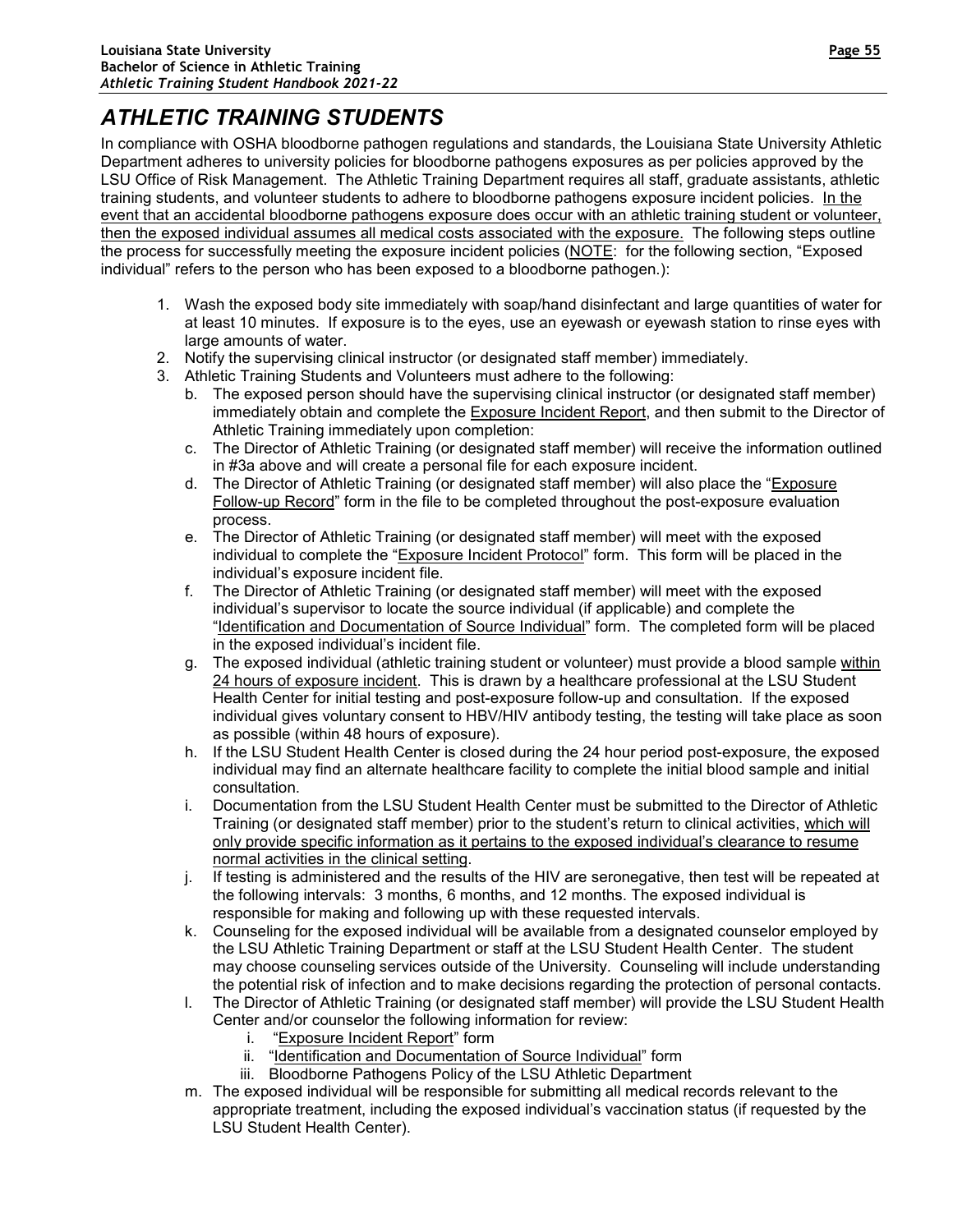- n. The exposed individual should take note of the following important information after completion of the post-exposure evaluation:
	- i. Most reported seroconversations have taken place within 6-12 weeks. The exposed individual should take proper precautions during the initial 12 weeks to prevent possible transmission of HBV/HIV to others. The CDC and Surgeon General recommend proper precautions to include:
		- 1. Do not donate blood or plasma.
		- 2. Inform potential sex partners of possible exposure so that adequate precautions may be taken.
		- 3. Avoid pregnancy.
		- 4. Inform physicians, dentists, and other health care workers if potential exposure when seeking medical care so that proper precautions may be taken.
		- 5. Clean up and disinfect any spills of your blood or bodily fluids.
		- 6. Refrain from sharing items that may be contaminated with blood, such as razors or toothbrushes.

## <span id="page-56-0"></span>*TUBERCULOSIS (TB) TESTING*

All athletic training students must present proof of negative tuberculosis (TB) skin testing (or appropriate waiver) on an annual basis. The testing verification must be presented prior to beginning any formal clinical rotation experiences. Prior to testing at a local health unit, physician's office, or LSU Student Health Center, you will be provided several "pre-testing" questions that will determine if you have any contraindication(s) to receiving the test (e.g., specific allergies, prior testing, etc.). The cost for this test is approximately \$5.00, and consists of a series of two visits within a 3 day period: day 1 the test is administered and then return by no later than day 3 to have the skin test evaluated and documentation provided to you as proof of a negative test or additional testing.

The following information has been reproduced by the Centers for Disease Control [\(www.cdc.gov\)](http://www.cdc.gov/):

#### **What is tuberculosis?**

Tuberculosis (TB) is a disease that usually affects the lungs. TB sometimes affects other parts of the body, such as the brain, the kidneys, or the spine. TB disease can cause death if untreated.

#### **How is TB spread?**

TB germs are spread from person to person through the air. TB germs are put into the air when a person with TB disease of the lungs or throat coughs, sneezes, laughs, or sings. TB is NOT spread by sharing silverware or cups, sharing cigarettes, or sharing saliva when kissing someone.

#### **What are the symptoms of TB?**

People with TB disease often feel weak or sick, lose weight, have fever, and have night sweats. If their TB disease is in the lungs, they may also cough and have chest pain, and they might cough up blood. Other symptoms depend on what part of the body is affected.

#### **What is the difference between TB disease and TB infection?**

People with TB disease are **sick** from the large number of TB germs that are active in their body. They usually have one or more of the symptoms of TB disease. These people may pass the TB germs to others. TB disease can cause permanent body damage and death. Medicines which can cure TB disease are given to these people.

People with TB infection also have the germs that cause TB in their body. But they are **not sick** because there are not as many of the germs, and the germs lie dormant (sleeping) in their body. They cannot spread the germs to others. However, these people could develop TB disease in the future, especially if they are in one of the high-risk groups listed under "Who gets TB disease?" People with TB infection can take medicine to prevent them from developing TB disease.

#### **Who gets TB disease?**

Once a person has TB infection, he or she has a higher chance of getting TB disease if the person

- Has HIV infection
- Has been recently infected with TB germs (in the last 2 years)
- Has other health problems, like diabetes, that make it hard for the body to fight germs
- Uses alcohol or injects illegal drugs
- Was not treated correctly for TB infection in the past

#### **How can I tell if I have TB?**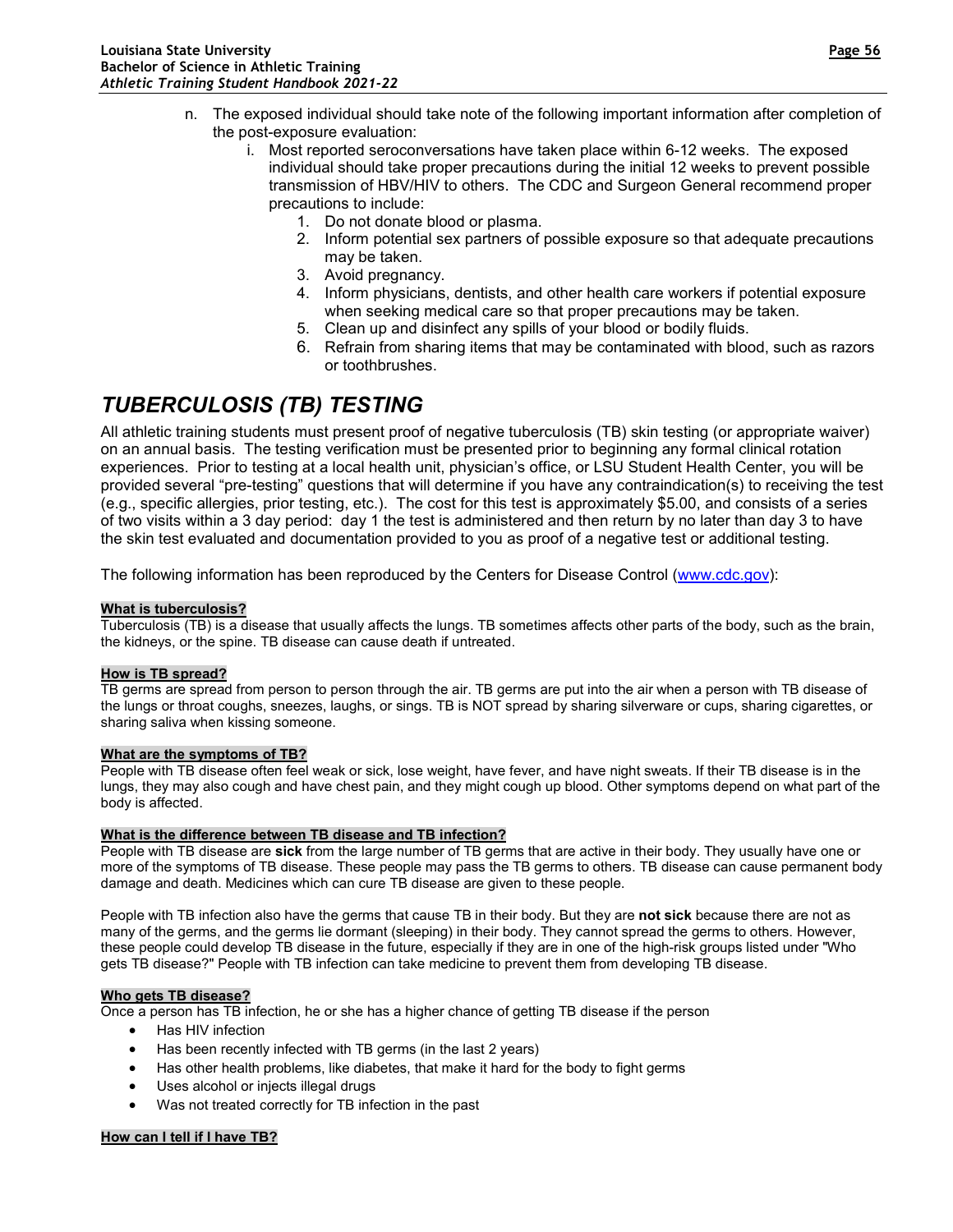#### **Where can I get a TB skin test or QFT?**

You can get a TB skin test from your doctor or local health department. You may be able to get the QFT at your local health department.

#### **How are the TB tests given?**

For a TB skin test, a health care worker uses a small needle to put some testing material, called tuberculin, just under your skin. This is usually done on the lower inside part of your arm. After you get the test, you must return in 2 to 3 days to see if there is a reaction to the test. If there is a reaction, the size of the reaction is measured. If your health department does offer the QFT, some of your blood is taken for the test. You will be instructed on how to get the results of your test.

#### **What if the test is negative?**

A negative skin test usually means you are not infected. However, the test may be falsely negative if you were infected recently. It usually takes 2 to 10 weeks after exposure to a person with TB disease for your skin test to react as positive. The test may also be falsely negative if your immune system is not working properly. A negative QFT usually means you are not infected.

#### **What if the test is positive?**

A positive skin test or QFT usually means that you have been infected with the TB germ. It does not necessarily mean that you have TB disease. Other tests, such as an x-ray or sputum sample, are needed to see if you have TB disease.

#### **What if I had the BCG vaccine?**

BCG is a vaccine for TB. This vaccine is not widely used in the United States, but it is often given to infants and small children in other countries where TB is common. The BCG vaccine does not usually protect adults against TB. You may still get TB infection or TB disease. Even if you have had the BCG vaccine, you will need a TB skin test or QFT to see if you may have TB infection or TB disease.

#### **What should I do if I have TB infection or TB disease?**

Get the required follow-up tests. Follow your doctor's advice and take the medicine as prescribed. Today, both TB infection and TB disease can be treated and cured with medication.

### **Tuberculin Skin Testing**

**U.S. Centers for Disease Control (**[www.cdc.gov](http://www.cdc.gov/)**)** 

#### **What Is It?**

The Mantoux tuberculin skin test (TST) is the standard method of determining whether a person is infected with Mycobacterium tuberculosis. Reliable administration and reading of the TST requires standardization of procedures, training, supervision, and practice.

#### **How Is the TST Administered?**

The TST is performed by injecting 0.1 ml of tuberculin purified protein derivative (PPD) into the inner surface of the forearm. The injection should be made with a tuberculin syringe, with the needle bevel facing upward. The TST is an intradermal injection. When placed correctly, the injection should produce a pale elevation of the skin (a wheal) 6 to 10 mm in diameter.

#### **How Is the TST Read?**

The skin test reaction should be read between 48 and 72 hours after administration. A patient who does not return within 72 hours will need to be rescheduled for another skin test.

The reaction should be measured in millimeters of the induration (palpable, raised, hardened area or swelling). The reader should not measure erythema (redness). The diameter of the indurated area should be measured across the forearm (perpendicular to the long axis).

#### **How Are TST Reactions Interpreted?**

Skin test interpretation depends on two factors:

- Measurement in millimeters of the induration
- Person's risk of being infected with TB and of progression to disease if infected

#### **Classification of the Tuberculin Skin Test Reaction**

| 5 or more millimeters                     | 10 or more millimeters                      | 15 or more millimeters                |
|-------------------------------------------|---------------------------------------------|---------------------------------------|
| An induration of 5 or more millimeters is | An induration of 10 or more millimeters is  | An induration of 15 or more           |
| considered positive in                    | considered positive in                      | millimeters is considered positive in |
| -HIV-infected persons                     | -Recent immigrants $(< 5$ years) from high- | any person, including persons with    |
| -A recent contact of a person with TB     | prevalence countries                        | no known risk factors for TB.         |
| disease                                   | -Injection drug users                       | However, targeted skin testing        |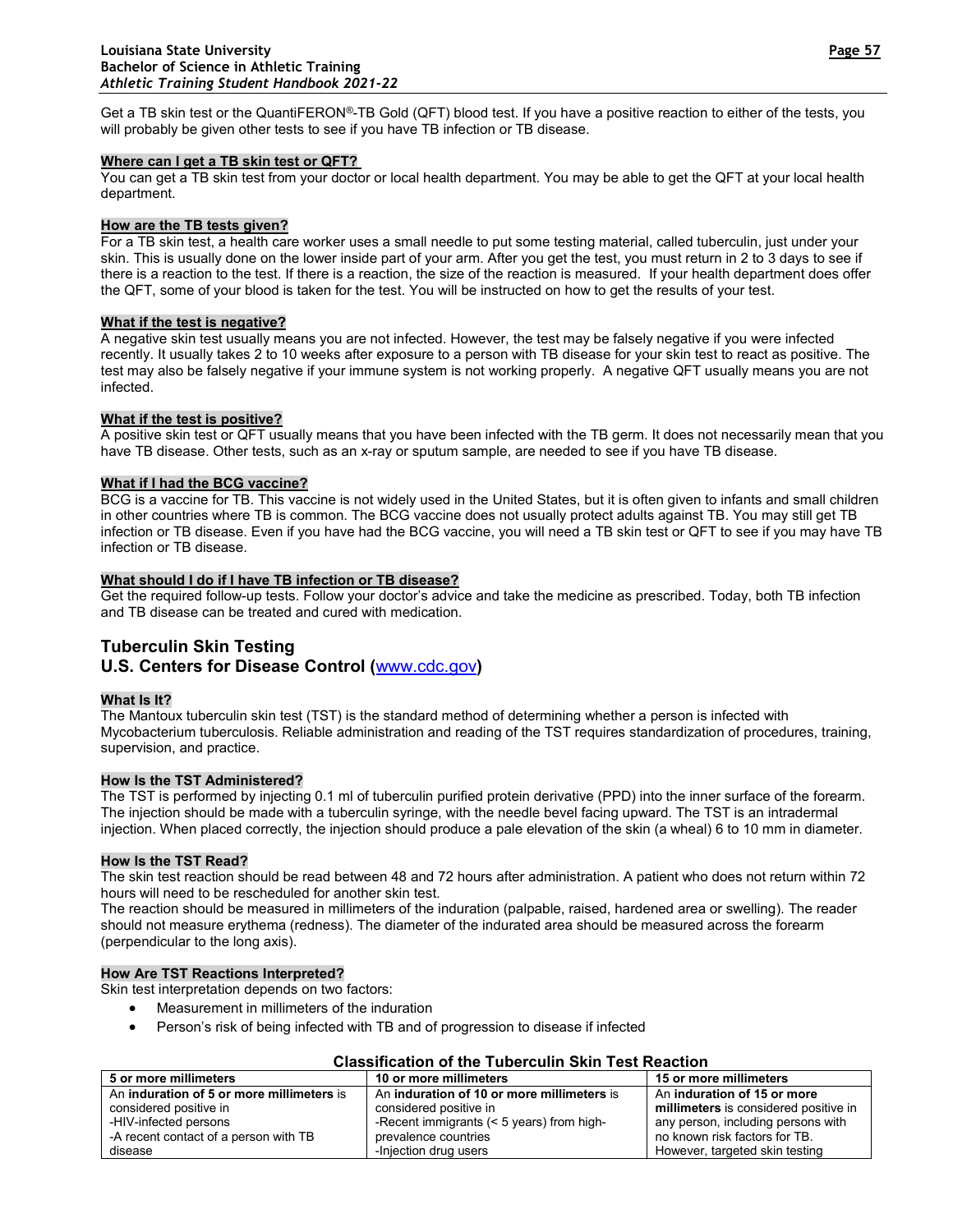| -Persons with fibrotic changes on chest       | -Residents and employees of high-risk           | programs should only be conducted |
|-----------------------------------------------|-------------------------------------------------|-----------------------------------|
| radiograph consistent with prior TB           | congregate settings                             | among high-risk groups.           |
| -Patients with organ transplants              | -Mycobacteriology laboratory personnel          |                                   |
| -Persons who are immunosuppressed for         | -Persons with clinical conditions that place    |                                   |
| other reasons (e.g., taking the equivalent of | them at high risk                               |                                   |
| >15 mg/day of prednisone for 1 month or       | -Children $\leq$ 5 years of age                 |                                   |
| longer, taking TNF-a antagonists)             | - Infants, children, and adolescents exposed to |                                   |
|                                               | adults in high-risk categories                  |                                   |

### What Are False-Positive Reactions?

Some persons may react to the TST even though they are not infected with M. tuberculosis. The causes of these false-positive reactions may include, but are not limited to, the following:

- Infection with nontuberculosis mycobacteria
- Previous BCG vaccination
- Incorrect method of TST administration
- Incorrect interpretation of reaction
- Incorrect bottle of antigen used

### What Are False-Negative Reactions?

Some persons may not react to the TST even though they are infected with M. tuberculosis. The reasons for these false-negative reactions may include, but are not limited to, the following:

- Cutaneous anergy (anergy is the inability to react to skin tests because of a weakened immune system)
- Recent TB infection (within 8-10 weeks of exposure)
- Very old TB infection (many years)
- Very young age (less than 6 months old)
- Recent live-virus vaccination (e.g., measles and smallpox)
- Overwhelming TB disease
- Some viral illnesses (e.g., measles and chicken pox)
- Incorrect method of TST administration
- Incorrect interpretation of reaction

### Who Can Receive a TST?

Most persons can receive a TST. TST is contraindicated only for persons who have had a severe reaction (e.g., necrosis, blistering, anaphylactic shock, or ulcerations) to a previous TST. It is not contraindicated for any other persons, including infants, children, pregnant women, persons who are HIV-infected, or persons who have been vaccinated with BCG.

### How Often Can TSTs Be Repeated?

In general, there is no risk associated with repeated tuberculin skin test placements. If a person does not return within 48-72 hours for a tuberculin skin test reading, a second test can be placed as soon as possible. There is no contraindication to repeating the TST, unless a previous TST was associated with a severe reaction.

### What Is a Boosted Reaction?

In some persons who are infected with M. tuberculosis, the ability to react to tuberculin may wane over time. When given a TST years after infection, these persons may have a false-negative reaction. However, the TST may stimulate the immune system, causing a positive, or boosted reaction to subsequent tests. Giving a second TST after an initial negative TST reaction is called two-step testing.

### Why Is Two-Step Testing Conducted?

Two-step testing is useful for the initial skin testing of adults who are going to be retested periodically, such as health care workers or nursing home residents. This two-step approach can reduce the likelihood that a boosted reaction to a subsequent TST will be misinterpreted as a recent infection.

### Can TSTs Be Given To Persons Receiving Vaccinations?

Vaccination with live viruses may interfere with TST reactions. For persons scheduled to receive a TST, testing should be done as follows: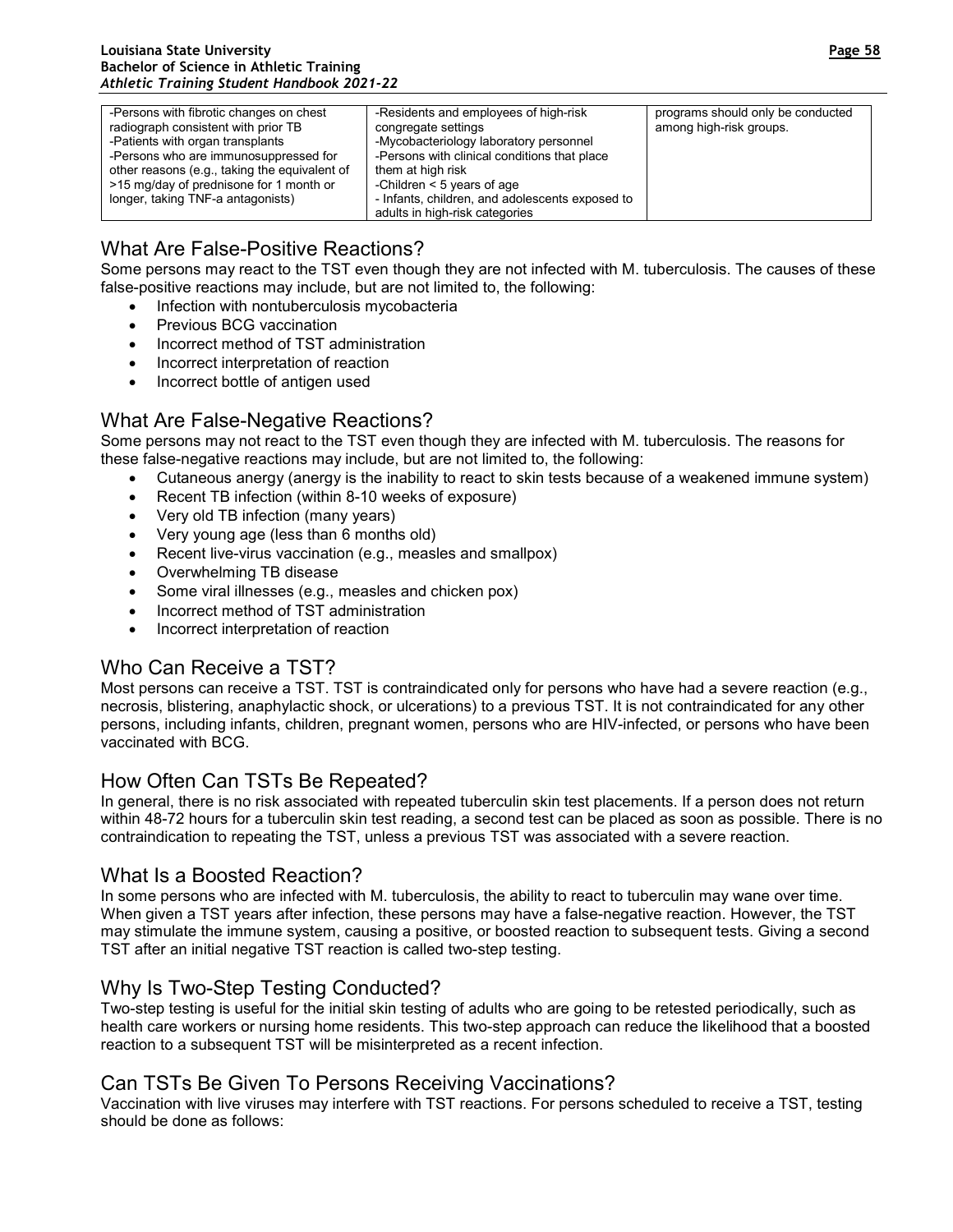- Either on the same day as vaccination with live-virus vaccine or 4-6 weeks after the administration of the live-virus vaccine
- At least one month after smallpox vaccination

## <span id="page-59-0"></span>*COMMUNICABLE DISEASE POLICY*

The purpose of the Louisiana State University Department of Kinesiology and the Bachelor of Science in Athletic Training Communicable Disease Policy is to protect the health and safety of all parties. The purpose of this policy is to ensure the welfare of the students enrolled within this department as well as those patients you may come in contact with during your clinical experiences. It is designed to provide Athletic Training Students, Preceptors, and athletic training faculty with a plan to assist in the management of students with infectious diseases as defined by the Centers for Disease Control and Prevention (CDC). This policy was developed using the recommendations established by the CDC for health care workers [\(www.cdc.gov\)](http://www.cdc.gov/).

### **What are Communicable Diseases?**

A communicable disease is a disease that can be transmitted from one person to another. There are four main types of transmission including direct physical contact, air (through a cough, sneeze, or other particle inhaled), a vehicle (ingested or injected), and a vector (via animals or insects).

### **Communicable Diseases Cited by the CDC:**

*The following list is not inclusive:*

*Bloodborne Pathogens Conjunctivitis Coronavirus (COVID-19) Cytomegalovirus infections Diarrheal diseases Diphtheria Enteroviral infections Hepatitis viruses Herpes simplex Human immunodeficiency virus (HIV) Measles COVID-19*

*Meningococcal infections Mumps Pediculosis Pertussis Rubella Scabies Streptococcal infection Tuberculosis Varicella Viral respiratory infections Zoster*

### **Guidelines for Prevention of Exposure and Infection**

- 1. Students must successfully complete annual Bloodborne Pathogens training prior to initiating formal clinical experiences.
- 2. Students are required to use proper hand washing techniques and practice good hygiene at all times.
- 3. Students are required to use Universal Precautions at all times. This applies to all clinical sites.
- 4. Patient care should not be performed when the athletic training student has active signs or symptoms of a communicable disease.

### **Guidelines for Managing Potential Infection**

- 1. Any student who has been exposed to a potential infection before, during, or after a clinical experience should report that exposure to his/her supervising Preceptor **immediately** and to the Clinical Education Coordinator.
- 2. Any student, who demonstrates signs or symptoms of infection or disease that may place him/her and/or his/her patients at risk, should report that potential infection or disease **immediately** to his/her supervising Preceptor.
- 3. The student is responsible for keeping the Clinical Education Coordinator informed of his/her conditions that require extended care and/or missed class/clinical time. The student may be required to provide written documentation from a physician to return to class and/or clinical site.
- 4. If a student feels ill enough to miss ANY class or clinical experience that student should notify the appropriate instructor or supervising Preceptor **immediately**. Any absence must be supported with written documentation from a physician.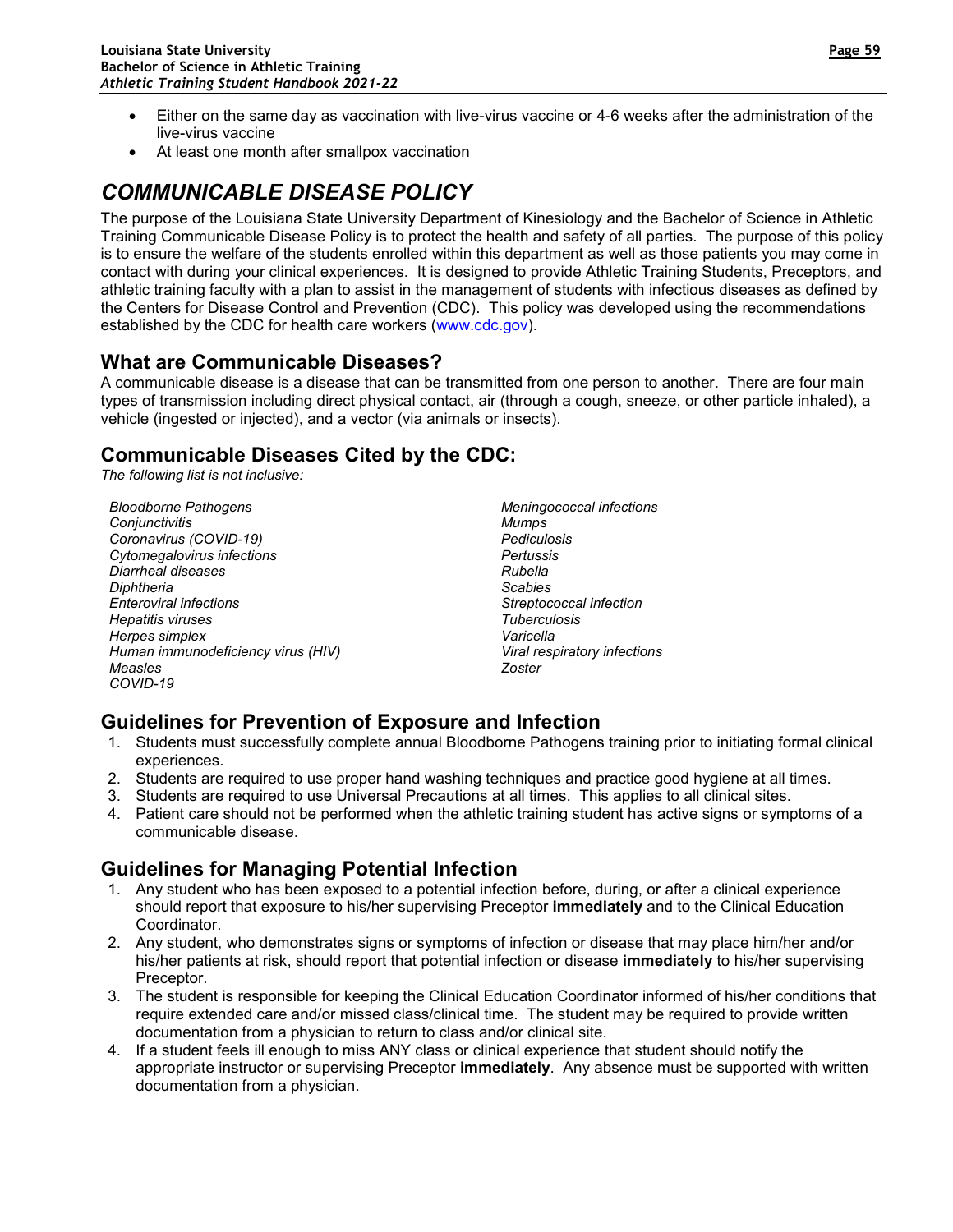### **Policies and Procedures Regarding COVID-19**

- Students must strictly adhere to established clinical policies and procedures regarding patient care, sanitization processes, social distancing, self-reporting of signs/symptoms associated with COVID-19, and self-reporting any possible contact with COVID-19 positive individual(s).
- Students must adhere to all policies related to participation in all classroom/laboratory activities. Specific classroom/laboratory policies will be provided as part of the academic course policies and procedures. These policies are in alignment with LSU's overall COVID-19 policies; however additional steps may be implemented related to individual and/or group performance of clinical skills.